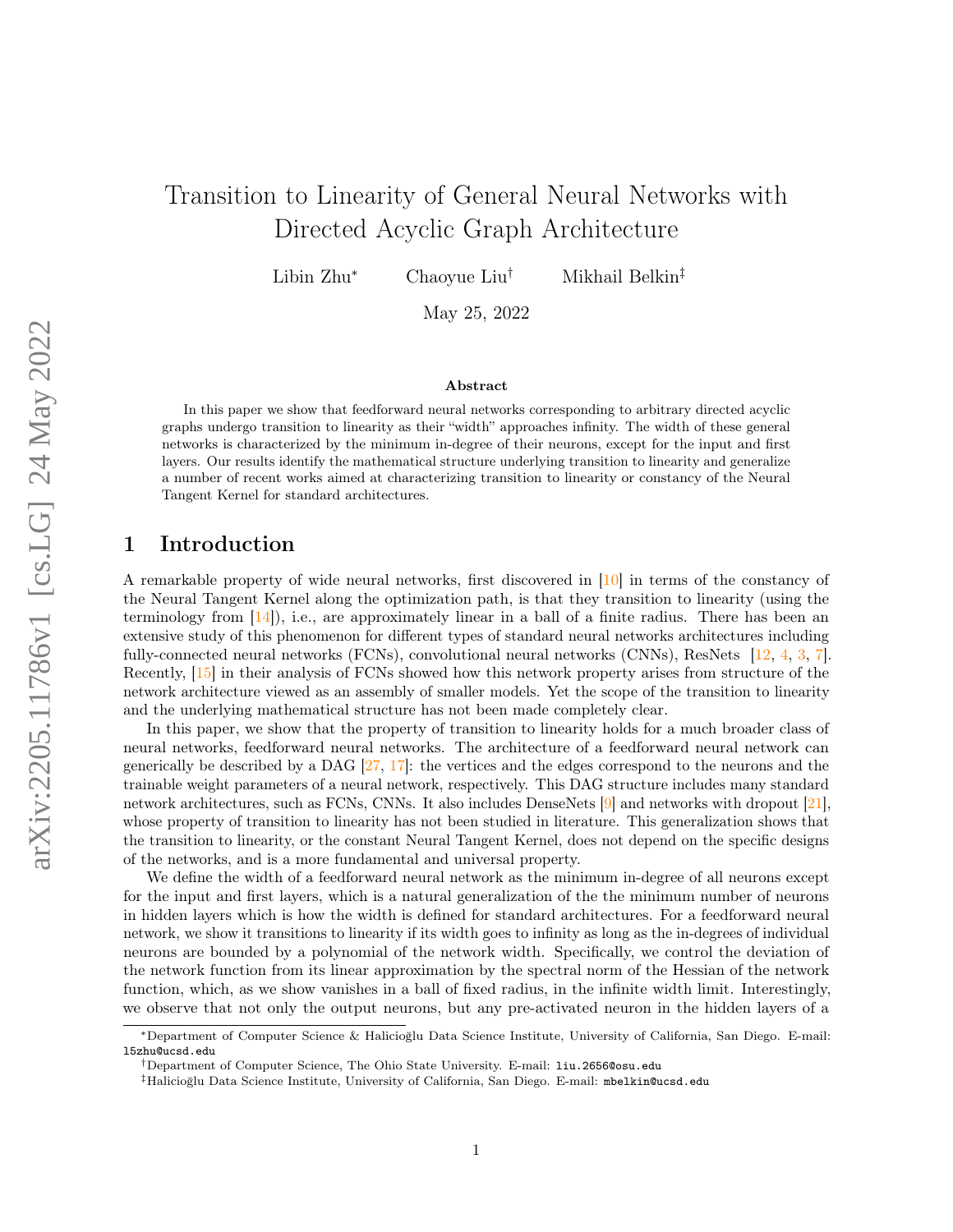feedforward neural network can be regarded as a function with respect to its parameters, which will also transition to linearity as the width goes to infinity.

The key technical difficulty is that existing analyses for transition to linearity or constant NTK do not apply to this general DAG setting. Specifically, those analyses assume in-degrees of neurons are either the same or proportional to each other up to a constant ratio  $[5, 12, 3, 28, 14, 2]$  $[5, 12, 3, 28, 14, 2]$  $[5, 12, 3, 28, 14, 2]$  $[5, 12, 3, 28, 14, 2]$  $[5, 12, 3, 28, 14, 2]$  $[5, 12, 3, 28, 14, 2]$  $[5, 12, 3, 28, 14, 2]$  $[5, 12, 3, 28, 14, 2]$  $[5, 12, 3, 28, 14, 2]$  $[5, 12, 3, 28, 14, 2]$  $[5, 12, 3, 28, 14, 2]$ . However, the general DAG setting allows different scales of neuron in-degrees, for example, the largest in-degree can be polynomially large in the smallest in-degree. In such scenarios, the  $(2, 2, 1)$ -norm in [\[14\]](#page-10-1) and the norm of parameter change in [\[5,](#page-10-8) [12\]](#page-10-2) scales with the maximum of in-degrees which causes a trivial bound on the NTK change. Instead, we introduce a different set of tools based on the tail bound for the norm of matrix Gaussian series [\[25\]](#page-11-4). Specifically, we show that the Hessian of the network function takes the form of matrix Gaussian series, whose matrix variance relies on the Hessian of connected neurons. Therefore, we reconcile the in-degree difference by building a recursive relation between the Hessian of neurons, which exactly cancels out the in-degree with the scaling factor.

Transition to linearity helps understand the training dynamics of wide neural networks and plays an important role in developing the optimization theory for them, as has been shown for certain particular wide neural networks  $[6, 5, 4, 12, 29, 28]$  $[6, 5, 4, 12, 29, 28]$  $[6, 5, 4, 12, 29, 28]$  $[6, 5, 4, 12, 29, 28]$  $[6, 5, 4, 12, 29, 28]$  $[6, 5, 4, 12, 29, 28]$  $[6, 5, 4, 12, 29, 28]$  $[6, 5, 4, 12, 29, 28]$  $[6, 5, 4, 12, 29, 28]$  $[6, 5, 4, 12, 29, 28]$  $[6, 5, 4, 12, 29, 28]$ . While transition to linearity is not a necessary condition for successful optimization, it provides a powerful tool for analyzing optimization for many different architectures. Specifically, transition to linearity in a ball of sufficient radius combined with a lower bound on the norm of the gradient at its center is sufficient to demonstrate the PL<sup>∗</sup> condition [\[13\]](#page-10-11) (a version of the Polyak-Łojasiewicz condition  $[20, 16]$  $[20, 16]$  $[20, 16]$ ) which ensures convergence of optimization. We discuss this connection and provide one such lower bound in Section [4.](#page-8-0)

Summary of contributions. We show the phenomenon of transition to linearity in general feedforward neural networks corresponding to a DAG with large in-degree. Specifically, under the assumption that the maximum in-degree of its neurons is bounded by a polynomial of the width  $m$  (the minimum in-degree), maximum in-degree of its neurons is bounded by a polynomial of the width m (the minimum in-degree),<br>we prove that the spectral norm of the Hessian of a feedforward neural network is bounded by  $\tilde{O}(1\sqrt{m})$  in an  $O(1)$  ball. Our results generalize the existing literature on the linearity of wide feedforward neural networks. We discuss connections to optimization. Under additional assumptions we show that the norm of the gradient of a feedforward neural network is bounded away from zero at initialization. Together with the Hessian bound this implies convergence of gradient descent for the loss function.

#### 1.1 Notations

We use bold lowercase letters, e.g.,  $\mathbf{w}$ , to denote vectors, capital letters, e.g.,  $A$ , to denote matrices, and bold capital letters, e.g., H, to denote higher order tensors or matrix tuples. For a matrix A, we use  $A_{[i,:]}$ to denote its *i*-th row and  $A_{[:,i]}$  to denote its *j*-th column.

We use  $\nabla_{\mathbf{w}} f(\mathbf{w}_0)$  to denote the gradient of f with respect to **w** at  $\mathbf{w}_0$ , and  $H_f(\mathbf{w})$  to denote Hessian matrix (second derivative) of f with respect to w. For vectors, we use  $\|\cdot\|$  to denote Euclidean norm. For matrices, we use  $\|\cdot\|$  to denote spectral norm and  $\|\cdot\|_F$  to denote Frobenius norm. We use  $\|\cdot\|_{\infty}$  to denote function  $L_{\infty}$  norm. For a set S, we use  $|\mathcal{S}|$  to denote the cardinality of the set. For  $n > 0$ , [n] denotes the set  $\{1, 2, ..., n\}$ .

We use big- $O$  notation to hide constant factors, and use big- $\tilde{O}$  notation to additionally hide logarithmic factors. In this paper, the argument of  $O/O(\cdot)$  is always with respect to the network width.

Given a vector **w** and a constant  $R > 0$ , we define a Euclidean ball  $B(\mathbf{w}, R)$  as:

$$
\mathsf{B}(\mathbf{w}, R) := \{ \mathbf{v} : \|\mathbf{v} - \mathbf{w}\| \le R \}. \tag{1}
$$

#### <span id="page-1-0"></span>2 Neural networks with acyclic graph architecture

In this section, we provide a definition and notation for general feedforward neural networks with an arbitrary DAG structure. This definition includes standard feedforward neural network architectures, such as FCNs, DenseNet and CNNs.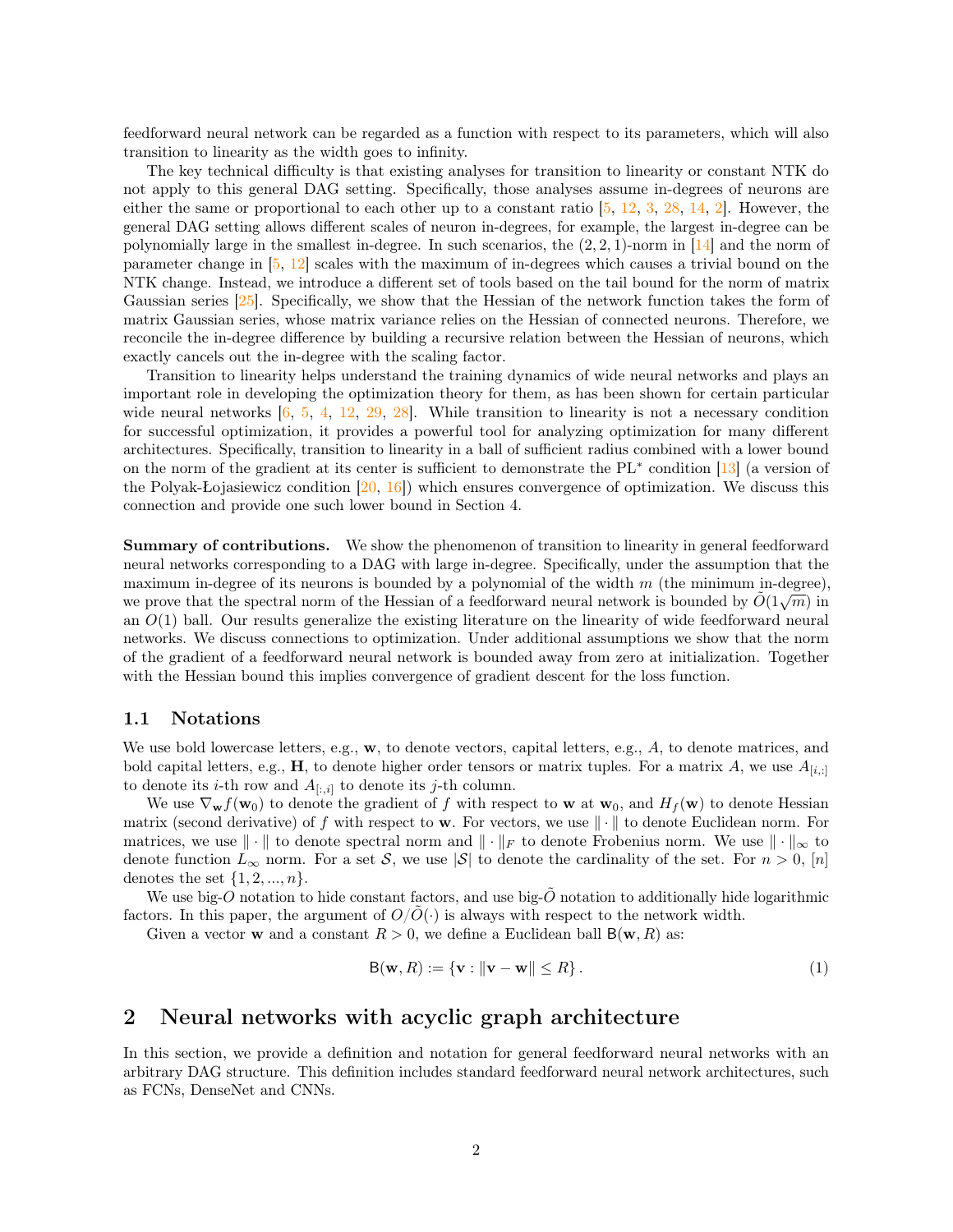<span id="page-2-0"></span>

Figure 1: Left panel: An example of directed acyclic graph.  $v_1, v_2$  and  $v_3$  are three vertices and  $e_1, e_2$  are two edges of the graph.  $v_3$  has two incoming edges  $e_1$  and  $e_2$  which connects to  $v_1$  and  $v_2$ respectively. Right panel: Organizing the vertices into layers. The vertices with 0 in-degree are in 0-th layer (or input layer), and last layer are called output layer in which the vertices have 0 out-degree. Note that the layer index is determined by the longest path from the inputs  $\mathcal{V}_{input}$ , for example, the neuron in layer 3.

#### 2.1 Defining feedforward neural networks

**Graph Structure.** Consider a directed acyclic graph (DAG)  $\mathcal{G} = (\mathcal{V}, \mathcal{E})$ , where V and E denote the sets of vertices and edges, respectively. See the left panel of Figure [1,](#page-2-0) for an illustrative example. For a directed edge  $e \in \mathcal{E}$ , we may also use the notation  $e = (v_1, v_2)$  to explicitly write out the start vertex  $v_1$ and end vertex  $v_2$ .

<span id="page-2-1"></span>For a vertex  $v \in V$ , we denote its in-degree,  $\text{in}(v)$ , by the number of incoming edges (edges that end with it):

$$
\mathsf{in}(v) = |\mathcal{S}_{\text{in}}(v)|, \quad \text{with } \mathcal{S}_{\text{in}}(v) := \{u \in \mathcal{V} : (u, v) \in \mathcal{E}\}.
$$

Similarly, for a vertex  $v \in V$ , we denote its out-degree out(v) by the number of outgoing edges (edges that start from it):

$$
out(v) = |\mathcal{S}_{out}(v)|, \text{ with } \mathcal{S}_{out}(v) := \{u \in \mathcal{V} : (v, u) \in \mathcal{E}\}.
$$

We call the set of vertices with zero in-degrees input:  $\mathcal{V}_{input} = \{v \in \mathcal{V} : \text{in}(v) = 0\}$ , and the set of vertices with zero out-degrees *output*  $\mathcal{V}_{\text{output}} = \{v \in \mathcal{V} : \text{out}(v) = 0\}.$ 

**Definition 2.1.** For each vertex  $v \in V\backslash \mathcal{V}_{input}$ , its distance  $p(v)$ , to the input  $\mathcal{V}_{input}$ , is defined to be the maximum length of all paths that start from a vertex within  $\mathcal{V}_{input}$  and end with v.

It is easy to check that  $p(v) = 0$  if  $v \in \mathcal{V}_{input}$ .

Feedforward neural network. Based on a given DAG architecture, we define the feedforward neural network. Each individual vertex corresponds to a neuron additionally equipped with a scalar function (also called activation function). Each edge is associated with a real-valued weight, a trainable parameter. Each neuron is defined as a function of the weight parameters and the adjacent neurons connected by its incoming edges. The feedforward neural network is considered as the output neurons, corresponding to the output  $V_{\text{output}}$ , of all weight parameters and input neurons which correspond to the input  $V_{\text{input}}$ . Formally, we define the feedforward neural network as follows.

<span id="page-2-2"></span>**Definition 2.2** (Feedforward neural network). Consider a DAG  $\mathcal{G} = (\mathcal{V}, \mathcal{E})$ . For each vertex  $v \in \mathcal{V}\setminus\mathcal{V}_{input}$ , we associate it with an activation function  $\sigma_v(\cdot) : \mathbb{R} \to \mathbb{R}$  and each of its incoming edges  $e = (u, v) \in \mathcal{E}$ with a weight variable  $w_e = w_{(u,v)}$ . Then we define the following functions:

$$
f_v = \sigma_v(\tilde{f}_v), \quad \tilde{f}_v = \frac{1}{\sqrt{\text{in}(v)}} \sum_{u \in S_{\text{in}}(v)} w_{(u,v)} f_u.
$$
 (2)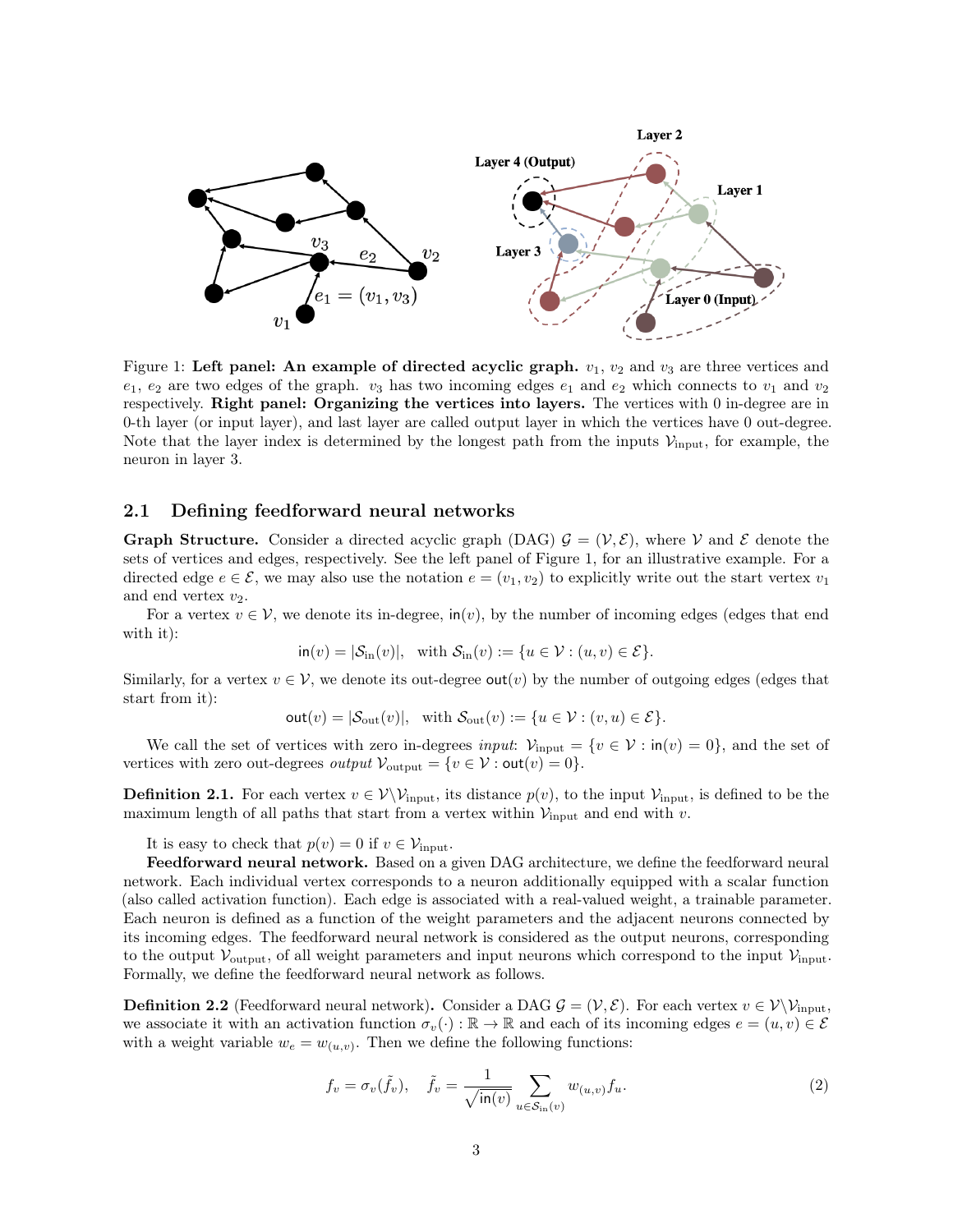When  $v \in \mathcal{V}_{input}$ ,  $f_v$  is prefixed as the input data, and we denote  $f_{input} := \{f_v : v \in \mathcal{V}_{input}\}$ . For  $v \notin \mathcal{V}_{input}$ , we call  $f_v$  neurons and  $\tilde{f}_v$  pre-activations. With necessary composition of functions, each  $f_v$ , and  $\tilde{f}_v$ , can be regarded as a function of all related weight variables and inputs  $f_{\text{input}}$ . The feedforward neural network is defined to be the function corresponding to the output  $V_{\text{output}}$ :

<span id="page-3-0"></span>
$$
f(\mathcal{W}; f_{\text{input}}) := f_{\text{output}} = \{ f_v : v \in \mathcal{V}_{\text{output}} \},
$$
\n(3)

where  $W := \{w_e : e \in \mathcal{E}\}\$  denotes the set of all the weight variables.

Remark 2.3. The validity of the definition is guaranteed by the fact that the DAG is acyclic. It makes sure that the dependence of each function  $f_v$  on other neurons can pass all the way down to the input  $f_{\text{input}}$ , through Eq. [\(2\)](#page-2-1).

Remark 2.4. For  $v \in V_{\text{input}} \cup V_{\text{output}}$ , we use the identity function  $\mathbb{I}(\cdot)$  as the activation functions.

Weight initialization and inputs. Each weight parameter  $w_e \in \mathcal{W}$  is initialized i.i.d. following the standard normal distribution i.e.,  $\mathcal{N}(0, 1)$ . The inputs are considered given, usually determined by datasets. Under this initialization, we introduce the scaling factor  $1/\sqrt{\ln(v)}$  in Eq. [\(5\)](#page-4-0) to control the value of neurons to be of order  $O(1)$ . Note that this initialization is an extension of the NTK initialization [\[10\]](#page-10-0), which was defined for FCNs therein.

Generality of DAG architecture. The feedforward neural networks include FCNs, CNNs, DenseNets [\[9\]](#page-10-7) as special examples. Notably, neural networks with dropout layers [\[21\]](#page-11-2), whose property of transition to linearity has not been studied in literature, also fit into our definition. Please see detailed discussions in Appendix [A.](#page-12-0) We note that our definition of feedforward neural networks does not directly include networks with skip connection, e.g., ResNets. However, as shown in Appendix [D,](#page-16-0) our main results still apply with skip connections present. Therefore, architectures that are the combination of FCNs, CNNs, ResNets, etc., are included within our framework [\[11,](#page-10-13) [22,](#page-11-7) [8,](#page-10-14) [23\]](#page-11-8).

#### 2.2 Organizing feedforward networks into layers

The architecture of the feedforward neural network is determined by the DAG  $\mathcal{G}$ . The complex structures of DAGs often lead to complicated neural networks, which are hard to analyze.

For the ease of analysis, we organize the neurons of the feedforward neural network into *layers*, which are sets of neurons.

**Definition 2.5** (Layers). Consider a feedforward neural network  $f$  and its corresponding graph structure  $\mathcal G$ . A layer of the network is defined to be the set of neurons which have the same distance  $p$  to the inputs. Specifically, the  $\ell$ -th layer, denoted by  $f^{(\ell)}$ , is

<span id="page-3-1"></span>
$$
f^{(\ell)} = \{f_v : p(v) = \ell, v \in \mathcal{V}, \ell \in \mathbb{N}\}.
$$
\n
$$
(4)
$$

It is easy to see that the layers are mutually exclusive, and the layer index  $\ell$  is labeled from 0 to  $\ell$ , where  $L + 1$  is the total number of layers in the network. As  $p(v) = 0$  if and only if  $v \in V_{\text{input}}$ , the 0-th layer  $f^{(0)}$  is exactly the input layer  $f_{\text{input}}$ . The right panel of Figure [1](#page-2-0) provides an illustrative example of the layer structures.

In general, the output neurons  $f_{\text{output}}$  (defined in Eq. [\(3\)](#page-3-0)) do not have to be in the same layer. For the convenience of presentation and analysis, we assume that all the output neurons are in the last layer, i.e., layer  $\ell$ , which is the case for most of commonly used neural networks, e.g., FCNs and CNNs. Indeed, our analysis applies to every output neuron (see Theorem [3.8\)](#page-6-0), even if they are not in the same layer.

With the notion of network layers, we rewrite the neuron functions Eq. [\(2\)](#page-2-1), as well as related notations, to reflect the layer information.

For  $\ell$ -layer,  $\ell = 0, 1, \dots, L$ , we denote the total number of neurons as  $d_{\ell}$ , and rewrite the layer function  $f^{(\ell)}$  into a form of vector-valued function

$$
f^{(\ell)} = \left(f_1^{(\ell)}, f_2^{(\ell)}, ..., f_{d_\ell}^{(\ell)}\right)^T,
$$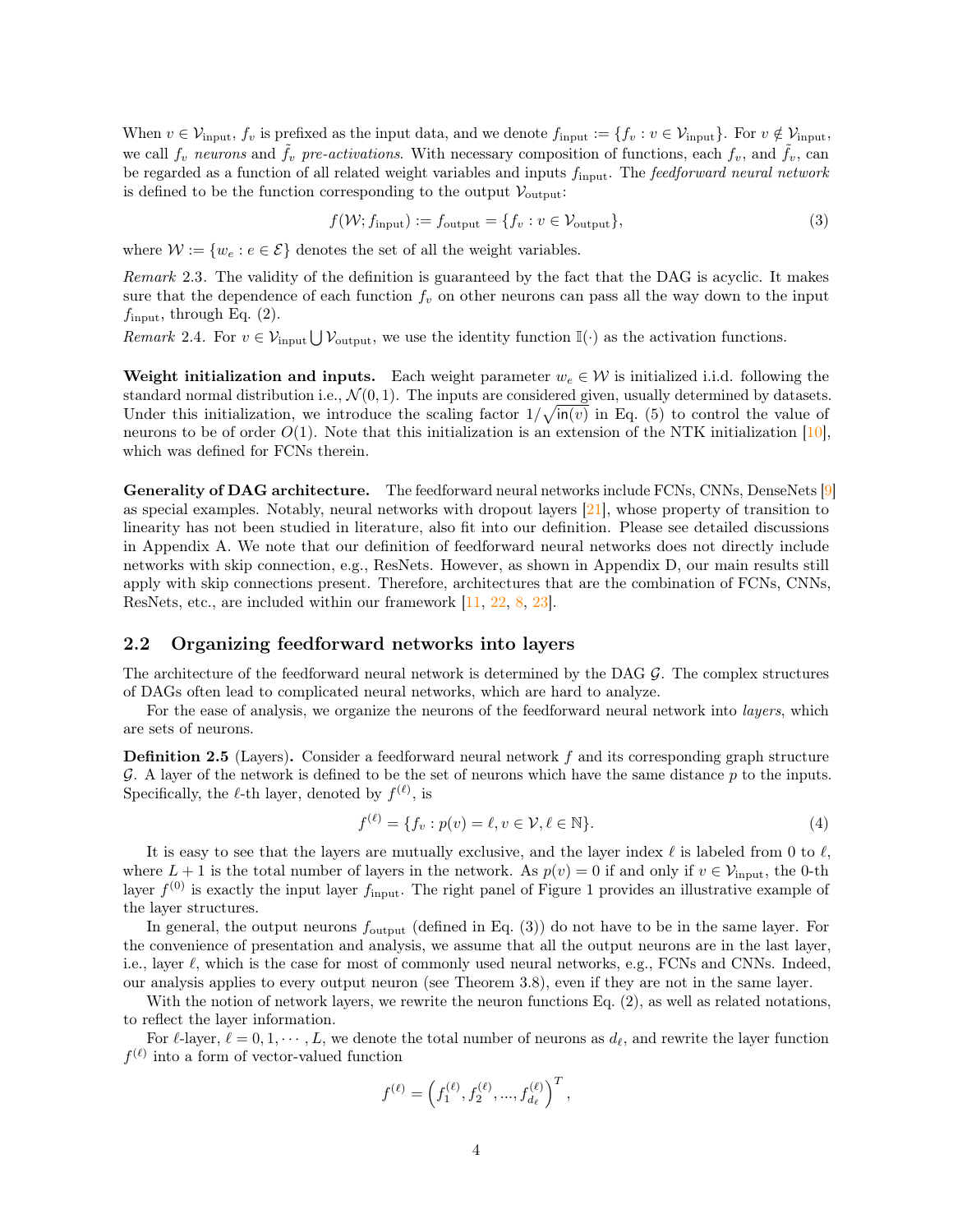where we use  $f_i^{(\ell)}$  with index  $i = 1, 2, \cdots, d_\ell$  to denote each individual neuron. Correspondingly, we denote its vertex as  $v_i^{(\ell)}$ , and  $\mathcal{S}_i^{(\ell)} := \mathcal{S}_{\text{in}}(v_i^{(\ell)})$ . Hence, the in-degree  $\text{in}(v_i^{(\ell)})$ , denoted as  $m_i^{(\ell)}$  here, is equivalent to the cardinality of the set  $\mathcal{S}_i^{(\ell)}$ .

Remark 2.6. Note that  $m_i^{(\ell)}$ , with the superscript  $\ell$ , denotes an in-degree, i.e., the number of neurons that serve as direct inputs to the current neuron in  $\ell$ -th layer. In the context of FCNs,  $m_i^{(\ell)}$  is equivalent to the size of its previous layer, i.e.,  $(\ell - 1)$ -th layer, and is often denoted as  $m^{(\ell-1)}$  in literature.

To write the summation in Eq. [\(2\)](#page-2-1) as a matrix multiplication, we further introduce the following two vectors: (a),  $f_{\mathcal{S}_i^{(\ell)}}$  represents the vector that consists of neuron components  $f_v$  with  $v \in \mathcal{S}_i^{(\ell)}$ ; (b),  $\mathbf{w}_i^{(\ell)}$ represents the vector that consists of weight parameters  $w_{(u,v_i^{(\ell)})}$  with  $u \in \mathcal{S}_i^{(\ell)}$ . Note that both vectors  $f_{\mathcal{S}_i^{(\ell)}}$  and  $\mathbf{w}_i^{(\ell)}$  have the same dimension  $m_i^{(\ell)}$ .

With the above notation, the neuron functions Eq.  $(2)$  can be equivalently rewritten as:

$$
f_i^{(\ell)} = \sigma_i^{(\ell)}(\tilde{f}_i^{(\ell)}), \quad \tilde{f}_i^{(\ell)} = \frac{1}{\sqrt{m_i^{(\ell)}}} \left(\mathbf{w}_i^{(\ell)}\right)^T f_{\mathcal{S}_i^{(\ell)}}.
$$
 (5)

For any  $\ell \in [L]$ , we denote the weight parameters corresponding to all incoming edges toward neurons at layer  $\ell$  by

<span id="page-4-0"></span>
$$
\mathbf{w}^{(\ell)} := \left( (\mathbf{w}_1^{(\ell)})^T, \dots, (\mathbf{w}_{d_\ell}^{(\ell)})^T \right)^T \quad \ell \in [L]. \tag{6}
$$

Through the way we define the feedforward neural network, the output of the neural network is a function of all the weight parameters and the input data, hence we denote it by

<span id="page-4-1"></span>
$$
f(\mathbf{w}; \mathbf{x}) := f^{(\ell)} = \left(f_1^{(\ell)}, ..., f_{d_\ell}^{(\ell)}\right)^T, \tag{7}
$$

where **w** is the collection of all the weight parameters, i.e.,  $\mathbf{w} := ((\mathbf{w}^{(1)})^T, ..., (\mathbf{w}^{(\ell)})^T)^T \in \mathbb{R}^{\sum_{\ell} \sum_i m_i^{(\ell)}}$ . With all the notations, for a feedforward neural network, we formally define the width of it:

<span id="page-4-2"></span>**Definition 2.7** (Network width). The width  $m$  of a feedforward neural network is the minimum in-degree of all the neurons except those in the input and first layers:

$$
m := \inf_{\ell \in \{2, \dots, L-1\}, i \in [d_{\ell}]} m_i^{(\ell)}.
$$
\n(8)

Remark 2.8. Note that, the network width  $m$  is determined by the in-degrees of neurons except for the input and first layers, and not necessarily relates the number of neurons in hidden layers. But for certain architectures e.g., FCNs, these two coincide that the minimum in-degree after the first layer is the same as the minimum hidden layer size.

We say a feedforward neural network is *wide* if its width  $m$  is large enough. In this paper, we consider wide feedforward neural networks with a fixed number of layers.

### 3 Transition to linearity of feedforward neural networks

In this section, we show that the feedforward neural networks exhibit the phenomenon of transition to linearity, which was previously observed in specific types of neural networks.

Specifically, we prove that a feedforward neural network  $f(\mathbf{w}; x)$ , when considered as a function of its weight parameters w, is arbitrarily close to a *linear* function in the ball  $B(w_0, R)$  given constant  $R > 0$ , where  $w_0$  is randomly initialized, as long as the width of the network is sufficiently large.

First, we make the following assumptions on the input  $x$  and the activation functions: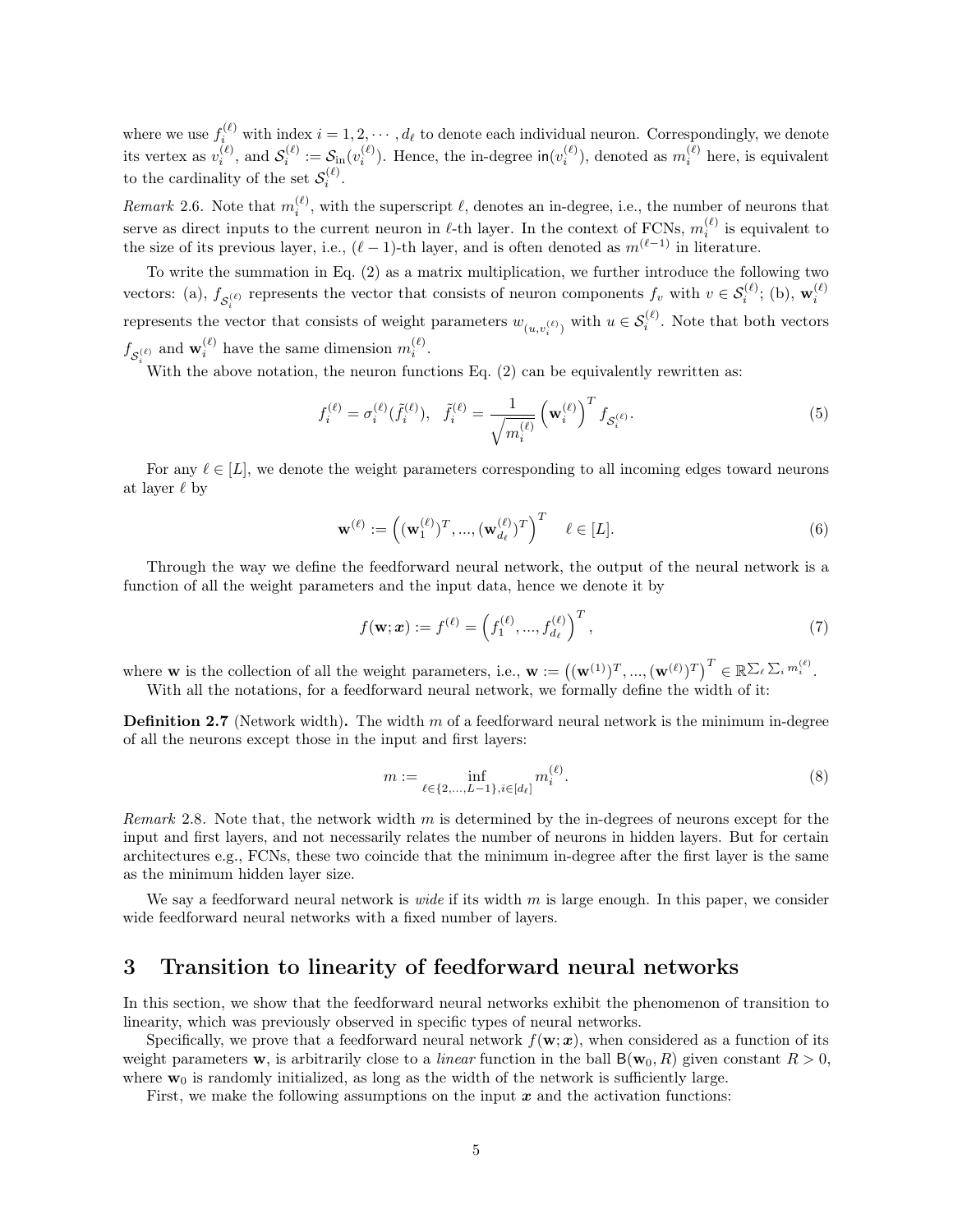<span id="page-5-2"></span>**Assumption 3.1.** The input is uniformly upper bounded, i.e.,  $||x||_{\infty} \leq C_x$  for some constant  $C_x > 0$ .

<span id="page-5-0"></span>**Assumption 3.2.** All the activation functions  $\sigma(\cdot)$  are twice differentiable, and there exist constants  $\gamma_0, \gamma_1, \gamma_2 > 0$  such that, for all activation functions,  $|\sigma(0)| \leq \gamma_0$  and the following Lipschitz continuity and smoothness conditions are satisfied

$$
|\sigma'(z_1) - \sigma'(z_2)| \le \gamma_1 |z_1 - z_2|,
$$
  

$$
|\sigma''(z_1) - \sigma''(z_2)| \le \gamma_2 |z_1 - z_2|,
$$

for any  $z_1, z_2 \in \mathbb{R}$ .

We note that the above two assumptions are very common in literature. Although ReLU does not satisfy Assumption [3.2](#page-5-0) due to non-differentiability at point 0, we believe our main claims still hold as ReLU can be approximated arbitrarily closely by some differentiable function which satisfies our assumption.

Remark 3.3. By assuming all the activation functions are twice differentiable, it is not hard to see that the feedforward neural network i.e., Eq. [\(7\)](#page-4-1) is also twice differentiable.

Taylor expansion. To study the linearity of a general feedforward neural network, we consider its Taylor expansion with second order Lagrange remainder term. Given a point  $w_0$ , we can write the network function  $f(\mathbf{w})$  (omitting the input argument for simplicity) as

$$
f(\mathbf{w}) = \underbrace{f(\mathbf{w}_0) + (\mathbf{w} - \mathbf{w}_0)^T \nabla_{\mathbf{w}} f(\mathbf{w}_0)}_{f_{\text{lin}}(\mathbf{w})} + \underbrace{\frac{1}{2} (\mathbf{w} - \mathbf{w}_0)^T H_f(\xi) (\mathbf{w} - \mathbf{w}_0)}_{\mathcal{R}(\mathbf{w})},
$$
(9)

where  $\xi$  is a point on the line segment between  $\mathbf{w}_0$  and  $\mathbf{w}$ . Above,  $f_{lin}(\mathbf{w})$  is a linear function and  $\mathcal{R}(\mathbf{w})$ is the Lagrange remainder term. Here we assume the output dimension of the network function is one. The same analysis can be applied to multiple outputs (see Corollary [C.1\)](#page-16-1).

In the rest of the section, we will show that in a ball  $B(\mathbf{w}_0, R)$  of any constant radius  $R > 0$ ,

<span id="page-5-4"></span><span id="page-5-1"></span>
$$
|\mathcal{R}(\mathbf{w})| = \tilde{O}\left(\frac{1}{\sqrt{m}}\right)
$$
 (10)

where m is the network width (see Definition [2.7\)](#page-4-2). Hence,  $f(\mathbf{w})$  can be arbitrarily close to its linear approximation  $f_{lin}(\mathbf{w})$  with sufficiently large m.

Remark 3.4. For a general function, the remainder term  $\mathcal{R}(w)$  is not expected to vanish at a finite distance from  $\mathbf{w}_0$ . Hence, the transition to linearity in the ball  $\mathsf{B}(\mathbf{w}_0, R)$  is a non-trivial property. On the other hand, the radius R can be set to be large enough to contain the whole optimization path of GD/SGD for various types of wide neural networks (see [\[13,](#page-10-11) [29\]](#page-11-5), also indicated in  $[6, 5, 28, 12]$  $[6, 5, 28, 12]$  $[6, 5, 28, 12]$  $[6, 5, 28, 12]$  $[6, 5, 28, 12]$  $[6, 5, 28, 12]$  $[6, 5, 28, 12]$ ). In Section [4,](#page-8-0) we will see that such a ball is also large enough to cover the whole optimization path of GD/SGD for the general feedforward neural networks. Hence, to study the optimization dynamics of wide feedforward neural networks, this ball is large enough.

To prove Eq.  $(10)$ , we make an assumption on the width m:

<span id="page-5-3"></span>**Assumption 3.5.** The maximum in-degree of any neuron is at most polynomial in the network width  $m$ :

$$
\sup_{\ell \in \{2,\ldots,L-1\}, i \in [d_{\ell}]} m_i^{(\ell)} = O(m^c),
$$

where  $c > 0$  is a constant.

This assumption puts a constraint on the neurons with large in-degrees such that the in-degrees cannot be super-polynomially large compared to  $m$ . A natural question is whether this constraint is necessary, for example, do our main results still hold in cases some in-degrees are exponentially large in m? While we believe the answer is positive, we need this assumption to apply the proof techniques. Specifically, we apply the tail bound for the norm of matrix Gaussian series  $[25]$ , where there is a dimension factor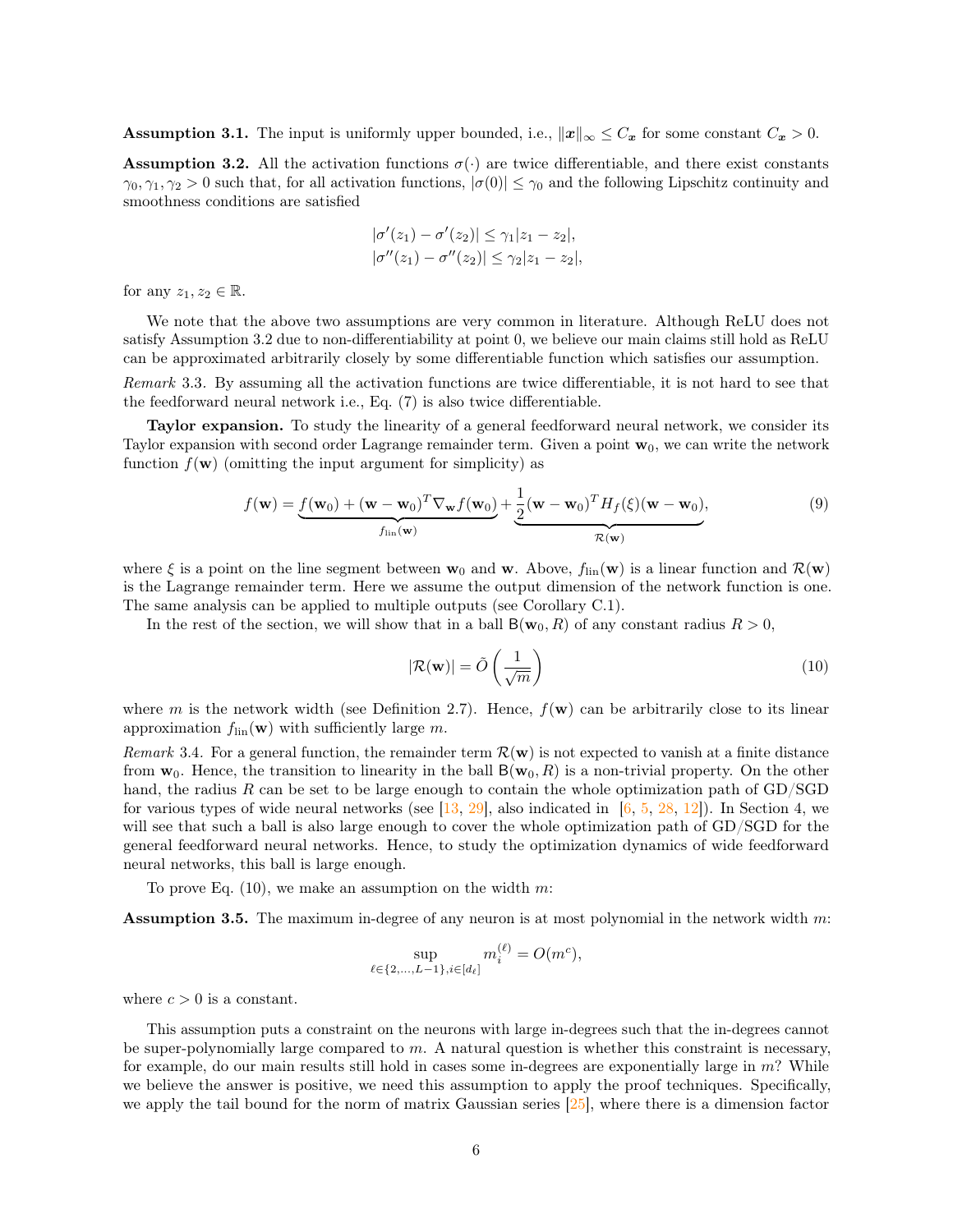equivalent to the number of weight parameters. Thus an exponentially large dimension factor would result in useless bounds. It is still an open question whether the dimension factor in the bound can be removed or moderated (see the discussion after Theorem 4.1.1 in  $[25]$ ).

With these assumptions, we are ready to present our main result:

<span id="page-6-2"></span>Theorem 3.6 (Scaling of the Hessian norm). Suppose Assumption [3.1,](#page-5-2) [3.2](#page-5-0) and [3.5](#page-5-3) hold. Given a fixed  $R > 0$ , for all  $\mathbf{w} \in \mathsf{B}(\mathbf{w}_0, R)$ , with probability at least  $1 - \exp(-\Omega(\log^2 m))$  over the random initialization  $\mathbf{w}_0$ , each output neuron  $f_k$  of a feedforward neural network satisfies

<span id="page-6-1"></span>
$$
||H_{f_k}(\mathbf{w})|| = \tilde{O}\left(\frac{1}{\sqrt{m}}\right), \quad k \in [d_\ell].
$$
\n(11)

This theorem states that the Hessian matrix, as the second derivative with respect to weight parameters w, of any output neuron can be arbitrarily small, if the network width is sufficient large.

Note that Eq. [\(11\)](#page-6-1) holds for all  $\mathbf{w} \in \mathcal{B}(\mathbf{w}_0, R)$  with high probability over the random initialization  $\mathbf{w}_0$ . The basic idea is that, the spectral norm of Hessian can be bounded at the center of the ball, i.e.,  $\mathbf{w}_0$ , though probability bounds due to the randomness of  $\mathbf{w}_0$ . For all other points  $\mathbf{w} \in B(\mathbf{w}_0, R)$ , the distance  $\|\mathbf{w} - \mathbf{w}_0\|$ , being no greater than R, controls  $\|H(\mathbf{w}) - H(\mathbf{w}_0)\|$  such that it is no larger than the order of  $\|H(\mathbf{w}_0)\|$ , hence  $\|H(\mathbf{w})\|$  keeps the same order. See the proof details in Subsection [3.1.](#page-7-0)

Using the Taylor expansion Eq. [\(9\)](#page-5-4), we can bound the Lagrange remainder and have transition to linearity of the network:

**Corollary 3.7** (Transition to linearity). Suppose Assumption [3.1,](#page-5-2) [3.2](#page-5-0) and [3.5](#page-5-3) hold. Given a fixed  $R > 0$ , for all  $\mathbf{w} \in B(\mathbf{w}_0, R)$ , with probability at least  $1 - \exp(-\Omega(\log^2 m))$  over the random initialization  $\mathbf{w}_0$ , each  $f_k$  will be closely approximated by a linear model:

$$
|f_k(\mathbf{w}) - (f_k)_{\text{lin}}(\mathbf{w})| \leq \frac{1}{2} \sup_{\mathbf{w} \in \mathsf{B}(\mathbf{w}_0, R)} \|H_{f_k}(\mathbf{w})\| R^2 = \tilde{O}\left(\frac{1}{\sqrt{m}}\right).
$$

For feedforward neural networks with multiple output neurons, the property of transition to linearity holds with high probability, if the number of output neurons is bounded, i.e.,  $d_{\ell} = O(1)$ . See the result in Appendix [C.](#page-15-0)

Furthermore, as defined in Definition [2.2,](#page-2-2) each pre-activation, as a function of all related weight parameters and inputs, can be viewed as a feedforward neural network. Therefore, we can apply the same techniques used for Theorem [3.6](#page-6-2) to show that each pre-activation can transition to linearity:

<span id="page-6-0"></span>**Theorem 3.8.** Suppose Assumption [3.1,](#page-5-2) [3.2](#page-5-0) and [3.5](#page-5-3) hold. Given a fixed radius  $R > 0$ , for all  $\mathbf{w} \in \mathbb{R}$  $B(\mathbf{w}_0, R)$ , with probability at least  $1 - \exp(-\Omega(\log^2 m))$  over the random initiazation of  $\mathbf{w}_0$ , any preactivation in a feedforward neural network i.e.,  $\tilde{f}_k^{(\ell)}$  $k^{(\ell)}(\mathbf{w})$  satisfies

$$
\left\| H_{\tilde{f}_k^{(\ell)}}(\mathbf{w}) \right\| = \tilde{O}\left(\frac{1}{\sqrt{m}}\right), \quad \ell \in [L], \quad k \in [d_\ell]. \tag{12}
$$

Remark 3.9. Note that pre-activations in the input layer i.e., the input data and in the first layer are constant and linear functions respectively, hence the spectral norm of their Hessian is zero.

Non-linear activation on output neurons breaks transition to linearity. In the above discussions, the transition to linearity of networks are under the assumption of identity activation function on every output neuron. In fact, the activation function on output neurons is critical to the linearity of neural networks. Simply, composing a non-linear function with a linear function will break the linearity. Consistently with the result in [\[13\]](#page-10-11) for FCNs, with non-linear activation function on the output, transition to linearity does not occur.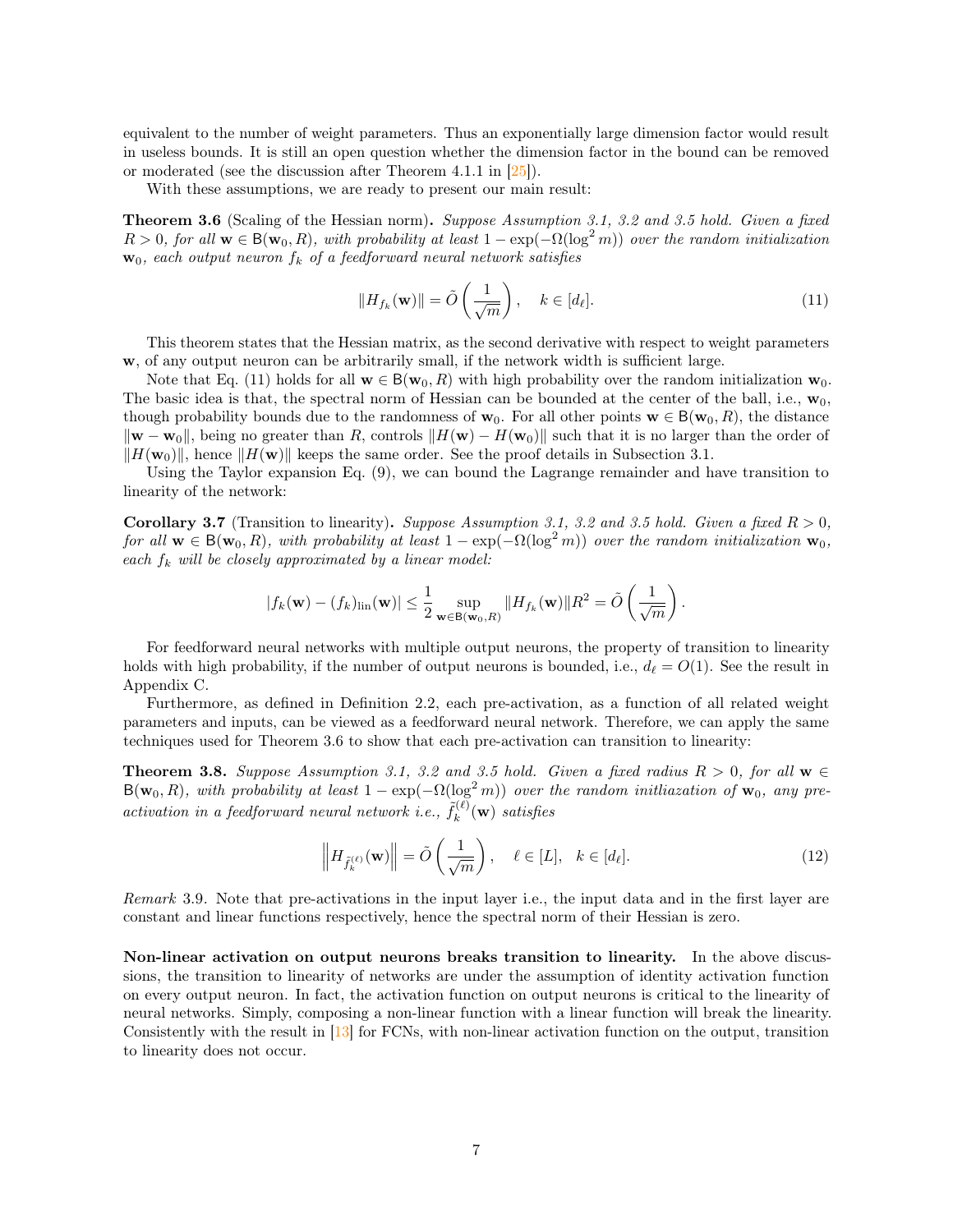"Bottleneck neurons" do not necessarily break transition to linearity. We have seen that if all neurons have large in-degree, the network will transition to linearity as the width goes to infinity. Does transition to linearity still hold, if most but not all neurons have large in-degree? We call neurons with small in-degree *bottleneck neurons*, as their in-degrees are smaller than rest of neurons hence forming "bottlenecks". Note that for a bottleneck FCN, which has a narrow hidden layer (i.e., bottleneck layer) while the rest of hidden layers are wide, all neurons in the next layer to the bottleneck layer are bottleneck neurons. Such bottleneck neural networks were shown to break transition to linearity in [\[14\]](#page-10-1). However, we observe that for such bottleneck neural networks, the number of bottleneck neurons is large, a fixed fraction of all neurons. Indeed, for general DAG architectures, some number of bottleneck neurons can exist without breaking the transition to linearity, as long as it is significantly smaller than the number of neurons with large in-degree. For more details see the discussion in Appendix [E.](#page-17-0)

#### <span id="page-7-0"></span>3.1 Proof sketch of Theorem [3.6](#page-6-2)

By Lemma [J.1,](#page-25-0) the spectral norm of  $H_{f_k}$  can be bounded by the summation of the spectral norm of all the Hessian blocks, i.e.,  $||H_{f_k}|| \leq \sum_{\ell_1,\ell_2} ||H_{f_k}^{(\ell_1,\ell_2)}||$  $\|f_k^{(\ell_1,\ell_2)}\|$ , where  $H_{f_k}^{(\ell_1,\ell_2)}$  $\frac{f(k_1,\ell_2)}{f_k} := \frac{\partial^2 f_k}{\partial \mathbf{w}^{(\ell_1)} \partial \mathbf{w}^{(\ell_2)}}$ . Therefore, it suffices to bound the spectral norm of each block. Without lose of generality, we consider the block with  $1 \leq \ell_1 \leq \ell_2 \leq L.$ 

By the chain rule of derivatives, we can write the Hessian block into:

<span id="page-7-1"></span>
$$
\frac{\partial^2 f_k}{\partial \mathbf{w}^{(\ell_1)} \partial \mathbf{w}^{(\ell_2)}} = \sum_{\ell'= \ell_2}^{L} \sum_{i=1}^{d_{\ell'}} \frac{\partial^2 f_i^{(\ell')}}{\partial \mathbf{w}^{(\ell_1)} \partial \mathbf{w}^{(\ell_2)}} \frac{\partial f_k}{\partial f_i^{(\ell')}} := \sum_{\ell'= \ell_2}^{L} G_k^{L, \ell'}.
$$
(13)

For each  $G_k^{L,\ell'}$ , since  $f_i^{(\ell')} = \sigma\left(\tilde{f}_i^{(\ell')}\right)$ , again by the chain rule of derivatives, we have

$$
G_k^{L,\ell'} = \sum_{i=1}^{d_{\ell'}} \frac{\partial^2 \tilde{f}_i^{(\ell')}}{\partial \mathbf{w}^{(\ell_1)} \partial \mathbf{w}^{(\ell_2)}} \frac{\partial f_k}{\partial \tilde{f}_i^{(\ell')}} + \frac{1}{\sqrt{m_k^{(L)}}} \sum_{i: f_i^{(\ell')} \in \mathcal{F}_{S_k^{(L)}}} \left(\mathbf{w}_k^{(L)}\right)_i \sigma'' \left(\tilde{f}_i^{(\ell')}\right) \frac{\partial \tilde{f}_i^{(\ell')}}{\partial \mathbf{w}^{(\ell_1)}} \left(\frac{\partial \tilde{f}_i^{(\ell')}}{\partial \mathbf{w}^{(\ell_2)}}\right)^T
$$
  

$$
= \frac{1}{\sqrt{m_k^{(L)}}} \sum_{r=\ell'} \sum_{s: f_s^{(r)} \in \mathcal{F}_{S_k^{(L)}}} \left(\mathbf{w}_k^{(L)}\right)_s \sigma' \left(\tilde{f}_s^{(r)}\right) G_s^{r,\ell'}
$$
  

$$
+ \frac{1}{\sqrt{m_k^{(L)}}} \sum_{i: f_i^{(\ell')} \in \mathcal{F}_{S_k^{(L)}}} \left(\mathbf{w}_k^{(L)}\right)_i \sigma'' \left(\tilde{f}_i^{(\ell')}\right) \frac{\partial \tilde{f}_i^{(\ell')}}{\partial \mathbf{w}^{(\ell_1)}} \left(\frac{\partial \tilde{f}_i^{(\ell')}}{\partial \mathbf{w}^{(\ell_2)}}\right)^T,
$$

where  $\mathcal{F}_{\mathcal{S}_k^{(L)}} := \{f : f \in f_{\mathcal{S}_k^{(L)}}\}.$ 

The first quantity on the RHS of the above equation,  $\sum_{k=1}^{\infty} \left( \mathbf{w}_k^{(L)} \right)$  $\binom{(L)}{k}$  $s^{\sigma'}\left(\tilde{f}_s^{(r)}\right)G_s^{r,\ell'},$  is a matrix Gaussian series with respect to random variables  $\mathbf{w}_k^{(L)}$  $\binom{L}{k}$ , conditioned on fixed  $\sigma'(\tilde{f}_s^{(r)}) G_s^{r,\ell'}$  for all s such that  $f_s^{(r)} \in \mathcal{F}_{\mathcal{S}_k^{(\ell)}}$ . We apply the tail bound for matrix Gaussian series, Theorem 4.1.1 from [\[25\]](#page-11-4), to bound this quantity. To that end, we need to bound its matrix variance, which suffices to bound the spectral norm of  $\sum_s G_s^{r,\ell'}$  since  $\sigma'(\cdot)$  is assumed to be uniformly bounded by Assumption [3.2.](#page-5-0) Note that there is a recursive relation that the norm bound of  $G_k^{L,\ell'}$  depends on the norm bound of  $G_s^{r,\ell'}$  which appears in the matrix variance. Therefore, we can recursively apply the argument to bound each G.

Similarly, the second quantity on the RHS of the above equation is also a matrix Gaussian series with respect to  $\mathbf{w}_k^{(L)}$  $\binom{L}{k}$ , conditioned on fixed  $\sigma''\left(\tilde{f}_i^{(\ell')}\right) \frac{\partial \tilde{f}_i^{(\ell')}}{\partial \mathbf{w}^{(\ell_1)}}$  $\Bigg( \frac{\partial \tilde{f}^{(\ell')}_i}{\partial \mathbf{w}^{(\ell_2)}}$  $\Big)^T$  for all  $i$  such that  $f_i^{(\ell')} \in \mathcal{F}_{\mathcal{S}_k^{(L)}}.$  We use Lemma [B.1](#page-15-1) to bound its matrix variance, hence the matrix Gaussian series can be bounded.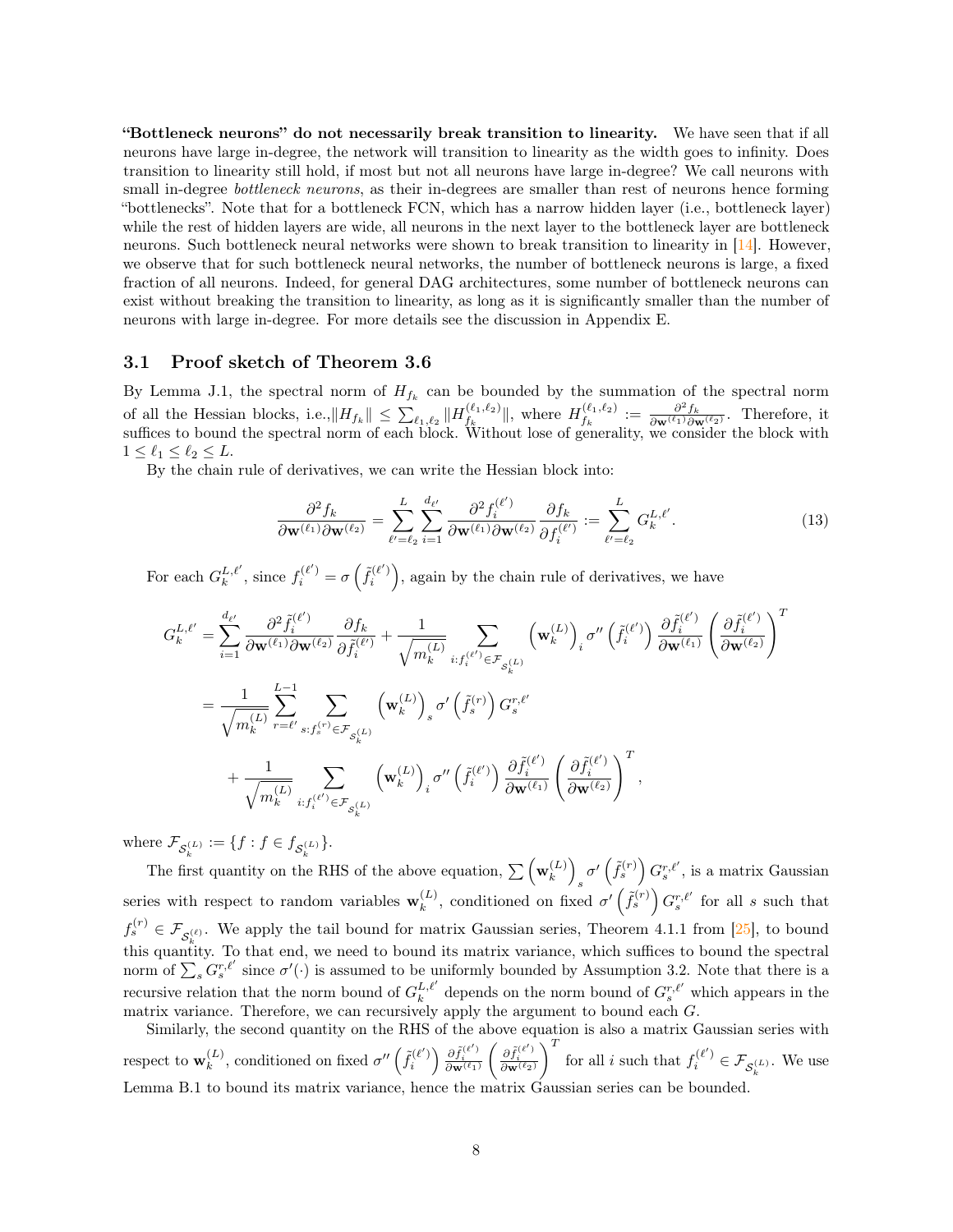Note that such tail bound does not scale with the largest in-degree of the networks, since the in-degree of  $f_k$ , i.e.,  $m_k^{(L)}$  $\binom{L}{k}$ , will be cancelled out with the scaling factor  $1/\sqrt{m_k^{(L)}}$  in the bound of matrix variance.

See the complete proof in Appendix [B.](#page-14-0)

#### <span id="page-8-0"></span>4 Relation to optimization

While transition to linearity is a significant and surprising property of wide networks in its own right, it also plays an important role in building the optimization theory of wide feedforward neural networks. Specifically, transition to linearity provides a path toward showing that the corresponding loss function satisfies the PL<sup>∗</sup> condition in a ball of a certain radius, which is sufficient for exponential convergence of optimization to a global minimum by gradient descent or SGD [\[13\]](#page-10-11).

Consider a supervised learning task. Given training inputs and labels  $\{(\mathbf{x}_i, y_i)\}_{i=1}^n$ , we use GD/SGD to minimize the square loss:

<span id="page-8-1"></span>
$$
\mathcal{L}(\mathbf{w}) = \frac{1}{2} \sum_{i=1}^{n} (f(\mathbf{w}; \mathbf{x}_i) - y_i)^2,
$$
\n(14)

where  $f(\mathbf{w}; \cdot)$  is a feedforward neural network.

The loss  $\mathcal{L}(\mathbf{w})$  is said to satisfy  $\mu$ -PL<sup>\*</sup> condition, a variant of the well-known Polyak-Łojasiewicz condition  $[20, 16]$  $[20, 16]$  $[20, 16]$ , at point **w**, if

$$
\|\nabla_{\mathbf{w}}\mathcal{L}(\mathbf{w})\|^2 \ge 2\mu\mathcal{L}(\mathbf{w}), \quad \mu > 0.
$$

Satisfaction of this  $\mu$ -PL<sup>\*</sup> condition in a ball  $B(\mathbf{w}_0, R)$  with  $R = O(1/\mu)$  around the starting point  $\mathbf{w}_0$  of GD/SGD guarantees a fast converge of the algorithm to a global minimum in this ball [\[13\]](#page-10-11).

In the following, we use the transition to linearity of wide feedforward networks to establish the PL<sup>∗</sup> condition for  $\mathcal{L}(\mathbf{w})$ . Taking derivative on Eq. [\(14\)](#page-8-1), we get

<span id="page-8-4"></span>
$$
\|\nabla_{\mathbf{w}}\mathcal{L}(\mathbf{w})\|^2 \ge 2\lambda_{\min}(K(\mathbf{w}))\mathcal{L}(\mathbf{w}),\tag{15}
$$

where matrix  $K(\mathbf{w})$ , with elements  $K_{i,j}(\mathbf{w}) = \nabla_{\mathbf{w}} f(\mathbf{w}; \mathbf{x}_i)^T \nabla_{\mathbf{w}} f(\mathbf{w}; \mathbf{x}_j)$  for  $i, j \in [n]$ , is called Neural Tangent Kernel (NTK) [\[10\]](#page-10-0), and  $\lambda_{\min}(\cdot)$  denotes the smallest eigenvalue of a matrix. Note that, by definition, the NTK matrix is always positive semi-definite, i.e.,  $\lambda_{\min}(K(\mathbf{w})) \geq 0$ .

Directly by the definition of PL<sup>∗</sup> condition, at a given point w, if  $\lambda_{\min}(K(\mathbf{w}))$  is strictly positive, then the loss function  $\mathcal{L}(\mathbf{w})$  satisfies PL<sup>\*</sup> condition.

To establish convergence of GD/SGD, it is sufficient to verify that PL<sup>∗</sup> condition is satisfied in a ball  $B(\mathbf{w}_0, R)$  with  $R = O(1/\mu)$ . Assuming that  $\lambda_{\min}(K(\mathbf{w}_0))$  is bounded away from zero, transition to linearity extends the satisfaction of the PL<sup>∗</sup> condition from one point  $\mathbf{w}_0$  to all points in B( $\mathbf{w}_0, R$ ).

 $PL<sup>*</sup>$  condition at  $w_0$ . For certain neural networks, e.g., FCNs, CNNs and ResNets, strict positiveness of  $\lambda_{\min}(K(\mathbf{w}_0))$  can be shown, see for example, [\[6,](#page-10-10) [5\]](#page-10-8). We expect same holds more generally, in the case of general feedforward neural networks. Here we show that  $\lambda_{\min}(K(\mathbf{w}_0))$  can be bounded from 0 for one data point under certain additional assumptions. Since there is only one data point,  $\lambda_{\min}(K(\mathbf{w}_0))$  $K(\mathbf{w}_0) = \|\nabla_{\mathbf{w}} f(\mathbf{w}_0)\|^2$ . We also assume the following on activation functions and the input.

<span id="page-8-2"></span>**Assumption 4.1.** The input **x** satisfies  $\mathbf{x} \sim \mathcal{N}(I_{d_0}, 0)$ .

<span id="page-8-3"></span>**Assumption 4.2.** The activation function is homogeneous, i.e.  $\sigma_i^{(\ell)}(az) = a^r \sigma_i^{(\ell)}(z), r > 0$  for any constant a. And  $\inf_{\ell \in [L-1], i \in [d_{\ell}]} \mathbb{E}_{z \sim \mathcal{N}(0,1)} \left[ \sigma_i^{(\ell)}(z)^2 \right] = C_{\sigma} > 0.$ 

Remark 4.3. Here for simplicity we assume the activation functions are homogeneous with the same  $r$ . It is not hard to extend the result to the case that each activation function has different  $r$ .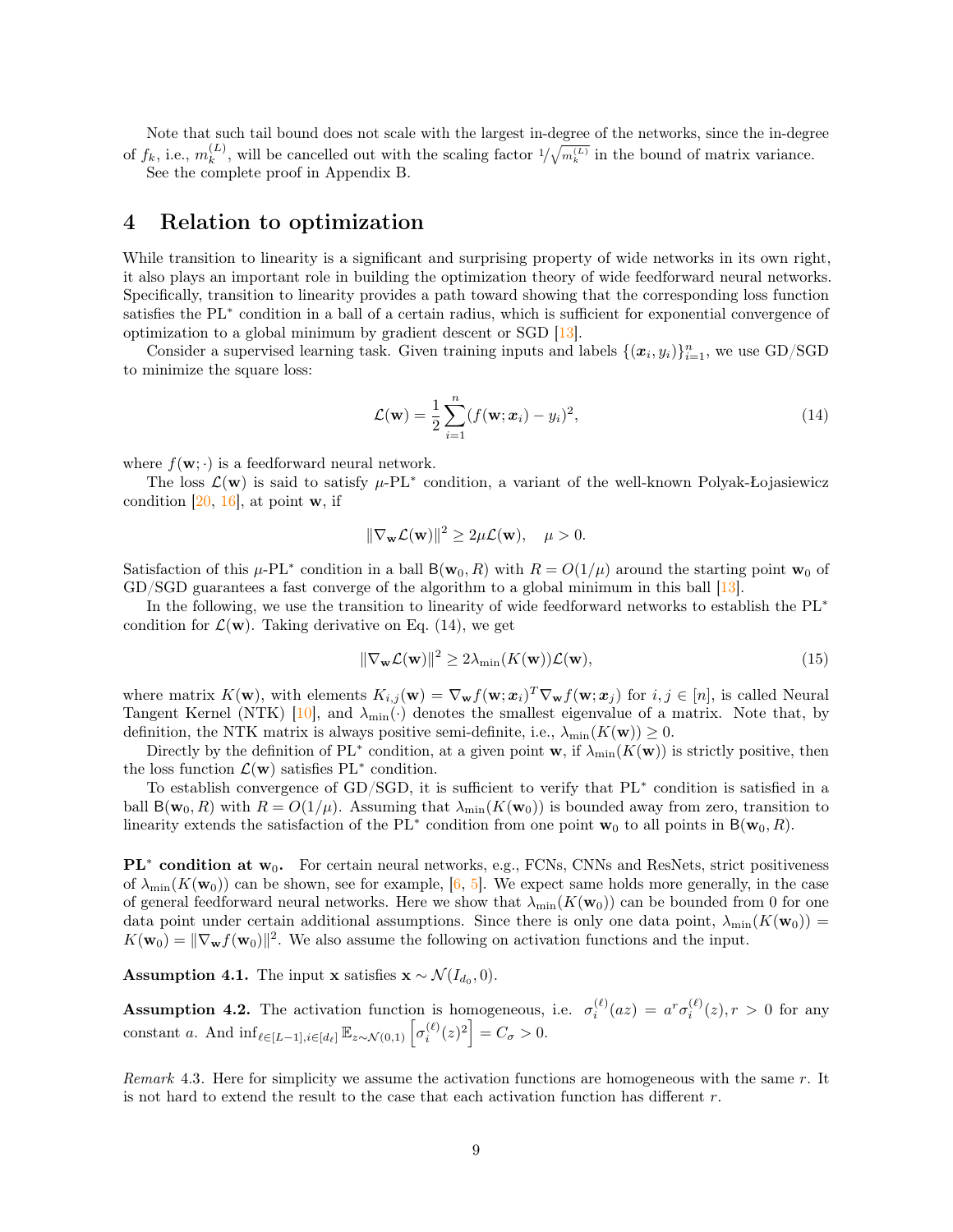<span id="page-9-1"></span>**Proposition 4.4.** With Assumption [4.1](#page-8-2) and [4.2,](#page-8-3) we have for any  $k \in [d_{\ell}],$ 

$$
\mathbb{E}_{\mathbf{x},\mathbf{w}_0}[\|\nabla_{\mathbf{w}}f_k(\mathbf{w}_0)\|] \ge \sqrt{\min\left(1,\min_{1\le j\le L} C^{\sum_{l'=0}^{j-1}r^{\ell'}}_{\sigma}\right)} = \Omega(1). \tag{16}
$$

The proof can be found in Appendix [F.](#page-18-0)

The above proposition establishes a positive lower bound on  $\|\nabla_{\mathbf{w}} f(\mathbf{w}_0)\|$ , hence also on  $\lambda_{\min}(K(\mathbf{w}_0)).$ Using Eq. [\(15\)](#page-8-4), we get that the loss function  $\mathcal{L}(\mathbf{w})$  satisfies PL<sup>∗</sup> at  $\mathbf{w}_0$ .

Extending PL<sup>∗</sup> condition to B( $w_0, R$ ). Now we use transition to linearity to extend the satisfaction of PL<sup>∗</sup> condition to the ball B( $\mathbf{w}_0$ , R). In Theorem [3.6,](#page-6-2) we see that, a feedforward neural network  $f(\mathbf{w})$ transitions to linearity, i.e.,  $||H_f(\mathbf{w})|| = \tilde{O}(1/\sqrt{m})$  in this ball. An immediate consequence is that, for any  $\mathbf{w} \in B(\mathbf{w}_0, R),$ 

$$
\left|\lambda_{\min}(K(\mathbf{w})) - \lambda_{\min}(K(\mathbf{w}_0))\right| \leq O\left(\sup_{\mathbf{w}\in\mathsf{B}(\mathbf{w}_0,R)}\|H_f(\mathbf{w})\|\right).
$$

Since  $\lambda_{\min}(K(\mathbf{w}_0))$  is bound from 0 and  $\|H_f(\mathbf{w})\|$  can be arbitrarily small as long as m is large enough, we have  $\lambda_{\min}(K(\mathbf{w}))$  is lower bounded from 0 in the whole ball. Specifically, there is a  $\mu > 0$  such that

$$
\inf_{\mathbf{w}\in \mathsf{B}(\mathbf{w}_0,R)} \lambda_{\min}(K(\mathbf{w})) \geq \mu.
$$

Moreover, the radius R can be set to be  $O(1/\mu)$ , while keeping the above inequality hold. Then, applying the theory in [\[13\]](#page-10-11), existence of global minima of  $\mathcal{L}(\mathbf{w})$  and convergence of GD/SGD can be established.

For the case of multiple data points, extra techniques are needed to lower bound the minimum eigenvalue of the tangent kernel. Since we focus more on the transition to linearity of feedforward neural networks in this paper, we leave it as a future work.

Non-linear activation function on outputs and transition to linearity. In this paper, we mainly discussed feedforward neural networks with linear activation function on output neurons. In most of the literature also considers this setting [\[10,](#page-10-0) [18,](#page-11-9) [19,](#page-11-10) [6,](#page-10-10) [5,](#page-10-8) [29,](#page-11-5) [28\]](#page-11-3). In fact, as pointed out in [\[13\]](#page-10-11) for FCNs, while this linearity of activation function on the outputs is necessary for transition to linearity, it is not required for successful optimization. Specifically, simply adding a nonlinear activation function on the output layer causes the Hessian norm to be  $O(1)$ , independently of the network width. Thus transition to linearity does not occur. However, the corresponding square loss can still satisfy the PL<sup>∗</sup> condition and the existence of global minimuma and efficient optimization can still be established.

### 5 Discussion and future directions

In this work, we showed that transition to linearity arises in general feedforward neural networks with arbitrary DAG architectures, extending previous results for standard architectures [\[10,](#page-10-0) [12,](#page-10-2) [14\]](#page-10-1). For non-feedforward networks, such as RNN, recent work [\[1\]](#page-10-15) showed they also have a constant NTK. For this reason, we expect transition to linearity also to occur for of non-feedforward networks. Another direction of future work is better understanding of optimization that requires a more delicate analysis of the NTK at initialization.

### Acknowledgements

We are grateful for support of the NSF and the Simons Foundation for the Collaboration on the Theoretical Foundations of Deep Learning<sup>[1](#page-9-0)</sup> through awards DMS-2031883 and  $\#814639$ . We also acknowledge NSF

<span id="page-9-0"></span><sup>1</sup><https://deepfoundations.ai/>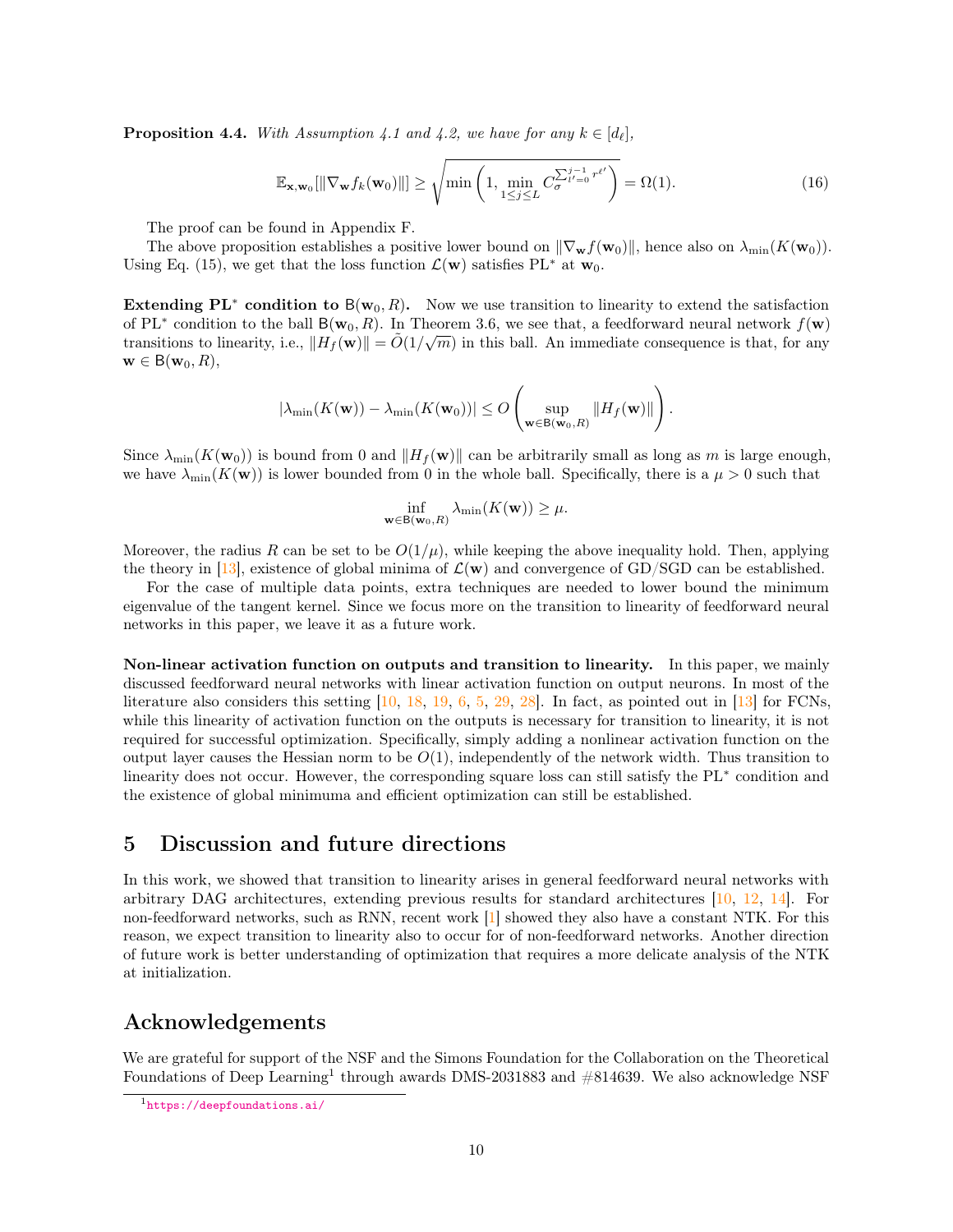support through IIS-1815697 and the TILOS institute (NSF CCF-2112665). We thank Nvidia for the donation of GPUs. This work used the Extreme Science and Engineering Discovery Environment (XSEDE, [\[24\]](#page-11-11)), which is supported by National Science Foundation grant number ACI-1548562 and allocation TG-CIS210104.

### References

- <span id="page-10-15"></span>[1] Sina Alemohammad, Zichao Wang, Randall Balestriero, and Richard Baraniuk. "The Recurrent Neural Tangent Kernel". In: International Conference on Learning Representations. 2020.
- <span id="page-10-9"></span>[2] Zeyuan Allen-Zhu, Yuanzhi Li, and Zhao Song. "A convergence theory for deep learning via overparameterization". In: International Conference on Machine Learning. PMLR. 2019, pp. 242–252.
- <span id="page-10-4"></span>[3] Sanjeev Arora, Simon S Du, Wei Hu, Zhiyuan Li, Russ R Salakhutdinov, and Ruosong Wang. "On Exact Computation with an Infinitely Wide Neural Net". In: Advances in Neural Information Processing Systems 32 (2019), pp. 8141–8150.
- <span id="page-10-3"></span>[4] Lenaic Chizat, Edouard Oyallon, and Francis Bach. "On lazy training in differentiable programming". In: Advances in Neural Information Processing Systems 32 (2019).
- <span id="page-10-8"></span>[5] Simon Du, Jason Lee, Haochuan Li, Liwei Wang, and Xiyu Zhai. "Gradient Descent Finds Global Minima of Deep Neural Networks". In: International Conference on Machine Learning. 2019, pp. 1675– 1685.
- <span id="page-10-10"></span>[6] Simon S Du, Xiyu Zhai, Barnabas Poczos, and Aarti Singh. "Gradient Descent Provably Optimizes Over-parameterized Neural Networks". In: International Conference on Learning Representations. 2018.
- <span id="page-10-5"></span>[7] Boris Hanin and Mihai Nica. "Finite Depth and Width Corrections to the Neural Tangent Kernel". In: International Conference on Learning Representations. 2019.
- <span id="page-10-14"></span>[8] Kaiming He, Xiangyu Zhang, Shaoqing Ren, and Jian Sun. "Deep residual learning for image recognition". In: Proceedings of the IEEE conference on computer vision and pattern recognition. 2016, pp. 770–778.
- <span id="page-10-7"></span>[9] Gao Huang, Zhuang Liu, Laurens Van Der Maaten, and Kilian Q Weinberger. "Densely connected convolutional networks". In: Proceedings of the IEEE conference on computer vision and pattern recognition. 2017, pp. 4700–4708.
- <span id="page-10-0"></span>[10] Arthur Jacot, Franck Gabriel, and Clément Hongler. "Neural tangent kernel: Convergence and generalization in neural networks". In: Advances in neural information processing systems. 2018, pp. 8571–8580.
- <span id="page-10-13"></span>[11] Alex Krizhevsky, Ilya Sutskever, and Geoffrey E Hinton. "Imagenet classification with deep convolutional neural networks". In: Advances in neural information processing systems 25 (2012).
- <span id="page-10-2"></span>[12] Jaehoon Lee, Lechao Xiao, Samuel Schoenholz, Yasaman Bahri, Roman Novak, Jascha Sohl-Dickstein, and Jeffrey Pennington. "Wide neural networks of any depth evolve as linear models under gradient descent". In: Advances in neural information processing systems 32 (2019), pp. 8572–8583.
- <span id="page-10-11"></span>[13] Chaoyue Liu, Libin Zhu, and Mikhail Belkin. "Loss landscapes and optimization in over-parameterized non-linear systems and neural networks". In: Applied and Computational Harmonic Analysis (2022).
- <span id="page-10-1"></span>[14] Chaoyue Liu, Libin Zhu, and Mikhail Belkin. "On the linearity of large non-linear models: when and why the tangent kernel is constant". In: Advances in Neural Information Processing Systems 33 (2020).
- <span id="page-10-6"></span>[15] Chaoyue Liu, Libin Zhu, and Misha Belkin. "Transition to Linearity of Wide Neural Networks is an Emerging Property of Assembling Weak Models". In: International Conference on Learning Representations. 2021.
- <span id="page-10-12"></span>[16] Stanislaw Lojasiewicz. "A topological property of real analytic subsets". In: Coll. du CNRS, Les équations aux dérivées partielles 117 (1963), pp. 87–89.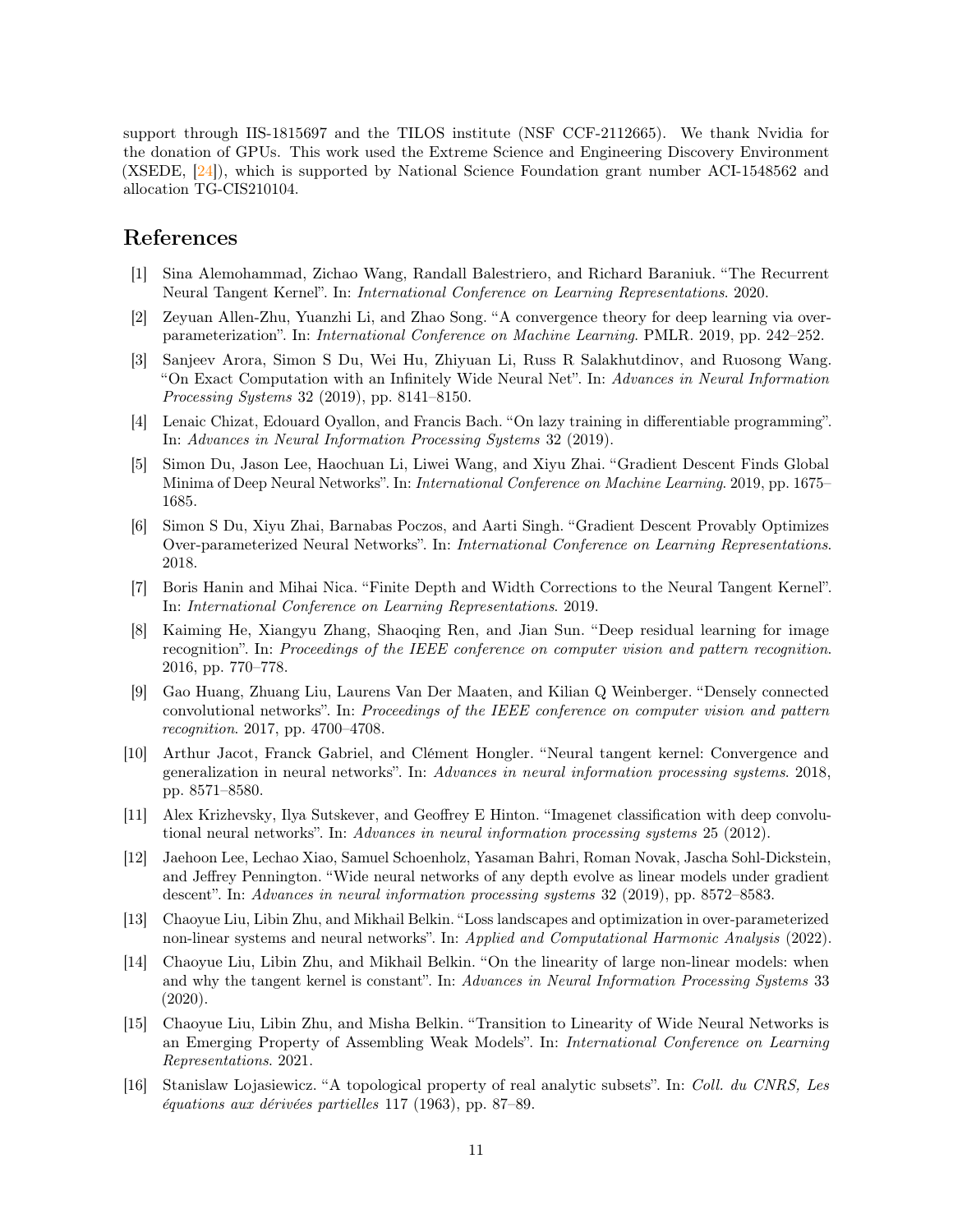- <span id="page-11-1"></span>[17] James L McClelland, David E Rumelhart, PDP Research Group, et al. Parallel Distributed Processing, Volume 2: Explorations in the Microstructure of Cognition: Psychological and Biological Models. Vol. 2. MIT press, 1987.
- <span id="page-11-9"></span>[18] Andrea Montanari and Yiqiao Zhong. "The interpolation phase transition in neural networks: Memorization and generalization under lazy training". In: arXiv preprint arXiv:2007.12826 (2020).
- <span id="page-11-10"></span>[19] Quynh Nguyen, Marco Mondelli, and Guido F Montufar. "Tight bounds on the smallest eigenvalue of the neural tangent kernel for deep relu networks". In: International Conference on Machine Learning. PMLR. 2021, pp. 8119–8129.
- <span id="page-11-6"></span>[20] Boris Teodorovich Polyak. "Gradient methods for minimizing functionals". In: Zhurnal Vychislitel'noi Matematiki i Matematicheskoi Fiziki 3.4 (1963), pp. 643–653.
- <span id="page-11-2"></span>[21] Nitish Srivastava, Geoffrey Hinton, Alex Krizhevsky, Ilya Sutskever, and Ruslan Salakhutdinov. "Dropout: a simple way to prevent neural networks from overfitting". In: The journal of machine learning research 15.1 (2014), pp. 1929–1958.
- <span id="page-11-7"></span>[22] Christian Szegedy, Wei Liu, Yangqing Jia, Pierre Sermanet, Scott Reed, Dragomir Anguelov, Dumitru Erhan, Vincent Vanhoucke, and Andrew Rabinovich. "Going deeper with convolutions". In: Proceedings of the IEEE conference on computer vision and pattern recognition. 2015, pp. 1–9.
- <span id="page-11-8"></span>[23] Christian Szegedy, Vincent Vanhoucke, Sergey Ioffe, Jon Shlens, and Zbigniew Wojna. "Rethinking the inception architecture for computer vision". In: Proceedings of the IEEE conference on computer vision and pattern recognition. 2016, pp. 2818–2826.
- <span id="page-11-11"></span>[24] J. Towns, T. Cockerill, M. Dahan, I. Foster, K. Gaither, A. Grimshaw, V. Hazlewood, S. Lathrop, D. Lifka, G. D. Peterson, R. Roskies, J. R. Scott, and N. Wilkins-Diehr. "XSEDE: Accelerating Scientific Discovery". In: Computing in Science & Engineering 16.5 (2014), pp. 62–74. ISSN: 1521-9615. DOI: [10.1109/MCSE.2014.80](https://doi.org/10.1109/MCSE.2014.80). url: <doi.ieeecomputersociety.org/10.1109/MCSE.2014.80>.
- <span id="page-11-4"></span>[25] Joel A Tropp et al. "An Introduction to Matrix Concentration Inequalities". In: Foundations and Trends $\mathcal{R}$  in Machine Learning 8.1-2 (2015), pp. 1–230.
- <span id="page-11-12"></span>[26] Roman Vershynin. High-dimensional probability: An introduction with applications in data science. Vol. 47. Cambridge university press, 2018.
- <span id="page-11-0"></span>[27] Jiaxuan You, Jure Leskovec, Kaiming He, and Saining Xie. "Graph structure of neural networks". In: International Conference on Machine Learning. PMLR. 2020, pp. 10881–10891.
- <span id="page-11-3"></span>[28] Difan Zou, Yuan Cao, Dongruo Zhou, and Quanquan Gu. "Gradient descent optimizes overparameterized deep ReLU networks". In: Machine Learning 109.3 (2020), pp. 467–492.
- <span id="page-11-5"></span>[29] Difan Zou and Quanquan Gu. "An improved analysis of training over-parameterized deep neural networks". In: Advances in Neural Information Processing Systems. 2019, pp. 2053–2062.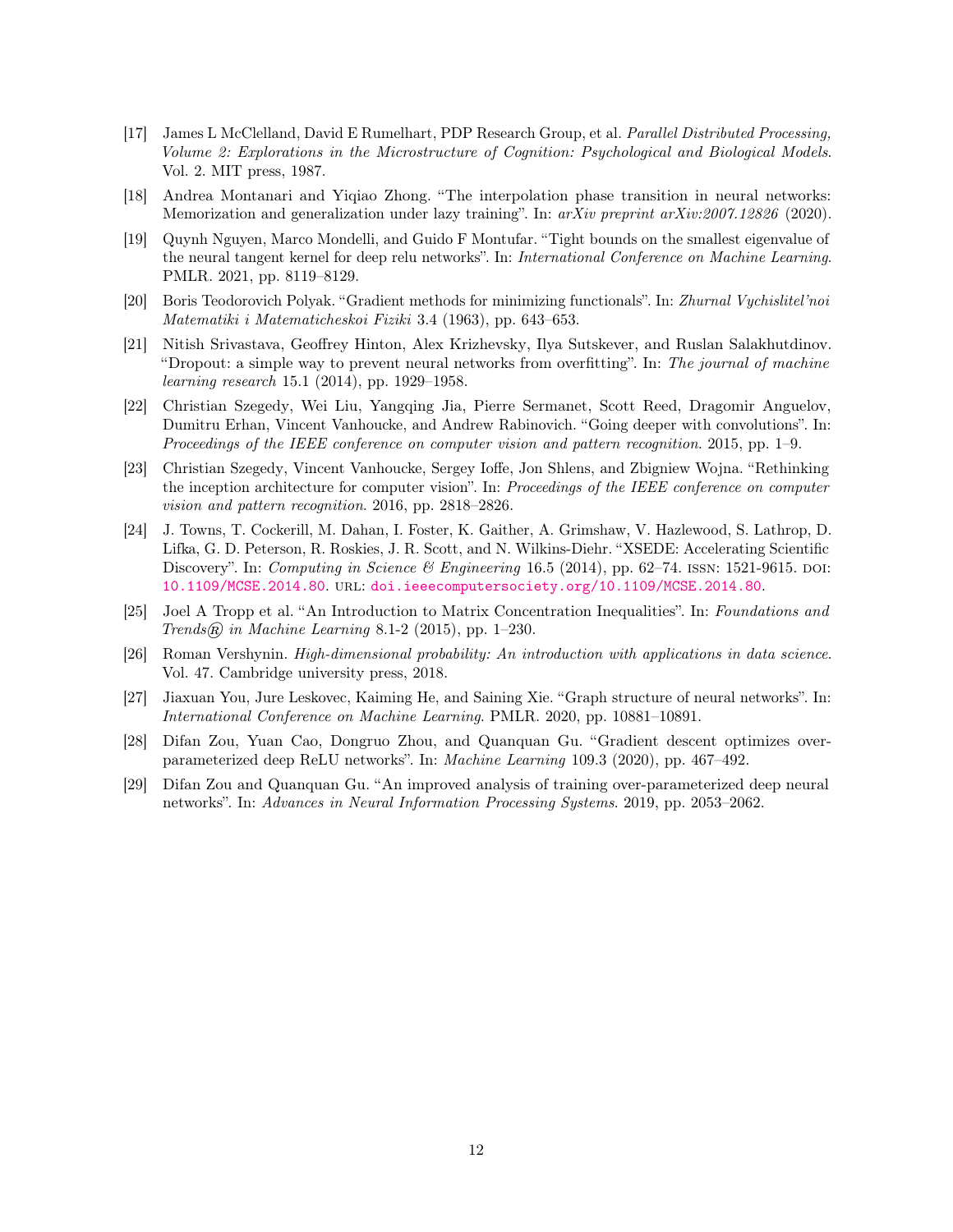### Appendix

Notations for set of neurons. We extra define the following notations for the proof. For  $0 \leq \ell \leq L-1$ ,  $i \in [d_\ell],$  we use  $\mathcal{F}_{\mathcal{S}_i^{(\ell)}}$  to denote the set of all the elements in the vector  $f_{\mathcal{S}_i^{(\ell)}}$  (Eq. [\(5\)](#page-4-0)):

<span id="page-12-2"></span>
$$
\mathcal{F}_{\mathcal{S}_i^{(\ell)}} := \{ f : f \in f_{\mathcal{S}_i^{(\ell)}} \}. \tag{17}
$$

And we use  $\mathcal{P}^{(\ell)}$  to denote the set of all neurons in  $\ell'$ -th layer i.e.,  $f^{(\ell')}$  defined in Eq. [\(4\)](#page-3-1), with  $0 \leq \ell' \leq \ell$ :

$$
\mathcal{P}^{(\ell)} := \{ f : f \in f^{(\ell')}, \ell' \le \ell \}. \tag{18}
$$

Activation functions. In Assumption [3.2,](#page-5-0) we assume the Lipschitz continuity and smoothness for all the activation functions. In the proof of lemmas, e.g., Lemma [B.1](#page-15-1) and [B.2,](#page-15-2) we only use the fact that they are Lipschitz continuous and smooth, as well as bounded by a constant  $\gamma_0 > 0$  at point 0, hence we use  $\sigma(\cdot)$  to denote all the activation functions like what we do in Assumption [3.2](#page-5-0) for simplicity.

Notations for derivatives. Additionally, in the following we introduce notations of the derivatives, mainly used in the proof of Lemma [B.1](#page-15-1) and Lemma [B.2.](#page-15-2)

By definition of feedforward neural networks in Section [2,](#page-1-0) different from the standard neural networks such as FCNs and CNNs in which the connection between neurons are generally only in adjacent layers, the neurons in feedforward neural networks can be arbitrarily connected as long as there is no loop.

To that end, we define  $\partial f_{\mathcal{S}_{i}^{(\ell)}}/\partial f^{(\ell')}$  to be a mask matrix for any  $\ell' < \ell, i \in [d_{\ell}]$  to indicate whether the neurons  $f_{\mathcal{S}_i^{(\ell)}}$  appear in  $f^{(\ell')}:$ 

<span id="page-12-3"></span>
$$
\left(\frac{\partial f_{\mathcal{S}_i^{(\ell)}}}{\partial f^{(\ell')}}\right)_{j,k} = \mathbb{I}\left\{\left(f_{\mathcal{S}_i^{(\ell)}}\right)_k \in f_j^{(\ell')}\right\}.
$$
\n(19)

And  $\partial f_i^{(\ell)}/\partial f_{S_i^{(\ell)}}$  and  $\partial f_i^{(\ell)}/\partial \mathbf{w}_i^{(\ell)}$  are standard derivatives according to Eq. [\(5\)](#page-4-0):

$$
\frac{\partial f_i^{(\ell)}}{\partial f_{\mathcal{S}_i^{(\ell)}}} = \frac{1}{\sqrt{m_i^{(\ell)}}} \left(\mathbf{w}_i^{(\ell)}\right)^T (\sigma_i^{(\ell)})'(\tilde{f}_i^{(\ell)}),
$$

$$
\frac{\partial f_i^{(\ell)}}{\partial \mathbf{w}_i^{(\ell)}} = \frac{1}{\sqrt{m_i^{(\ell)}}} \left(f_{\mathcal{S}_i^{(\ell)}}\right)^T (\sigma_i^{(\ell)})'(\tilde{f}_i^{(\ell)}).
$$

# <span id="page-12-0"></span>A Examples of feedforward neural networks

Here we show that many common neural networks are special examples of the feedforward neural networks in Definition [2.2.](#page-2-2)

Fully-connected neural networks. Given an input  $\bm{x} \in \mathbb{R}^d$ , an  $\ell$ -layer fully-connected neural network is defined as follows:

<span id="page-12-1"></span>
$$
f^{(0)} = \mathbf{x},
$$
  
\n
$$
f^{(\ell)} = \sigma \left( \frac{1}{\sqrt{m_{\ell-1}}} W^{(\ell)} f^{(\ell-1)} \right), \quad \forall \ell \in [L-1],
$$
  
\n
$$
f(\mathbf{W}; \mathbf{x}) := f^{(\ell)} = \frac{1}{\sqrt{m_{\ell-1}}} W^{(\ell)} f^{(\ell-1)},
$$
\n(20)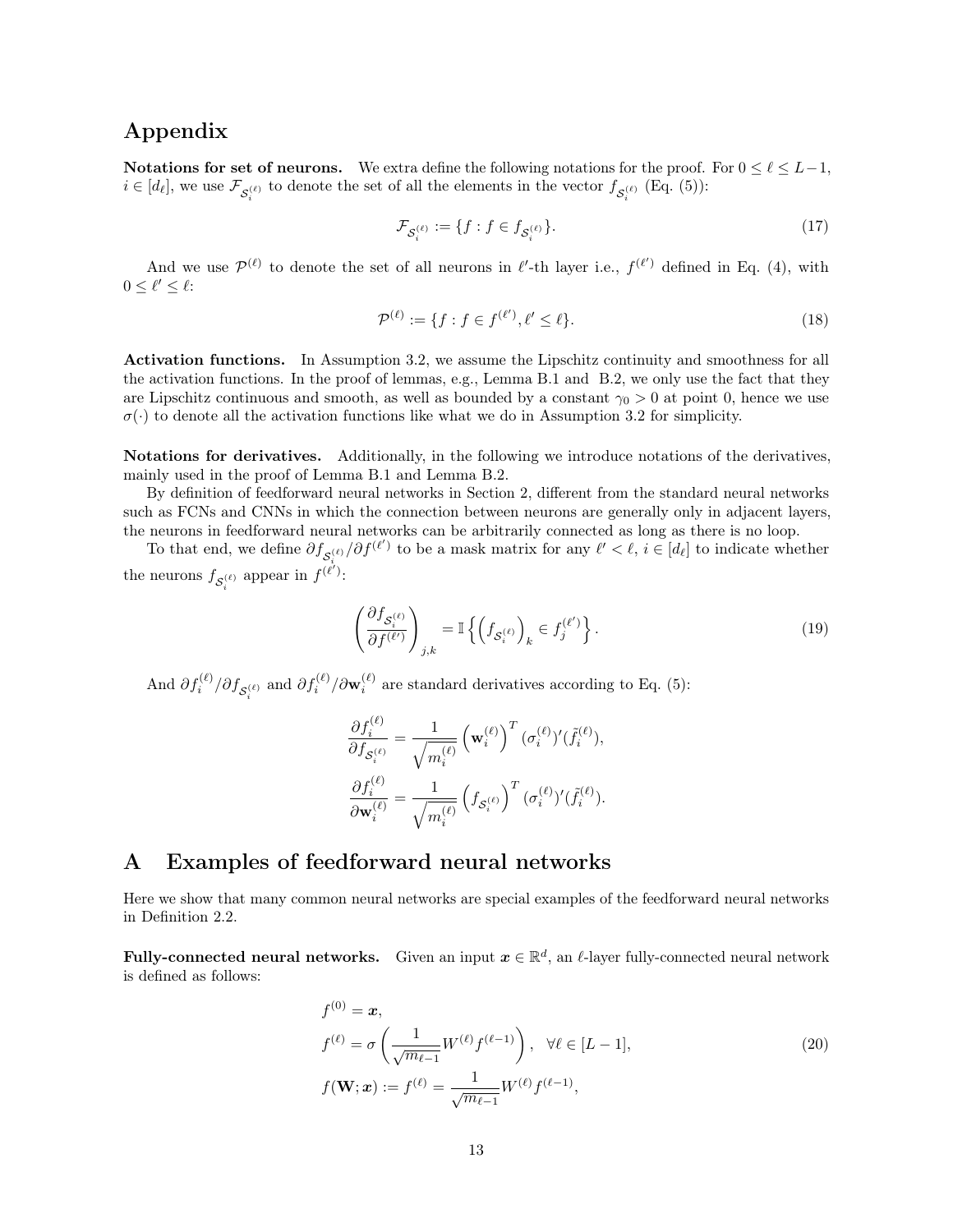where each  $f^{(\ell)}$  is a  $m_{\ell}$ -dimensional vector-valued function, and  $\mathbf{W} := (W^{(1)}, ..., W^{(\ell)}), W^{(\ell)} \in \mathbb{R}^{m_{\ell+1} \times m_{\ell}}$ , is the collection of all the weight matrices. Here  $\sigma(\cdot)$  is an element-wise activation function, e.g., sigmoid function.

For FCNs, the inputs are the 0-th layer neurons  $f^{(0)} = x$  and the outputs are the  $\ell$ -th layer neurons  $f^{(\ell)}$ , which have zero in-degrees and zero out-degrees, respectively. For each non-input neuron, its in-degree is the number of neurons in its previous layer,  $m_{\ell-1}$ ; the summation in Eq. [\(2\)](#page-2-1) turns out to be over all the neurons in the previous layer, which is manifested in the matrix multiplication of  $W^{(\ell)}f^{(\ell-1)}$ . For this network, the activation functions are the same, except the ones on input and output neurons, where identity functions are used in the definition above.

**DenseNets** [\[9\]](#page-10-7). Given an input  $x \in \mathbb{R}^d$ , an  $\ell$ -layer DenseNet is defined as follows:

$$
f^{(0)} = f_{\text{temp}}^{(0)} = \mathbf{x},
$$
  
\n
$$
f^{(\ell)} = \sigma \left( \frac{1}{\sqrt{\sum_{l'=0}^{\ell-1} m_{\ell'}}} W^{(\ell)} f_{\text{temp}}^{(\ell-1)} \right),
$$
  
\n
$$
f_{\text{temp}}^{(\ell)} = \left[ \left( f_{\text{temp}}^{(\ell-1)} \right)^T, \left( f^{(\ell)} \right)^T \right]^T, \quad \forall \ell \in [L-1],
$$
  
\n
$$
f(\mathbf{W}; \mathbf{x}) := f^{(\ell)} = \frac{1}{\sqrt{\sum_{\ell'=0}^{L-1} m_{\ell'}}} W^{(\ell)} f_{\text{temp}}^{(\ell-1)},
$$
\n(22)

where  $\mathbf{W} = (W^{(1)}, ..., W^{(\ell)})$  is the collection of all the weight matrices. Here  $\sigma(\cdot)$  is an element-wise activation function and for each  $\ell \in [L], W^{(\ell)} \in \mathbb{R}^{m_{\ell} \times \sum_{\ell'=0}^{\ell-1} m_{\ell'}}$ .

The DenseNet shares much similarity with the fully-connected neural network, except that each non-input neuron depends on all the neurons in previous layers. This difference makes the in-degree of the neuron be  $\sum_{\ell'=0}^{\ell-1} m_{\ell'}$ .

Convolutional neural networks Given input  $x \in \mathbb{R}^d$ , an  $\ell$ -layer convolutional neural network is defined as follows:

$$
f^{(0)} = \boldsymbol{x},
$$
  
\n
$$
f^{(\ell)} = \sigma \left( \frac{1}{\sqrt{m_{\ell-1} \times p}} W^{(\ell)} * f^{(\ell-1)} \right), \quad \forall l \in [L-1],
$$
  
\n
$$
f_i(\mathbf{W}; \boldsymbol{x}) = \frac{1}{\sqrt{m_{\ell-1} \times d}} \left\langle W^{(\ell)}_{[i, :, :]}, f^{(\ell-1)} \right\rangle, \quad \forall i \in [d_{\ell}],
$$
\n(23)

where  $\mathbf{W} = (W^{(1)}, ..., W^{(\ell)})$  is the collection of all the weight matrices.

Here on illustrative purpose, we consider 1-D convolution. It is not hard to generalize this example to higher dimension convolution. We denote the size of the window by  $p \times 1$ , hence  $W^{(\ell)} \in \mathbb{R}^{m_{\ell} \times m_{\ell-1} \times p}$  for  $\ell \in [L-1]$ . We assume the stride is 1 for simplicity, and we do the standard zero-padding to each  $f^{(\ell)}$  such that for each  $\ell \in [L-1]$ ,  $f^{(\ell)} \in \mathbb{R}^{m_{\ell} \times d}$ . At the last layer, as  $f^{(\ell-1)} \in \mathbb{R}^{m_{\ell-1} \times d}$  and  $W^{(\ell)} \in \mathbb{R}^{m_L \times m_{\ell-1} \times d}$ , we do the matrix inner product for each  $i \in [d_{\ell}]$ .

We can see that compared to Definition [2.2,](#page-2-2)  $f_{\text{input}} = f^{(0)} = \boldsymbol{x}$  and  $f_{\text{output}} = f(\boldsymbol{W}; \boldsymbol{x})$ . The activation function applied on the input neurons and output neurons are identity functions. For the rest of the neurons, the same activation function  $\sigma(\cdot)$  is used.

For  $\ell \in [L - 1]$ , each output neuron is defined as

<span id="page-13-0"></span>
$$
f_{i,j}^{(\ell)} = \sigma \left( \frac{1}{\sqrt{m_{\ell-1} \times p}} W_{[i,:,:]}^{(\ell)} * f_{[:,j-1]}^{(\ell-1)} \right). \tag{24}
$$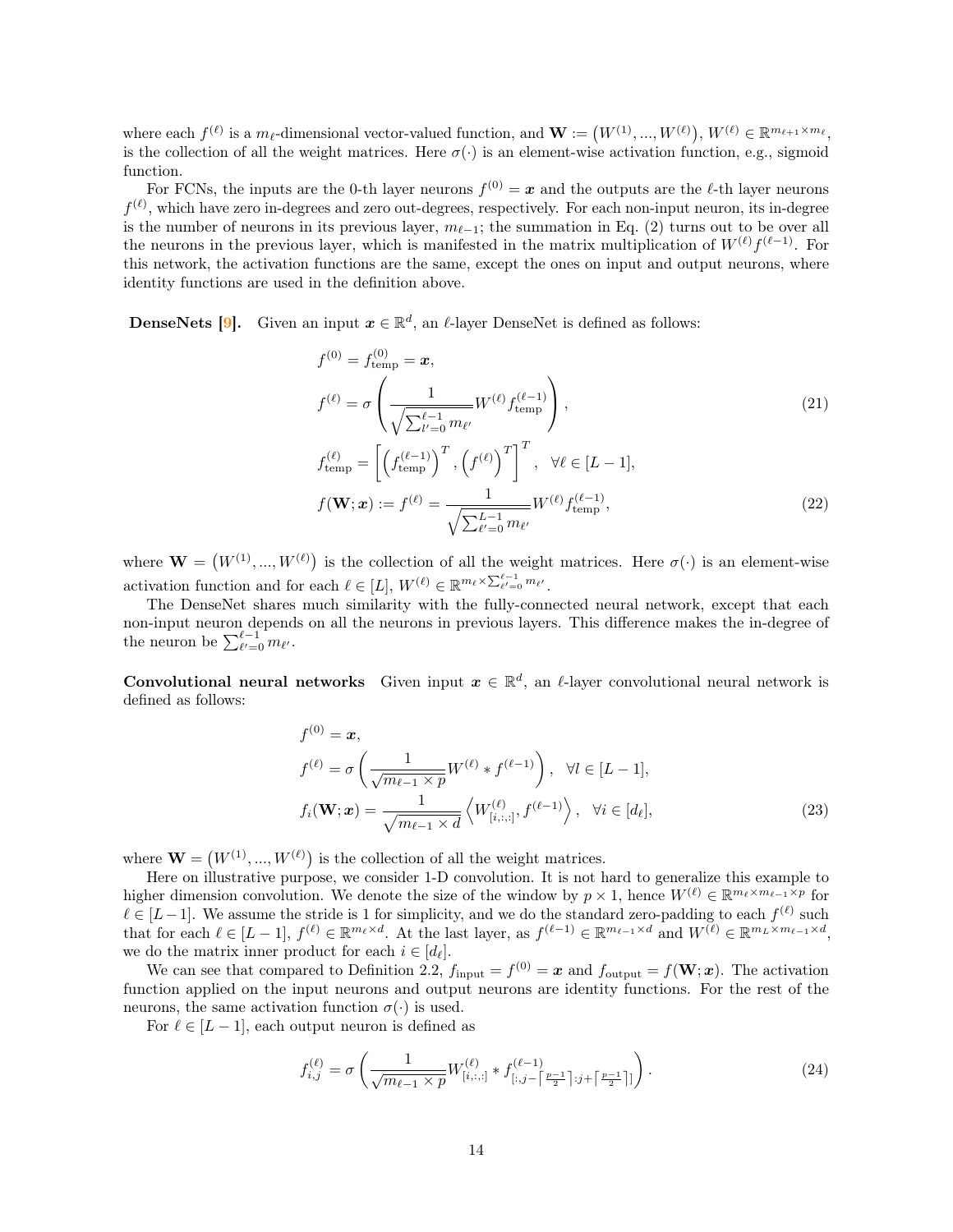Note that the number of neurons of CNN at layer  $\ell$  is  $m_{\ell} \times d$ . We accordingly rearrange the indices of neurons of feedforward neural networks at each layer from an 1-D array to a 2-D array, to match the indices in CNNs. Then for each neuron  $f_{i,j}^{(\ell)}$ ,  $\ell \in [L-1]$ ,  $i \in [m_{\ell}], j \in [d]$ , we denote its corresponding vertex by  $v_{i,j}^{(\ell)}$ . The summation in Eq. [\(2\)](#page-2-1) is over all the neurons in a  $m_{\ell-1} \times p$  window, which is manifested in the convolution operation in Eq. [\(24\)](#page-13-0). Hence  $\text{in}(v_{i,j}^{(\ell)}) = m_{\ell-1} \times p$ , and vertices in  $\mathcal{S}_{\text{in}}(v_{i,j}^{(\ell)})$ correspond to neurons  $f_{i}^{(\ell-1)}$  $[::(l-1)]$ <br>  $[:,j-[<sup>p-1</sup>]<sub>2</sub>]$ ;  $j+[<sup>p-1</sup>]<sub>2</sub>]$ . And for any hidden layer  $l \in [L-1]$ , the weight variable  $w_{(v_{r,s}^{(\ell-1)},v_{i,j}^{(\ell)})} = W_{i,r,s-j+\left\lceil\frac{p-1}{2}\right\rceil+1} \cdot \mathbb{I}\{j-\left\lceil\frac{p-1}{2}\right\rceil \leq s \leq j+\left\lceil\frac{p-1}{2}\right\rceil\}$ . For the output layer,  $w_{(v_{r,s}^{(\ell-1)},v_{i}^{(\ell)})} = W_{i,r,s}^{(\ell)}$ . Also, some neurons are added by zero-padding hence we can directly ignore the weight parameters related to them.

Note that there are sharing weights in the definition of CNN. Specifically, in hidden layers  $\ell \in [L-1]$ , the parameters  $W_{[i,j,:]}^{(\ell)}$  for  $i \in [m_{\ell}], j \in [m_{\ell-1}]$  are shared d times. Since d is a constant, it will not affect the bound on the spectral norm of Hessian with respect to the width. Therefore, the result of transition to linearity will not be affected.

**Dropout layers.** Given a network f built from a DAG, for any neuron  $f_v$ , where  $v \in V\backslash \mathcal{V}_{input}$ , according to Eq. [\(20\)](#page-12-1), it is defined by

$$
f_v = \sigma_v(\tilde{f}_v), \quad \tilde{f}_v = \frac{1}{\sqrt{\text{in}(v)}} \sum_{u \in \mathcal{S}_{\text{in}}(v)} w_{(u,v)} f_u.
$$

If we apply a dropout layer with parameter  $p \in (0,1)$  on all  $f_u$  for  $u \in \mathcal{S}_{\text{in}}(v)$ , then the above equation becomes

$$
f_v = \sigma_v(\tilde{f}_v), \quad \tilde{f}_v = \frac{1}{\sqrt{\text{in}(v)}} \sum_{u \in S_{\text{in}}(v)} w_{(u,v)} f_u \cdot \mathbb{I}_{\{\xi_u \ge p\}},
$$

where  $\xi_u$  is i.i.d. drawn from Bernoulli(p).

We can simply remove the edges  $(u, v)$  in the DAG where  $\xi_u < p$ . Then it is not hard to see that the new DAG corresponds to the network with the dropout layer.

Similarly, for a neural network with multiple dropout layers, we can remove all the edges corresponding to the outgoing edges of inactive neurons. Then the resulting DAG can describe this network architecture.

#### <span id="page-14-0"></span>B Proof of Theorem [3.6](#page-6-2)

We will first compute the Hessian matrix of the network function then show how to bound the spectral norm of it.

We denote for each  $\ell \in [L],$ 

<span id="page-14-1"></span>
$$
\underline{m}_{\ell} := \inf_{i \in [d_{\ell}]} m_i^{(\ell)}, \quad \overline{m}_{\ell} := \sup_{i \in [d_{\ell}]} m_i^{(\ell)}.
$$
\n(25)

By Assumption [3.5,](#page-5-3) it is not hard to infer that  $\overline{m}_{\ell}$  and  $\underline{m}_{\ell}$  are also polynomial in  $m$ .

Fixing  $k \in [d_\ell]$ , to bound  $||H_{f_k}||$ , we will first bound the spectral norm of the each Hessian block  $H_{f_n}^{(\ell_1,\ell_2)}$  $f_k^{(\ell_1,\ell_2)}$ , which takes the form

$$
H_{f_k}^{(\ell_1,\ell_2)} := \frac{\partial^2 f_k}{\partial \mathbf{w}^{(\ell_1)} \partial \mathbf{w}^{(\ell_2)}}, \quad k \in [d_\ell], \quad \ell_1, \ell_2 \in [L].
$$

Without lose of generality, we assume  $1 \leq \ell_1 \leq \ell_2 \leq L$  and we start with the simple case when  $\ell_2 = L$ . If  $\ell_1 = \ell_2 = L, H_{f_k}^{(L,L)}$  $f_k^{(L,L)}$  is simply a zero matrix since  $f_k(\mathbf{w})$  is linear in  $\mathbf{w}^{(\ell)}$ . If  $1 \leq \ell_1 < \ell_2 = L$ , we will use the following Lemma: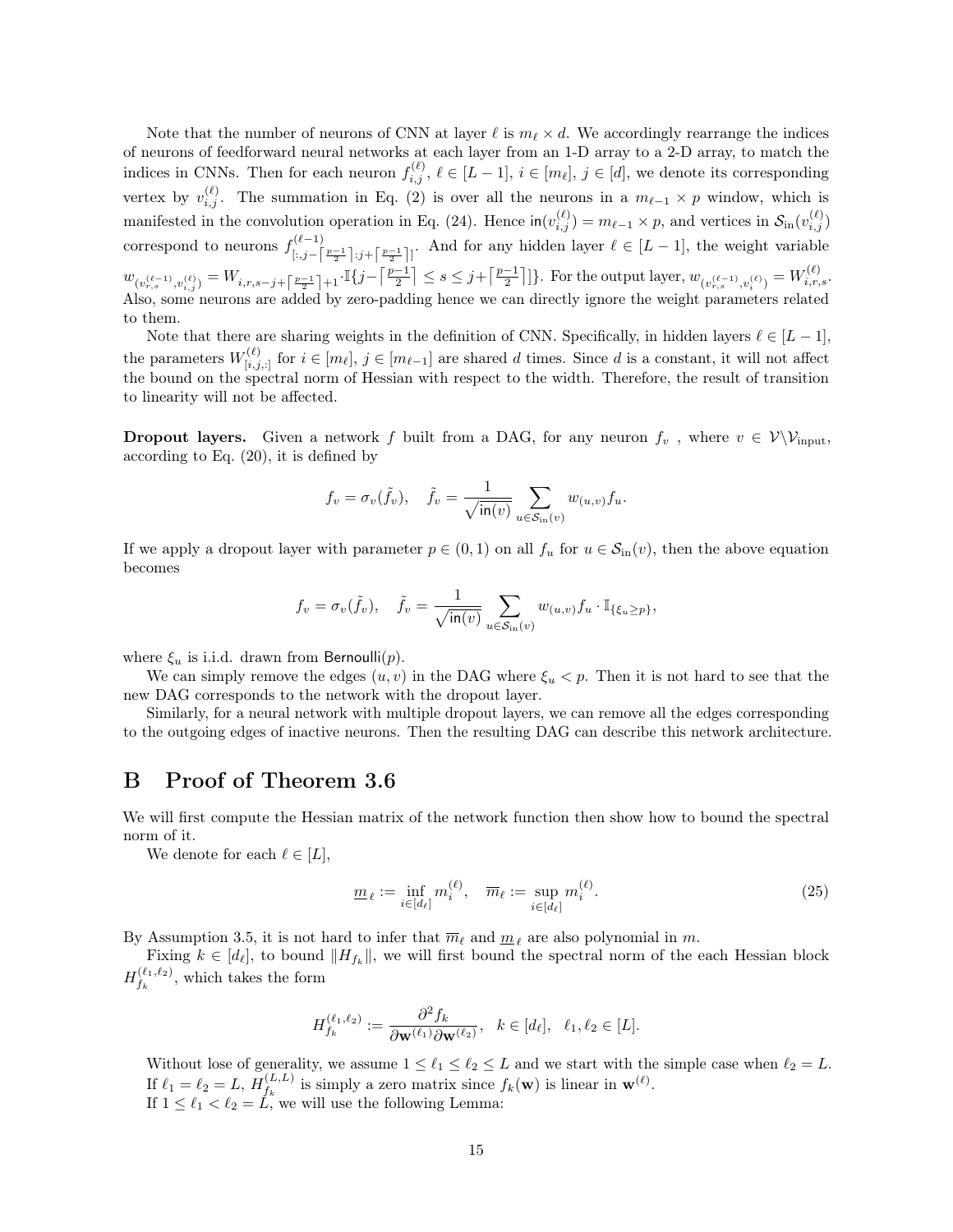<span id="page-15-1"></span>**Lemma B.1.** Given  $\ell' \geq 1$ , for any  $\ell' + 1 \leq \ell \leq L$ ,  $\mathbf{w} \in B(\mathbf{w}_0, R)$ , and  $j \in [d_\ell]$ , we have, with probability at least  $1 - \exp(-C_{\ell,\ell'}^f \log^2 m),$ 

<span id="page-15-3"></span>
$$
\left\| \frac{\partial f_{S_j^{(\ell)}}}{\partial \mathbf{w}^{(\ell')}} \right\| = \tilde{O} \left( \max_{\ell' + 1 \le p \le \ell} \frac{\sqrt{m_j^{(\ell)}}}{\sqrt{m_p}} \right),\tag{26}
$$

<span id="page-15-4"></span>
$$
\left\| \frac{\partial f_{S_j^{(\ell)}}}{\partial \mathbf{w}^{(\ell')}} \right\|_F = \tilde{O}\left(\sqrt{m_j^{(\ell)}}\right),\tag{27}
$$

where  $C_{\ell,\ell'}^f > 0$  is a constant.

See the proof in Appendix [G.](#page-19-0)

By Lemma [B.1,](#page-15-1) with probability at least  $1 - \exp(-\Omega(\log^2 m))$ ,

$$
\left\| H_{f_k}^{(\ell_1,L)} \right\| = \left\| \frac{1}{\sqrt{m_k^{(\ell)}}} \frac{\partial f_{\mathcal{S}_k^{(\ell)}}}{\partial \mathbf{w}^{(\ell_1)}} \right\| = \tilde{O}\left( \max_{\ell_1+1 \leq \ell \leq L} \frac{1}{\sqrt{\underline{m}_\ell}} \right) = \tilde{O}(1/\sqrt{m}).
$$

For the rest of blocks that  $1 \leq \ell_1 \leq \ell_2 \leq L-1$ , we will use the following lemma to bound their spectral norms:

<span id="page-15-2"></span>**Lemma B.2.** Given  $1 \leq \ell_1 \leq \ell_2 \leq L-1$ , for any  $\ell_2 < \ell \leq L$ ,  $\mathbf{w} \in B(\mathbf{w}_0, R)$ , and  $j \in [d_\ell]$ , we have, with probability at least  $1 - \exp(-\Omega(\log^2 m))$ ,

<span id="page-15-5"></span>
$$
\left\| \frac{\partial^2 \tilde{f}_j^{(\ell)}}{\partial \mathbf{w}^{(\ell_1)} \partial \mathbf{w}^{(\ell_2)}} \right\| = \tilde{O} \left( \max_{\ell_1 + 1 \le p \le \ell} \frac{1}{\sqrt{m_p}} \right).
$$
\n(28)

See the proof in Appendix [H.](#page-22-0)

Remark B.3. Note that the above results hold for any  $\ell \leq L$ . When  $\ell = L$ ,  $\tilde{f}_j^{(\ell)} = f_j$  which is what we need to show the transition to linearity of  $f_j$ . When  $\ell < L$ , as discussed before, we can regard  $\tilde{f}_j^{(\ell)}$  as a function of its parameters. We note that  $\tilde{f}_j^{(\ell)}$  with  $\ell < L$  will also transition to linearity by applying the same analysis for  $f_i$ , which is the result of Theorem [3.8.](#page-6-0)

By letting  $\ell = L$  in Lemma [B.2,](#page-15-2) for any  $1 \leq \ell_1 \leq \ell_2 \leq L - 1$ , with probability at least 1 −  $\exp(-\Omega(\log^2 m)),$ 

$$
\left\|H_{f_k}^{(\ell_1,\ell_2)}\right\| = \tilde{O}\left(\max_{\ell_1\leq \ell\leq L}\frac{1}{\sqrt{\underline{m}_\ell}}\right) = \tilde{O}(1/\sqrt{m}).
$$

Finally by Lemma [J.1,](#page-25-0) the spectral norm of  $H_{f_k}$  can be bounded by the summation of the spectral norm of all the Hessian blocks, i.e.,  $\|H_{f_k}\| \leq \sum_{\ell_1,\ell_2} \|H_{f_k}^{(\ell_1,\ell_2)}\|$  $\|f_k^{(k_1,k_2)}\|$ . Applying the union bound over the indices of layers  $\ell_1, \ell_2$ , we finish the proof.

# <span id="page-15-0"></span>C Feedforward neural networks with multiple output

In cases of multiple output neurons, the network function is vector-valued and its Hessian is a three-order tensor. The spectral norm of Hessian is defined in a standard way, i.e.,

$$
\|\mathbf{H}_f(\mathbf{w})\| := \sup_{\|\mathbf{v}\|=\|\mathbf{u}\|=\|\mathbf{s}\|=1} \sum_{i,j,k} \left(\mathbf{H}_f(\mathbf{w})\right)_{i,j,k} v_i u_j s_k,
$$

where  $\mathbf{s} \in \mathbb{R}^{d_{\ell}}$  and **v**, **u** have the same dimension with **w**. It is not hard to see that  $\|\mathbf{H}_f(\mathbf{w})\| \leq$  $d_\ell \max_{k \in [d_\ell]} \| H_{f_k}(\mathbf{w}) \|.$ 

If the number of output neurons  $d_\ell$  is bounded (as in most practical cases), the spectral norm of the Hessian of f is also of the order  $\tilde{O}(1/\sqrt{m})$ , with high probability, as a direct consequence of Theorem [3.6.](#page-6-2)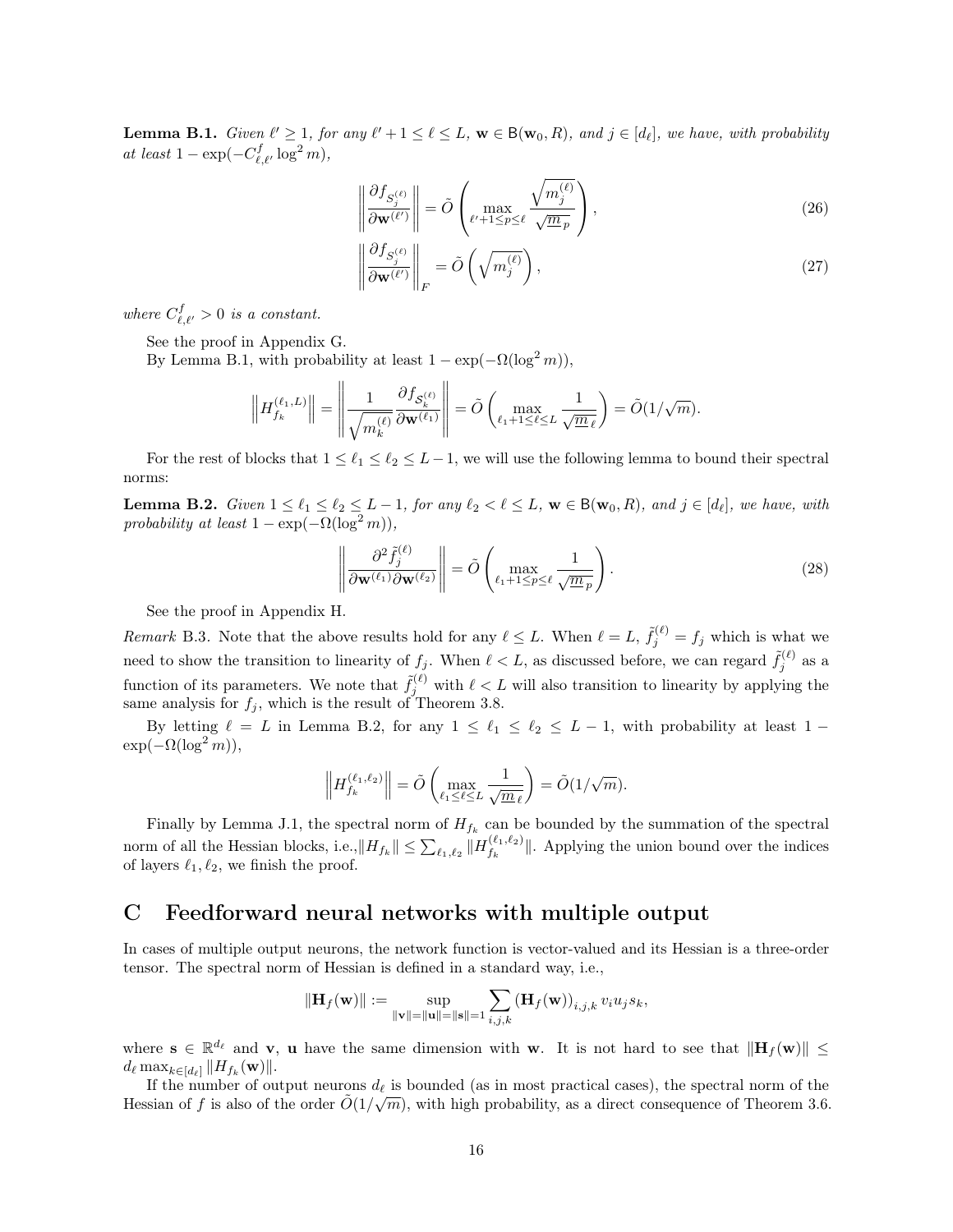<span id="page-16-1"></span>Corollary C.1. Suppose Assumption [3.1,](#page-5-2) [3.2](#page-5-0) and [3.5](#page-5-3) hold. Given a fixed radius  $R > 0$ , for all  $\mathbf{w} \in \mathsf{B}(\mathbf{w}_0, R)$ , with probability at least  $1 - \exp(-\Omega(\log^2 m))$  over the random initialization  $\mathbf{w}_0$ , a vectorvalued feedforward neural network f satisfies

$$
\|\mathbf{H}_f(\mathbf{w})\| = \tilde{O}\left(\frac{1}{\sqrt{m}}\right). \tag{29}
$$

#### <span id="page-16-0"></span>D Feedforward neural networks with skip connections

In this section, we discuss the property of transition to linearity holds for networks with skip connection.

We formally define the skip connection in the following. We add a skip connection to each neuron then Eq. [\(20\)](#page-12-1) becomes

$$
f_{v,\text{res}} = \sigma_v(\tilde{f}_{v,\text{res}}) + \tilde{f}_{v,\text{res}}, \quad \tilde{f}_{v,\text{res}} = \frac{1}{\sqrt{\text{in}(v)}} \sum_{u \in S_{\text{in}}(v)} w_{(u,v)} f_{u,\text{res}},
$$

for  $v \in \mathcal{V} \backslash (\mathcal{V}_{\text{input}} \bigcup \mathcal{V}_{\text{output}}).$ 

Accordingly, the neuron functions Eq. [\(5\)](#page-4-0) become

$$
f_{i, \text{res}}^{(\ell)} = \sigma_i^{(\ell)} \left( \tilde{f}_{i, \text{res}}^{(\ell)} \right) + \tilde{f}_{i, \text{res}}^{(\ell)}, \ \ \tilde{f}_{i, \text{res}}^{(\ell)} = \frac{1}{\sqrt{m_i^{(\ell)}}} \left( \mathbf{w}_i^{(\ell)} \right)^T f_{\mathcal{S}_i^{(\ell)}, \text{res}},
$$

where  $1 \leq \ell \leq L - 1$  and  $i \in [d_{\ell}].$ 

Theorem [3.8](#page-6-0) indicates that each pre-activation is close to a corresponding linear model with high probability. As the sum of linear functions is still linear, we expect that linear combination of neurons will not affect the linearity of the sum. That is, the skip connection in ResNets is expected not to break the linearity. This is true and we show the result in the following theorem.

<span id="page-16-2"></span>**Theorem D.1** (Scaling of the Hessian norm for  $f_{res}$ ). Suppose Assumption [3.1,](#page-5-2) [3.2](#page-5-0) and [3.5](#page-5-3) hold. Given a fixed radius  $R > 0$ , for all  $\mathbf{w} \in B(\mathbf{w}_0, R)$ , with probability at least  $1 - \exp(-\Omega(\log^2 m))$  over the random initliazation of  $\mathbf{w}_0$ , any pre-activation in a feedforward neural network i.e.,  $\tilde{f}_{k,\rm{res}}^{(\ell)}(\mathbf{w})$  satisfies

$$
\left\| H_{\tilde{f}_{k,\text{res}}^{(\ell)}}(\mathbf{w}) \right\| = \tilde{O}\left(\frac{1}{\sqrt{m}}\right), \quad \ell \in [L], \quad k \in [d_{\ell}].
$$
\n(30)

The proof of the above theorem follows the almost identical idea with the proof of Theorem [3.6,](#page-6-2) hence we present the proof sketch and focus on the arguments that are new for  $f_{res}$ .

*Proof sketch of Theorem [D.1.](#page-16-2)* For each output  $f_{k,\text{res}}$ , where  $k \in [d_\ell]$ , similar to the proof of Theorem [3.6,](#page-6-2) we bound the spectral norm of each Hessian block, i.e.,  $\frac{\partial^2 f_{k,res}}{\partial \mathbf{w}(\ell_1) \partial \mathbf{w}(\ell_2)}$  $\frac{\partial J_{k,\text{res}}}{\partial \mathbf{w}^{(\ell_1)}\partial \mathbf{w}^{(\ell_2)}}$ . Without loss of generality, we again assume  $1 \leq \ell_1 \leq \ell_2 \leq L$ .

Similar to Eq.[\(13\)](#page-7-1), we derive the expression of the Hessian block by definition:

$$
\frac{\partial^2 f_{k,\text{res}}}{\partial \mathbf{w}^{(\ell_1)} \partial \mathbf{w}^{(\ell_2)}} = \sum_{\ell'= \ell_2}^{L} \sum_{i=1}^{d_{\ell'}} \frac{\partial^2 f_{i,\text{res}}^{(\ell')}}{\partial \mathbf{w}^{(\ell_1)} \partial \mathbf{w}^{(\ell_2)}} \frac{\partial f_{k,\text{res}}}{\partial f_{i,\text{res}}^{(\ell')}} := \sum_{\ell'= \ell_2}^{L} G_{k,\text{res}}^{L,\ell'}.
$$

And again by chain rule of derivatives, each  $H_{k,\text{res}}^{L,\ell'}$  can be written as

$$
G_{k,\mathrm{res}}^{L,\ell'} = \frac{1}{\sqrt{m_k^{(L)}}} \sum_{r=\ell'}^{L-1} \sum_{s: f_{s,\mathrm{res}}^{(r)} \in \mathcal{F}_{\mathcal{S}_k^{(L)}}} \left(\mathbf{w}_k^{(L)}\right)_s \left(1 + \sigma'\left(\tilde{f}_{s,\mathrm{res}}^{(r)}\right)\right) G_{s,\mathrm{res}}^{r,\ell'} + \frac{1}{\sqrt{m_k^{(L)}}} \sum_{i: f_{i,\mathrm{res}}^{(\ell')} \in \mathcal{F}_{\mathcal{S}_{k,\mathrm{res}}}^{(L)}} \left(\mathbf{w}_k^{(L)}\right)_i \sigma''\left(\tilde{f}_{i,\mathrm{res}}^{(\ell')}\right) \frac{\partial \tilde{f}_{i,\mathrm{res}}^{(\ell')}}{\partial \mathbf{w}^{(\ell_1)}} \left(\frac{\partial \tilde{f}_{i,\mathrm{res}}^{(\ell')}}{\partial \mathbf{w}^{(\ell_2)}}\right)^T,
$$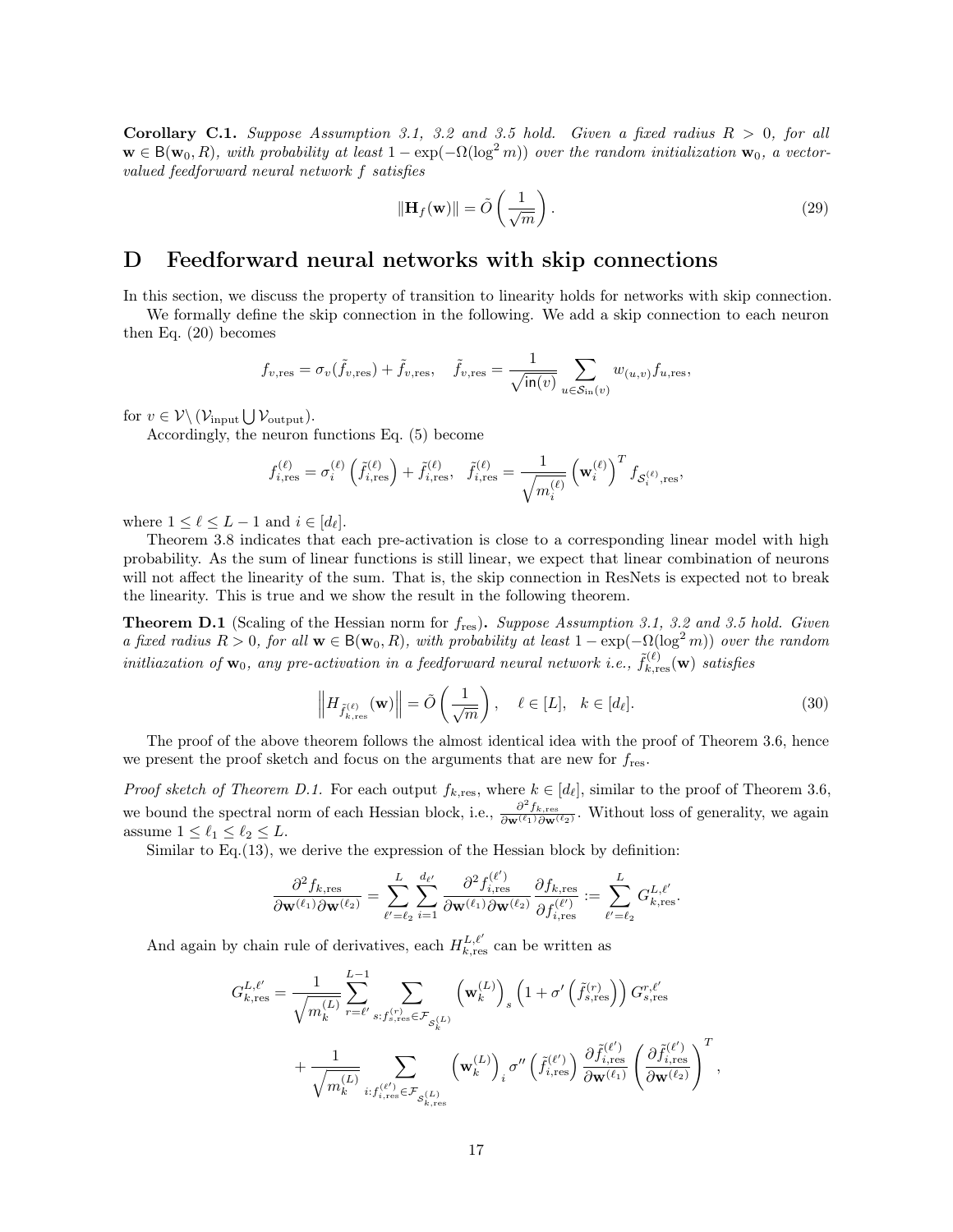where  $\mathcal{F}_{\mathcal{S}_{k,\mathrm{res}}^{(L)}} := \{f : f \in f_{\mathcal{S}_{k,\mathrm{res}}^{(L)}}\}.$ 

Note that the only new term which is induced by the skip connection in the above equation is

$$
\frac{1}{\sqrt{m_k^{(L)}}}\sum_{r=\ell'}^{L-1}\sum_{s: f_{s,{\rm res}}^{(r)}\in\mathcal{F}_{\mathcal{S}_k^{(L)}}}\left(\mathbf{w}_k^{(L)}\right)_sG_{s,{\rm res}}^{r,\ell'}.
$$

It is a matrix Gaussian series with respect to the random variables  $\mathbf{w}_k^{(L)}$  $k^{(L)}$ . Note that to bound the matrix variance of

$$
\frac{1}{\sqrt{m_{k}^{\left(L\right)}}}\sum_{r=\ell^{\prime}}^{L-1}\sum_{s:\boldsymbol{f}_{s,\text{res}}^{\left(r\right)}\in\mathcal{F}_{\mathcal{S}_{k}^{\left(L\right)}}}\left(\mathbf{w}_{k}^{\left(L\right)}\right)_{s}\sigma^{\prime}\left(\widetilde{f}_{s,\text{res}}^{\left(r\right)}\right)G_{s,\text{res}}^{r,\ell^{\prime}},
$$

we use the uniform bound of  $\sigma'(\cdot)$ . It is not hard to see that  $(1 + \sigma'(\cdot))$  is also uniformly bounded. Therefore, we can use the same method to recursively bound the spectral norm of  $G_{k,res}^{L,\ell'}$  with feedforward neural networks.

Then the rest of the proof is identical to the one for feedforward neural networks, i.e., the proof of Theorem [3.6.](#page-6-2)  $\Box$ 

#### <span id="page-17-0"></span>E Feedforward neural networks with bottleneck neurons

L

In this section, we show that constant number of bottleneck neurons which serve as incoming neurons will not break the linearity.

We justify this claim based on the recursive relation in Eq.  $(13)$ , which is used to prove the small spectral norm of the Hessian of the network function, hence proving the transition to linearity.

Recall that each Hessian block can be written into:

$$
\frac{\partial^2 f_k}{\partial \mathbf{w}^{(\ell_1)} \partial \mathbf{w}^{(\ell_2)}} = \sum_{\ell'= \ell_2}^{L} \sum_{i=1}^{d_{\ell'}} \frac{\partial^2 f_i^{(\ell')}}{\partial \mathbf{w}^{(\ell_1)} \partial \mathbf{w}^{(\ell_2)}} \frac{\partial f_k}{\partial f_i^{(\ell')}} := \sum_{\ell'= \ell_2}^{L} G_k^{L, \ell'}.
$$
(31)

For each  $G_k^{L,\ell'}$ , we have a recursive form

$$
\begin{split} G_k^{L,\ell'}&=\sum_{i=1}^{d_{\ell'}}\frac{\partial^2 \tilde{f}_i^{(\ell')}}{\partial \mathbf{w}^{(\ell_1)}\partial \mathbf{w}^{(\ell_2)}}\frac{\partial f_k}{\partial \tilde{f}_i^{(\ell')}}+\frac{1}{\sqrt{m_k^{(L)}}}\sum_{i:f_i^{(\ell')} \in \mathcal{F}_{\mathcal{S}_k^{(L)}}}\left(\mathbf{w}_k^{(L)}\right)_{i}\sigma''\left(\tilde{f}_i^{(\ell')}\right)\frac{\partial \tilde{f}_i^{(\ell')}}{\partial \mathbf{w}^{(\ell_1)}}\left(\frac{\partial \tilde{f}_i^{(\ell')}}{\partial \mathbf{w}^{(\ell_2)}}\right)^T\\ &=\frac{1}{\sqrt{m_k^{(L)}}}\sum_{r=\ell'}\sum_{s:f_s^{(r)} \in \mathcal{F}_{\mathcal{S}_k^{(L)}}}\left(\mathbf{w}_k^{(L)}\right)_{s}\sigma'\left(\tilde{f}_s^{(r)}\right)G_s^{r,\ell'}\\ &+\frac{1}{\sqrt{m_k^{(L)}}}\sum_{i:f_i^{(\ell')} \in \mathcal{F}_{\mathcal{S}_k^{(L)}}}\left(\mathbf{w}_k^{(L)}\right)_{i}\sigma''\left(\tilde{f}_i^{(\ell')}\right)\frac{\partial \tilde{f}_i^{(\ell')}}{\partial \mathbf{w}^{(\ell_1)}}\left(\frac{\partial \tilde{f}_i^{(\ell')}}{\partial \mathbf{w}^{(\ell_2)}}\right)^T, \end{split}
$$

where  $\mathcal{F}_{S_k^{(L)}} := \{f : f \in f_{S_k^{(L)}}\}.$ 

As mentioned in Section [3.1,](#page-7-0) to prove the spectral norm of  $G_k^{L,\ell'}$  is small, we need to bound the matrix variance, which suffices to bound the spectral norm of

$$
\frac{1}{\sqrt{m_k^{(L)}}}\sum_{s: f_s^{(r)} \in \mathcal{F}_{\mathcal{S}_k^{(L)}}}G_s^{r,\ell'} \ \ \text{and} \quad \frac{1}{\sqrt{m_k^{(L)}}}\sum_{i: f_i^{(\ell')} \in \mathcal{F}_{\mathcal{S}_k^{(L)}}} \frac{\partial \tilde{f}_i^{(\ell')}}{\partial \mathbf{w}^{(\ell_1)}}\left(\frac{\partial \tilde{f}_i^{(\ell')}}{\partial \mathbf{w}^{(\ell_2)}}\right)^T.
$$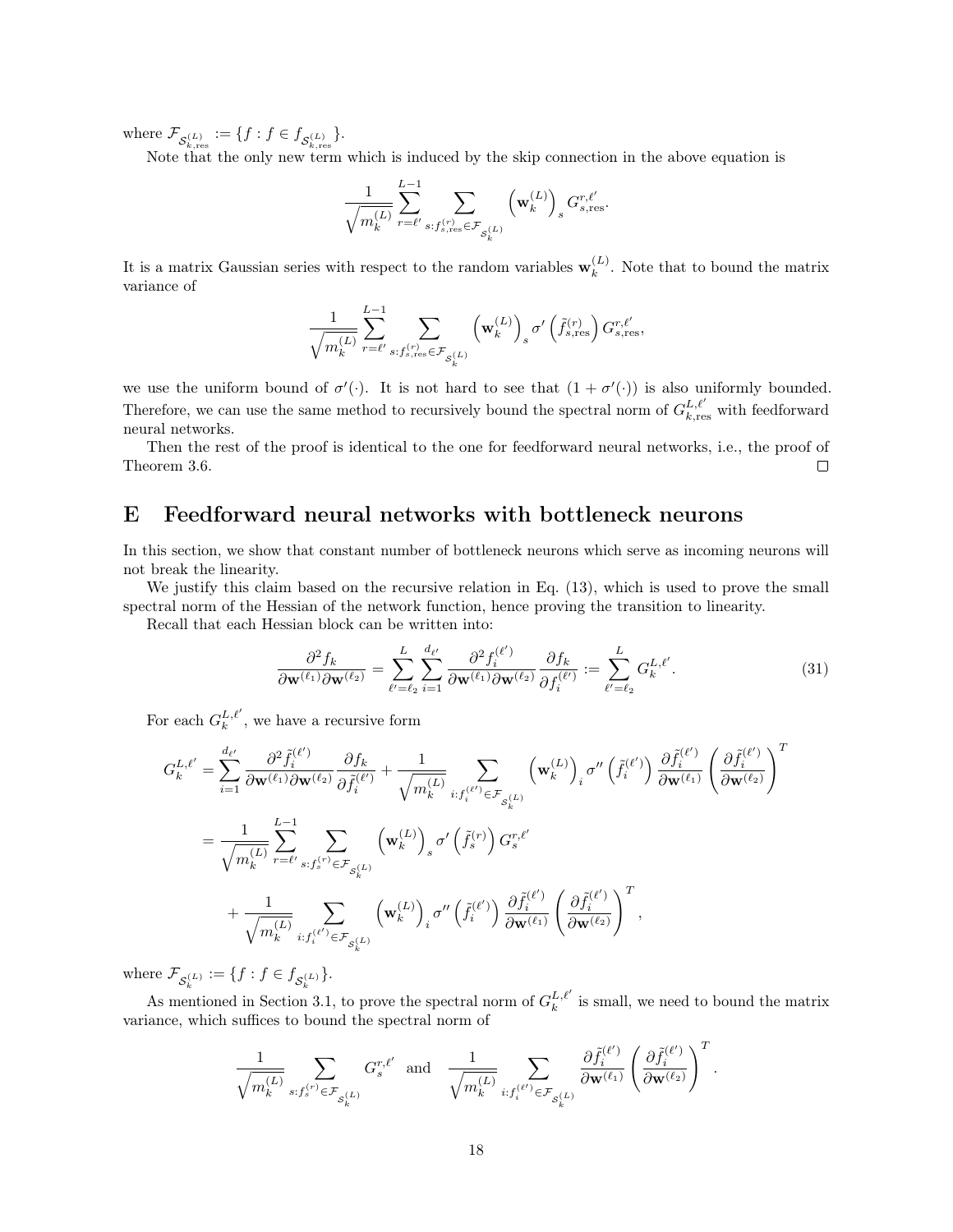For the first quantity, if all  $\tilde{f}_s^{(r)}$  are neurons with large in-degree, which is the case of our analysis by Assumption [3.5,](#page-5-3) then each  $\tilde{f}_s^{(r)}$  will transition to linearity by Theorem [3.8.](#page-6-0) This is manifested as small spectral norm of  $G_s^{r,\ell'}$  for all s. If some of  $\tilde{f}_s^{(r)}$  are neurons with small in-degree, their corresponding  $G_s^{r,\ell'}$  can be of a larger order, i.e.,  $O(1)$ . However, note that the cardinally of the set  $\mathcal{F}_{\mathcal{S}_k^{(L)}}$  is  $m_k^{(L)}$ k  $k^{(L)}$ . As long as the number of such neurons is not too large, i.e.,  $o(m_k^{(L)})$  $\binom{L}{k}$ , the order of the summation will be not affected. Therefore, the desired bound for the matrix variance will be the same hence the recursive argument can still apply.

The same analysis works for the second quantity as well. Neurons with small in-degree can make the norm of  $\frac{\partial \tilde{f}_i^{(\ell')}}{\partial {\mathbf{w}}^{(\ell_1)}}$  $\Bigg( \frac{\partial \tilde f_i^{(\ell')}}{\partial {\mathbf w}^{(\ell_2)}}$  $\int_{0}^{T}$  be of a larger order. However, as long as the number of such neurons is not too large, the bound still holds.

For example, for the bottleneck network in [\[14\]](#page-10-1), if we add trainable connections to the bottleneck neurons such that almost all (except a small number of) bottleneck neurons become neurons with sufficiently large in-degrees, then the resulting network can have the property of transition to linearity.

#### <span id="page-18-0"></span>F Proof of Proposition [4.4](#page-9-1)

Note that for any  $k \in [d_\ell],$ 

$$
\|\nabla_{\mathbf{w}} f_k(\mathbf{w}_0)\| \geq \|\nabla_{\mathbf{w}^{(\ell)}} f_k(\mathbf{w}_0)\| = \left\|\frac{1}{\sqrt{m_k^{(\ell)}}} f_{\mathcal{S}_k^{(\ell)}}\right\| = \frac{1}{\sqrt{m_k^{(\ell)}}} \left\|f_{\mathcal{S}_k^{(\ell)}}\right\|.
$$

 $\mathbf{u}$ 

 $\mathbf{u}$ 

Since  $f_{\mathcal{S}_k^{(\ell)}}$  contains neurons from  $\mathcal{P}^{(\ell)}$  (defined in Eq. [\(18\)](#page-12-2)), in the following we prove  $\mathbb{E}_{\mathbf{x},\mathbf{w}_0}|f_i^{(\ell)}|^2$  is uniformly bounded from 0 for any  $\ell \in \{0, 1, ..., L-1\}, i \in [d_{\ell}].$ 

Specifically, we will prove by induction that  $\forall \ell \in \{0, 1, ..., L - 1\}, \forall i \in [d_{\ell}],$ 

$$
\mathbb{E}_{\mathbf{x}} \mathbb{E}_{\mathbf{w}_0}[|f_i^{(\ell)}|^2] \ge \min\left\{1, \min_{1 \le j \le \ell} C_{\sigma}^{\sum_{\ell'=0}^{j-1} r^{\ell'}}\right\}.
$$

When  $\ell = 0$ ,  $\mathbb{E}_{x} [x_i|^2] = 1$  for all  $i \in [d_0]$  by Assumption [4.1.](#page-8-2) Suppose for all  $\ell \leq q-1$ ,  $\mathbb{E}_{\mathbf{x}} \mathbb{E}_{\mathbf{w}_0}[|f_i^{(\ell)}|^2] \geq \min\left(1, \min_{1 \leq j \leq q} C_{\sigma}^{\sum_{\ell'=0}^{j-1} r^{\ell'}}\right)$  $\left( \sum_{\ell'=0}^{j-1} r^{\ell'} \right)$ . When  $\ell = q$ ,

$$
\mathbb{E}_{\mathbf{x}} \mathbb{E}_{\mathbf{w}_0}[|f_i^{(q)}|^2] = \mathbb{E}_{\mathbf{w}_0}\left[\left|\sigma_i^{(q)}\left(\frac{1}{\sqrt{m_i^{(\ell)}}}(\mathbf{w}_i^{(q)})^T f_{\mathcal{S}_i^{(q)}}\right)\right|^2\right] = \mathbb{E}_{\mathbf{x}} \mathbb{E}_{\mathbf{w}_0} \mathbb{E}_{z \sim \mathcal{N}(0,1)}\left[\left|\sigma_i^{(q)}\left(\frac{\|f_{\mathcal{S}_i^{(q)}}\|}{\sqrt{m_i^{(q)}}}z\right)\right|^2\right].
$$

By Assumption [4.2,](#page-8-3)

$$
\begin{aligned} \mathbb{E}_{\mathbf{x}}\mathbb{E}_{\mathbf{w}_0}\mathbb{E}_{z\sim\mathcal{N}(0,1)}\left[\left|\sigma_i^{(q)}\left(\frac{\|f_{\mathcal{S}_i^{(q)}}\|}{\sqrt{m_i^{(q)}}}z\right)\right|^2\right] &= \mathbb{E}_{z\sim\mathcal{N}(0,1)}[|\sigma_i^{(q)}(z)|^2]\mathbb{E}_{\mathbf{x}}\mathbb{E}_{\mathbf{w}_0}\left[\left(\frac{\|f_{\mathcal{S}_i^{(q)}}\|^2}{m_i^{(q)}}\right)^r\right] \\ &\geq C_{\sigma}\mathbb{E}_{\mathbf{x}}\mathbb{E}_{\mathbf{w}_0}\left[\left(\frac{\|f_{\mathcal{S}_i^{(q)}}\|^2}{m_i^{(q)}}\right)^r\right] \end{aligned}
$$

We use Jensen's inequality,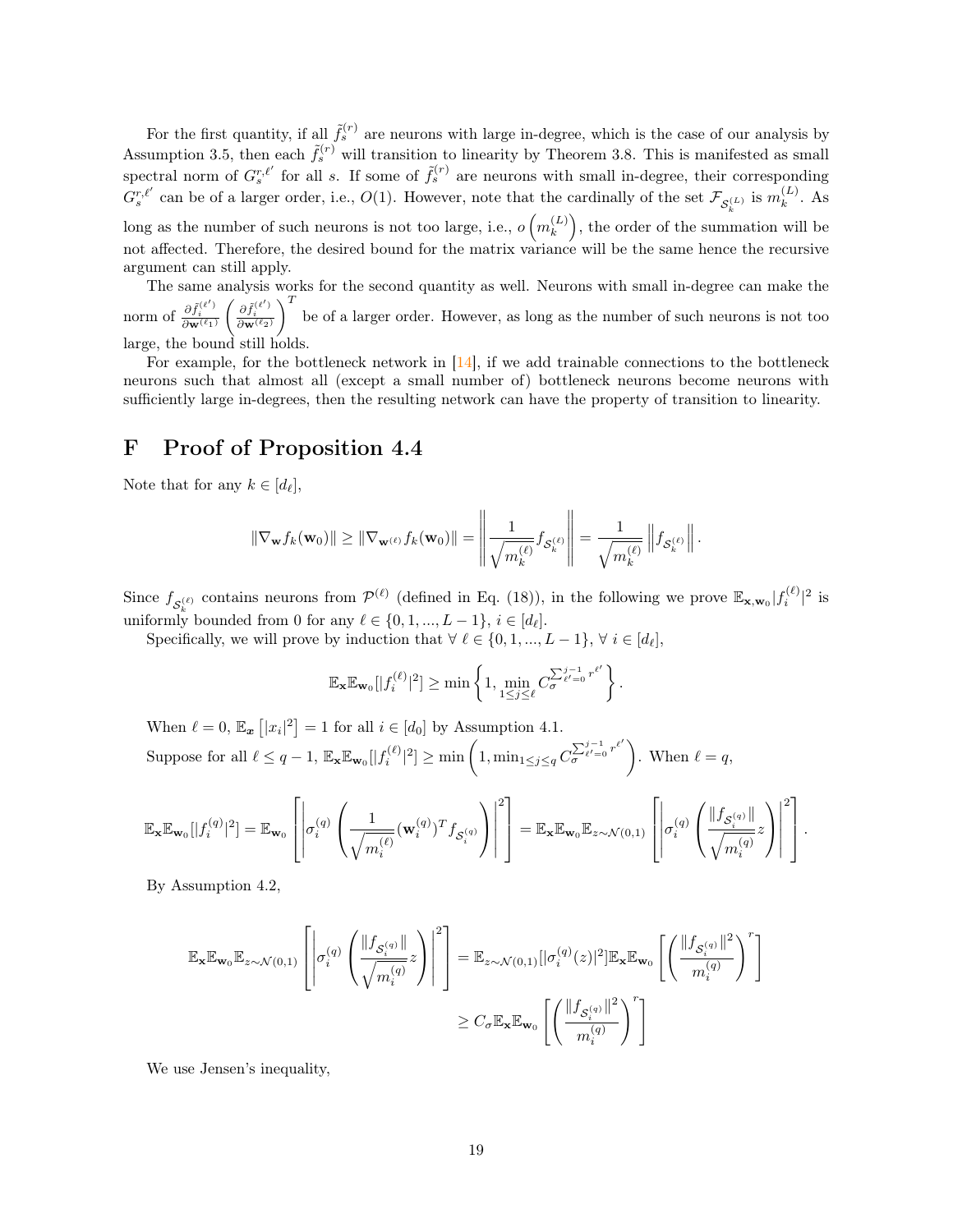$$
C_{\sigma} \mathbb{E}_{\mathbf{x}} \mathbb{E}_{\mathbf{w}_0} \left[ \left( \frac{\|f_{\mathcal{S}_i^{(q)}}\|^2}{m_i^{(q)}} \right)^r \right] \ge C_{\sigma} \left( \frac{\mathbb{E}_{\mathbf{x}} \mathbb{E}_{\mathbf{w}_0} \left[ \|f_{\mathcal{S}_i^{(q)}}\|^2 \right]}{m_i^{(q)}} \right)^r
$$

Then according to inductive assumption, we have

$$
C_{\sigma} \left( \frac{\mathbb{E}_{\mathbf{x}} \mathbb{E}_{\mathbf{w}_0} \left[ \lVert f_{\mathcal{S}_i^{(q)}} \rVert^2 \right]}{m_i^{(q)}} \right)^r \ge C_{\sigma} \left( \min \left( 1, \min_{1 \le j \le q} C_{\sigma}^{\sum_{\ell'=0}^{j-1} r^{\ell'}} \right) \right)^r
$$

$$
\ge \min_{1 \le j \le q+1} C_{\sigma}^{\sum_{\ell'=0}^{j-1} r^{\ell'}}.
$$

Hence for all  $l \leq q$ ,  $\mathbb{E}_{\mathbf{x}} \mathbb{E}_{\mathbf{w}_0}[|f_i^{(\ell)}|^2] \geq \min\left(1, \min_{1 \leq j \leq q+1} C_{\sigma}^{\sum_{\ell'=0}^{j-1} r^{\ell'}}\right)$  $\sum_{\sigma}^{j-1} e^{i\sigma} \choose \sigma}$ , which finishes the inductive step hence the proof.

Therefore,

$$
\mathbb{E}_{\mathbf{x},\mathbf{w}_0}\left[\left\|\nabla_{\mathbf{w}^{(\ell)}}f_k(\mathbf{w}_0)\right\|\right] = \mathbb{E}_{\mathbf{x},\mathbf{w}_0}\left[\frac{1}{\sqrt{m_k^{(\ell)}}}\left\|f_{\mathcal{S}_k^{(\ell)}}\right\|\right] \ge \sqrt{\min\left(1,\min_{1\le j\le L} C_{\sigma}^{\sum_{\ell'=0}^{j-1}r^{\ell'}}\right)} = \Omega(1).
$$

# <span id="page-19-0"></span>G Proof of Lemma [B.1](#page-15-1)

We prove the result by induction.

For the base case when  $\ell = \ell' + 1$ ,

$$
\begin{aligned}\n\left\|\frac{\partial f_{S_j^{(\ell)}}}{\partial \mathbf{w}^{(\ell-1)}}\right\| &= \left\|\frac{\partial f^{(\ell-1)}}{\partial \mathbf{w}^{(\ell-1)}} \frac{\partial f_{S_j^{(\ell)}}}{\partial f^{(\ell-1)}}\right\| \\
&\leq \max_{i: f_i^{(\ell-1)} \in \mathcal{F}_{S_j^{(\ell)}}} \frac{1}{\sqrt{m_i^{(\ell-1)}}} \left|\sigma'(f_i^{(\ell-1)})\right| \left\|f_{S_i^{(\ell-1)}}\right\| \\
&\leq \max_{i: f_i^{(\ell-1)} \in \mathcal{F}_{S_j^{(\ell)}}} \frac{\gamma_1}{\sqrt{m_i^{(\ell-1)}}} \left\|f_{S_i^{(\ell-1)}}\right\|.\n\end{aligned}
$$

and

$$
\begin{aligned} \left\| \frac{\partial f_{S^{(\ell)}_j}}{\partial \mathbf{w}^{(\ell-1)}} \right\|_F &= \sqrt{\sum_{i: f^{(\ell-1)}_i \in \mathcal{F}_{S^{(\ell)}_j}} \left\| \frac{\partial f^{(\ell-1)}_i}{\partial \mathbf{w}^{(\ell-1)}} \right\|^2}\\ &\leq \sqrt{m^{(\ell)}_j} \max_{i: f^{(\ell-1)}_i \in \mathcal{F}_{S^{(\ell)}_j}} \frac{1}{\sqrt{m^{(\ell-1)}_i}} \left| \sigma'(f^{(\ell-1)}_i) \right| \left\| f_{S^{(\ell-1)}_i} \right\| \\ &\leq \sqrt{m^{(\ell)}_j} \max_{i: f^{(\ell-1)}_i \in \mathcal{F}_{S^{(\ell)}_j}} \frac{\gamma_1}{\sqrt{m^{(\ell-1)}_i}} \left\| f_{S^{(\ell-1)}_i} \right\| . \end{aligned}
$$

By Lemma [J.3,](#page-26-0) with probability at least  $1 - m_i^{(\ell-1)} \exp(-C_{\ell-1}^p \log^2 m)$ ,  $||f_{\mathcal{S}_i^{(\ell-1)}}$  $\Big\| = \tilde{O}\left(\sqrt{m_i^{(\ell-1)}} \right.$  . For the maximum norm  $\max_i ||f_{\mathcal{S}_i^{(\ell-1)}}$  $\left\| \sqrt{m_i^{(\ell-1)}} \right\|$ , we apply union bound over the indices i such that  $f_i^{(\ell-1)} \in \mathcal{F}_{\mathcal{S}_j^{(\ell)}}$ , the cardinality of which is at most  $\Big| \mathcal{F}_{\mathcal{S}_j^{(\ell)}}$  $= m_j^{(\ell)}$ . Hence with probability at least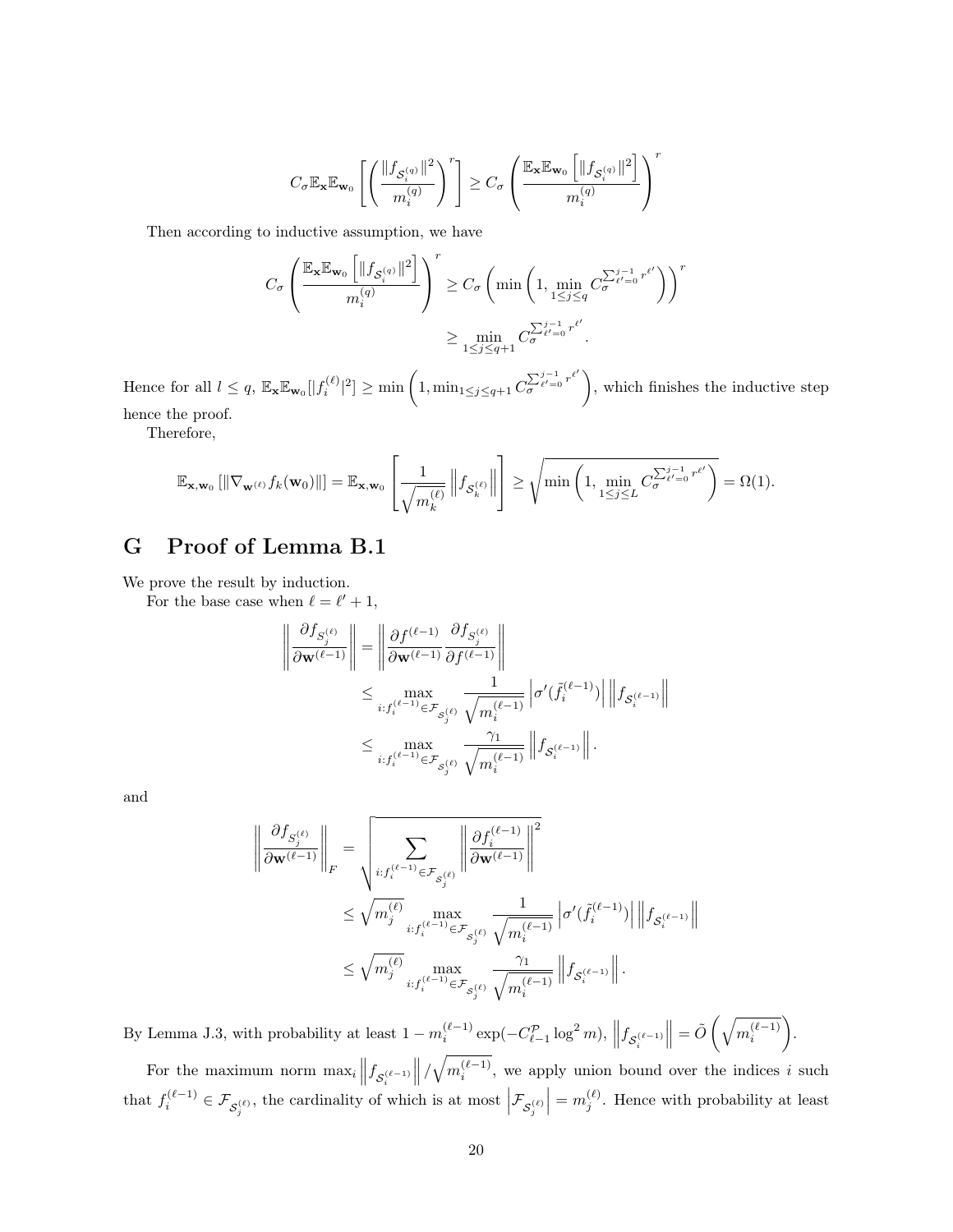$1 - m_i^{(\ell-1)} m_j^{(\ell)} \exp(-C_{\ell-1}^{\mathcal{P}} \log^2 m),$ 

$$
\max_i \left\| f_{\mathcal{S}_i^{(\ell-1)}} \right\| / \sqrt{m_i^{(\ell-1)}} = \tilde{O}(1).
$$

Since  $m_i^{(\ell-1)} \leq \overline{m}_{\ell-1}$  and  $m_j^{(\ell)} \leq \overline{m}_{\ell}$  where  $\overline{m}_{\ell-1}, \overline{m}_{\ell}$  are polynomial in m, we can find a constant  $C_{\ell,\ell-1}^f > 0$  such that  $\exp(-C_{\ell,\ell-1}^f \log^2 m) \ge \exp(-C_{\ell-1}^{\mathcal{P}} \log^2 m) \cdot \exp(\log(\overline{m}_{\ell-1} \cdot \overline{m}_{\ell}))$ . As a result, with probability at least  $1 - \exp(-C_{\ell,\ell-1}^f \log^2 m)$ ,

$$
\left\|\frac{\partial f_{S_j^{(\ell)}}}{\partial \mathbf{w}^{(\ell-1)}}\right\| = \tilde{O}(1), \quad \left\|\frac{\partial f_{S_j^{(\ell)}}}{\partial \mathbf{w}^{(\ell-1)}}\right\|_F = \tilde{O}\left(\sqrt{m_j^{(\ell)}}\right).
$$

Supposing  $\ell \leq k$ , Eq. [\(26\)](#page-15-3) and [\(27\)](#page-15-4) hold with probability at least  $1 - \exp(-C_{k,\ell'}^f \log^2 m)$ .

For  $\ell = k + 1$ , since elements of  $f_{\mathcal{S}_{j}^{(k+1)}}$  are from  $\mathcal{P}^{(k)}$  where only  $f^{(\ell')},...,f^{(k)}$  possibly depend on  $\mathbf{w}^{(\ell')}$ , we have

$$
\frac{\partial f_{S_j^{(k+1)}}}{\partial \mathbf{w}^{(\ell')}} = \sum_{q=\ell'+1}^k \sum_{i: f_i^{(q)} \in \mathcal{F}_{S_j^{(k+1)}}} \frac{\partial f_{S_i^{(q)}}}{\partial \mathbf{w}^{(\ell')}} \frac{\partial f_i^{(q)}}{\partial f_{S_i^{(q)}}} \frac{\partial f_{S_j^{(k+1)}}}{\partial f_i^{(q)}}.
$$
(32)

With simple computation, we know that for any *i* s.t.  $f_i^{(q)} \in \mathcal{F}_{\mathcal{S}_j^{(k+1)}}$ :

<span id="page-20-1"></span><span id="page-20-0"></span>
$$
\frac{\partial f_i^{(q)}}{\partial f_{\mathcal{S}_i^{(q)}}}\frac{\partial f_{\mathcal{S}_j^{(k+1)}}}{\partial f_i^{(q)}}=\frac{1}{\sqrt{m_i^{(q)}}}\sigma'(\tilde{f}_i^{(q)})\mathbf{w}_i^{(q)}\frac{\partial f_{\mathcal{S}_j^{(k+1)}}}{\partial f_i^{(q)}},
$$

where  $\frac{\partial f_{\mathcal{S}_{j}^{(k+1)}}}{\partial f_{i}^{(q)}}$  is a mask matrix defined in Eq. [\(19\)](#page-12-3).

Supposing  $\partial f_{\mathcal{S}_{s}^{(q)}}/\partial \mathbf{w}^{(\ell')}$ ,  $i \in [d_q]$  in Eq. [\(32\)](#page-20-0) is fixed, for each q, we apply Lemma [J.6](#page-28-0) to bound the i spectral norm. Choosing  $t = \sqrt{m_j^{(k+1)}} \log m$ , with probability at least  $1 - 2 \exp(-m_j^{(k+1)} \log^2 m)$ , for some absolute constant  $C > 0$ ,

$$
\left\| \sum_{i:f_i^{(q)} \in \mathcal{F}_{S_j^{(k+1)}}} \frac{\partial f_{S_i^{(q)}}}{\partial w^{(\ell')}} \frac{\partial f_i^{(q)}}{\partial f_{S_i^{(q-1)}}} \frac{\partial f_{S_j^{(k+1)}}}{\partial f_i^{(q)}} \right\|
$$
  
 
$$
\leq C\gamma_1 \left( \max_i \frac{1}{\sqrt{m_i^{(q)}}} \left\| \frac{\partial f_{S_i^{(q)}}}{\partial w^{(\ell')}} \right\| \left( \sqrt{m_j^{(k+1)}} + \sqrt{m_j^{(k+1)}} \log m + R \right) + \max_i \frac{1}{\sqrt{m_i^{(q)}}} \left\| \frac{\partial f_{S_i^{(q)}}}{\partial w^{(\ell')}} \right\|_F \right). \tag{33}
$$

 $\left\|\partial f_{S_i^{(q)}}/\partial {\bf w}^{(\ell')} \right\|$  log m. By union bound over indices i such that  $f_i^{(q)} \in \mathcal{F}_{S_j^{(k+1)}},$  then with probabil-To bound the Frobenious norm of Eq.  $(32)$  for each q, we apply Lemma [J.7](#page-28-1) and choose  $t =$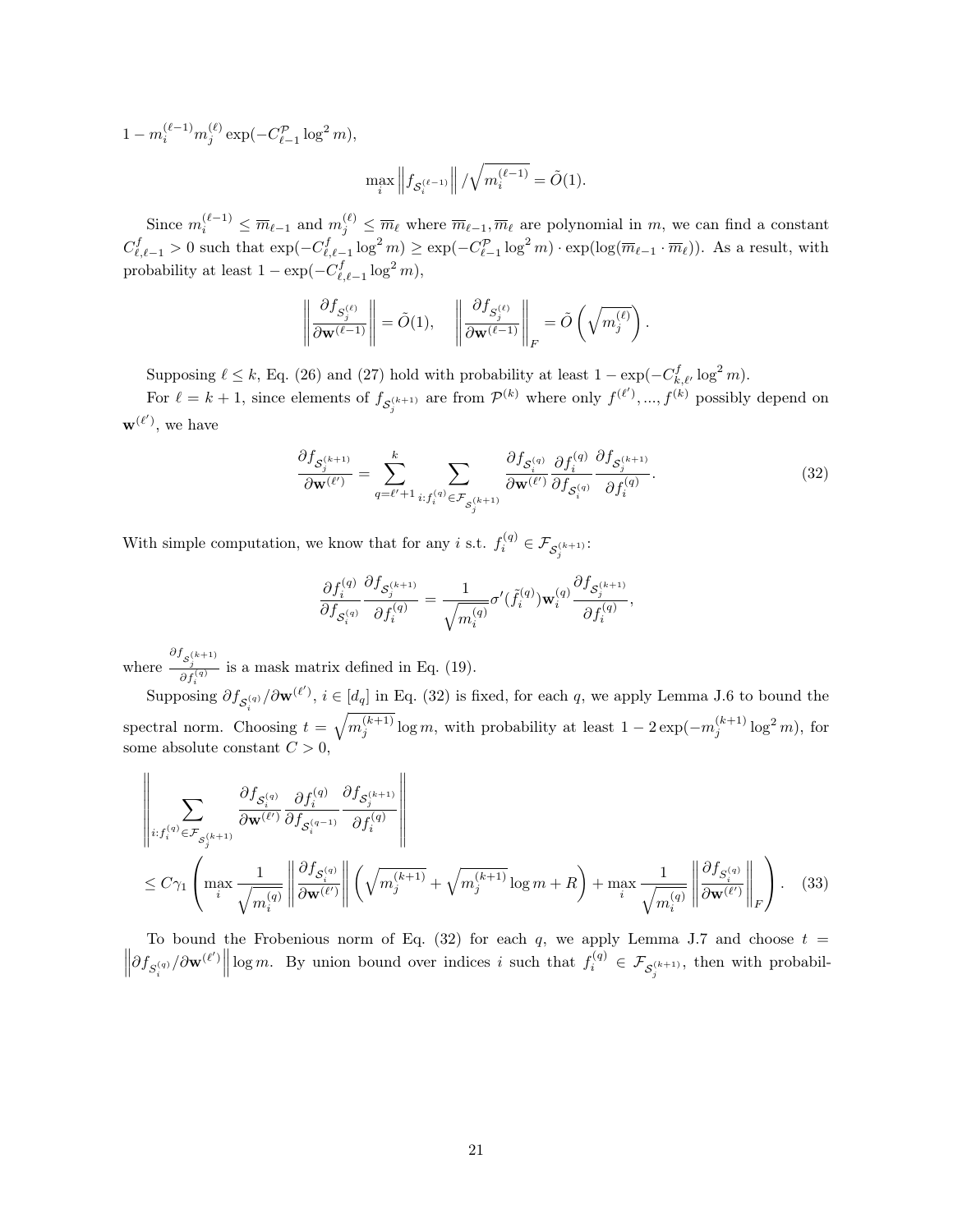ity at least  $1 - 2m_j^{(k+1)} \exp(-c' \log^2 m)$ , where  $c' > 0$  is a constant, we have

$$
\left\| \sum_{i:f_i^{(q)} \in \mathcal{F}_{S_i^{(k+1)}}} \frac{\partial f_{S_i^{(q)}}}{\partial \mathbf{w}^{(\ell')}} \frac{\partial f_{S_i^{(q)}}}{\partial f_{S_i^{(q)}}} \frac{\partial f_{S_i^{(k+1)}}}{\partial f_i^{(q)}} \right\|_F
$$
\n
$$
= \left\| \sum_{i:f_i^{(q)} \in \mathcal{F}_{S_i^{(k+1)}}} \left\| \frac{\partial f_{S_i^{(q)}}}{\partial \mathbf{w}^{(\ell')}} \frac{\partial f_i^{(q)}}{\partial f_{S_i^{(q)}}} \right\|_F^2
$$
\n
$$
\leq \sqrt{m_j^{(k+1)}} \max_i \left\| \frac{\partial f_{S_i^{(q)}}}{\partial \mathbf{w}^{(\ell')}} \frac{1}{\sqrt{m_i^{(q)}}} \left(\mathbf{w}_i^{(q)}\right)^T \sigma'(\tilde{f}_i^{(q)}) \right\|
$$
\n
$$
\leq \gamma_1 \sqrt{m_j^{(k+1)}} \max_i \frac{1}{\sqrt{m_i^{(q)}}} \left( \left\| \frac{\partial f_{S_i^{(q)}}}{\partial \mathbf{w}^{(\ell')}} \right\| (\log m + R) + \left\| \frac{\partial f_{S_i^{(q)}}}{\partial \mathbf{w}^{(\ell')}} \right\|_F \right). \tag{34}
$$

To bound the maximum of  $\left\|\partial f_{\mathcal{S}_{i}^{(q)}}/\partial \mathbf{w}^{(\ell')}\right\|/\sqrt{m_i^{(q)}}$  and  $\left\|\partial f_{\mathcal{S}_{i}^{(q)}}/\partial \mathbf{w}^{(\ell')}\right\|_F/\sqrt{m_i^{(q)}}$  that appear in Eq.  $(33)$  and  $(34)$ , with the induction hypothesis, we apply union bound over indices i such that  $f_i^{(q)} \in \mathcal{F}_{\mathcal{S}_j^{(k+1)}}$ . Therefore, with probability at least  $1 - m_j^{(k+1)} \exp(-C_{q,\ell'}^f \log^2 m)$ ,

<span id="page-21-0"></span>
$$
\max_{i} \frac{1}{\sqrt{m_i^{(q)}}} \left\| \frac{\partial f_{\mathcal{S}_i^{(q)}}}{\partial \mathbf{w}^{(\ell')}} \right\| = \tilde{O} \left( \max_{\ell' + 1 \le p \le q} \frac{1}{\sqrt{m_p}} \right),
$$

$$
\max_{i} \frac{1}{\sqrt{m_i^{(q)}}} \left\| \frac{\partial f_{\mathcal{S}_i^{(q)}}}{\partial \mathbf{w}^{(\ell')}} \right\|_F = \tilde{O} \left( 1 \right).
$$

Putting them in Eq. [\(33\)](#page-20-1) and [\(34\)](#page-21-0), we have

$$
\left\|\sum_{i: f_i^{(q)} \in \mathcal{F}_{\mathcal{S}_j^{(k+1)}}} \frac{\partial f_{\mathcal{S}_i^{(q)}}}{\partial \mathbf{w}^{(\ell')}} \frac{\partial f_i^{(q)}}{\partial f_{\mathcal{S}_i^{(q)}}} \frac{\partial f_{\mathcal{S}_j^{(k+1)}}}{\partial f_i^{(q)}}\right\| = \tilde{O}\left(\max\left(\left(\max_{\ell'+1\leq p\leq q}\frac{\sqrt{m_j^{(k+1)}}}{\sqrt{m_p}}\right),1\right)\right),
$$
  

$$
\left\|\sum_{i: f_i^{(q)} \in \mathcal{F}_{\mathcal{S}_j^{(k+1)}}} \frac{\partial f_{\mathcal{S}_i^{(q)}}}{\partial \mathbf{w}^{(\ell')}} \frac{\partial f_i^{(q)}}{\partial f_{\mathcal{S}_i^{(q)}}} \frac{\partial f_{\mathcal{S}_j^{(k+1)}}}{\partial f_i^{(q)}}\right\|_F = \tilde{O}\left(\sqrt{m_j^{(k+1)}}\right),
$$

with probability at least  $1-2\exp(-m_j^{(k+1)}\log^2 m) - m_j^{(k+1)}\exp(-C_{q,\ell'}^f\log^2 m) - 2m_j^{(k+1)}\exp(-c'\log^2 m).$ 

As the current result is for fixed q, applying the union bound over indices  $q \in \{\ell'+1, ..., k\}$ , we have with  $\text{probability at least } 1 - 2(k - \ell') \exp(-m_j^{(k+1)}) - \sum_q m_j^{(k+1)} \exp(-C_{q,\ell'}^f \log^2 m) - 2m_j^{(k+1)} \exp(-c' \log^2 m),$ 

$$
\left\|\sum_{q=\ell'+1}^k\sum_{i:f_i^{(q)}\in\mathcal{F}_{\mathcal{S}_j^{(k+1)}}}\frac{\partial f_{\mathcal{S}_i^{(q)}}}{\partial \mathbf{w}^{(\ell')}}\frac{\partial f_i^{(q)}}{\partial f_{\mathcal{S}_i^{(q)}}}\frac{\partial f_{\mathcal{S}_j^{(k+1)}}}{\partial f_i^{(q)}}\right\|=\tilde{O}\left(\max\left(\max_{\ell'+1\leq p\leq k}\frac{\sqrt{m_j^{(k+1)}}}{\sqrt{m_p}},1\right)\right)=\tilde{O}\left(\max_{\ell'+1\leq p\leq k+1}\frac{\sqrt{m_j^{(k+1)}}}{\sqrt{m_p}}\right),
$$

$$
\left\|\sum_{q=\ell'+1}^k\sum_{i:f_i^{(q)}\in\mathcal{F}_{\mathcal{S}_j^{(k+1)}}}\frac{\partial f_{\mathcal{S}_i^{(q)}}}{\partial \mathbf{w}^{(\ell')}}\frac{\partial f_i^{(q)}}{\partial f_{\mathcal{S}_i^{(q)}}}\frac{\partial f_{\mathcal{S}_j^{(k+1)}}}{\partial f_i^{(q)}}\right\|_F=\tilde{O}\left(\sqrt{m_j^{(k+1)}}\right).
$$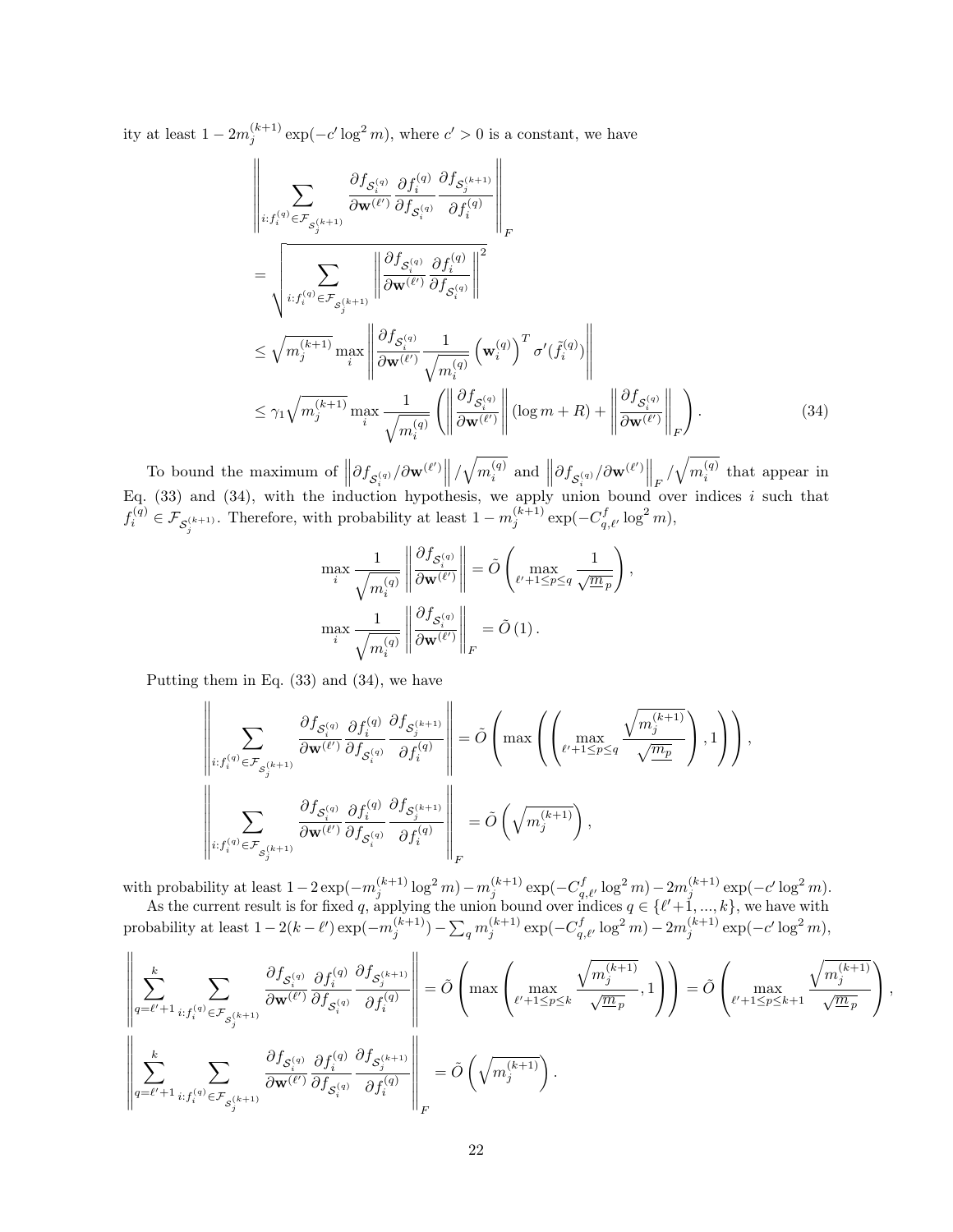Since  $m_j^{(k+1)}$  is upper bounded by  $\overline{m}_{k+1}$  which is polynomial in m, we can find a constant  $C_{k+1,\ell'}^f > 0$ such that for each j, the result holds with probability at least  $1 - \exp(-C_{k+1,\ell'}^f \log^2 m)$  for  $\ell \leq k+1$ . Then we finish the inductive step which completes the proof.

## <span id="page-22-0"></span>H Proof of Lemma [B.2](#page-15-2)

Before the proof, by Assumption [3.5,](#page-5-3) we have the following proposition which is critical in the tail bound of the norm of the matrix Gaussian series, i.e., Lemma [J.8.](#page-28-2) In the bound, there will be a dimension factor which is the number of parameters (see Eq. [\(44\)](#page-29-0)). Note that the number of parameters at each layer can be exponentially large w.r.t. the width  $m$ . If we naively apply the bound, the bound will be useless. However, each neuron in fact only depends on polynomial in  $m$  number of parameters, which is the dimension factor we should use.

<span id="page-22-1"></span>**Proposition H.1.** Fixed  $\ell' \in [L]$ , we denote the maximum number of elements in  $\mathbf{w}^{(\ell')}$  that  $f_i^{(\ell)}$  depends on for all  $\ell \in [L], i \in [d_{\ell}]$  by  $m_{\ell'}^*$ , which is polynomial in m.

The proof the proposition can be found in Appendix [I.](#page-25-1)

Now we start the proof of the lemma. In fact, we will prove a more general result which includes the neurons in output layer, i.e.  $\ell$ -th layer. And we will use the result of Lemma [B.1](#page-15-1) in the proof. Specifically, we will prove the following lemma:

**Lemma H.2.** Given  $1 \leq \ell_1 \leq \ell_2 \leq L$ , for any  $\ell_2 \leq \ell \leq L$ ,  $\mathbf{w} \in \mathsf{B}(\mathbf{w}_0, R)$ , and  $j \in [d_{\ell}]$ , we have, with probability at least  $1 - \exp(-\Omega(\log^2 m))$ ,

$$
\left\| \frac{\partial^2 \tilde{f}_j^{(\ell)}}{\partial \mathbf{w}^{(\ell_1)} \partial \mathbf{w}^{(\ell_2)}} \right\| = \tilde{O} \left( \max_{\ell_1 + 1 \le p \le \ell} \frac{1}{\sqrt{m_p}} \right).
$$
\n(35)

We will prove the results by induction. For the base case that  $\ell = \ell_2$ ,

$$
\left\|\frac{\partial^2 \tilde{f}_j^{(\ell_2)}}{\partial \mathbf{w}^{(\ell_1)} \partial \mathbf{w}^{(\ell_2)}}\right\| = \left\|\frac{1}{\sqrt{m_j^{(\ell_2)}}}\frac{\partial f_{S_j^{(\ell_2)}}}{\partial \mathbf{w}^{(\ell_1)}}\right\|.
$$

By Lemma [B.1,](#page-15-1) we can find a constant  $M^{(\ell_2),j}_{\ell_1,\ell_2}$  $\binom{1}{\ell_1,\ell_2} > 0$  such that with probability at least 1 –  $\exp\left(-M_{\ell_1,\ell_2}^{(\ell_2),j}\right)$  $\left(\begin{smallmatrix}\ell_2),j \ \ell_1,\ell_2\end{smallmatrix}\right. \log^2 m\Big),$ 

<span id="page-22-2"></span>
$$
\left\|\frac{1}{\sqrt{m_j^{(\ell_2)}}}\frac{\partial f_{S_j^{(\ell_2)}}}{\partial \mathbf{w}^{(\ell_1)}}\right\| = \tilde{O}\left(\max_{\ell_1+1\leq p\leq \ell_2}\frac{1}{\sqrt{\underline{m}_p}}\right).
$$

Suppose for  $\ell_2 \leq \ell' \leq \ell$ , with probability at least  $1-\exp \left(-M_{\ell_1,\ell_2}^{(\ell),j}\right)$  $\binom{\ell}{\ell_1,\ell_2}\log^2 m$  for some constant  $M_{\ell_1,\ell_2}^{(\ell),j}$  $\ell_{1}^{(\ell),j} > 0,$ Eq. [\(28\)](#page-15-5) holds.

When  $\ell' = \ell + 1$ , we have

$$
\left\|\frac{\partial^2 \tilde{f}_j^{(\ell+1)}}{\partial \mathbf{w}^{(\ell_1)} \partial \mathbf{w}^{(\ell_2)}}\right\| = \left\|\sum_{\ell'= \ell_2}^{\ell} \sum_{i=1}^{d_{\ell'}} \frac{\partial^2 f_i^{(\ell')}}{\partial \mathbf{w}^{(\ell_1)} \partial \mathbf{w}^{(\ell_2)}} \frac{\partial \tilde{f}_j^{(\ell+1)}}{\partial f_i^{(\ell')}}\right\| \leq \sum_{\ell'= \ell_2}^{\ell} \left\|\sum_{i=1}^{d_{\ell'}} \frac{\partial^2 f_i^{(\ell')}}{\partial \mathbf{w}^{(\ell_1)} \partial \mathbf{w}^{(\ell_2)}} \frac{\partial \tilde{f}_j^{(\ell+1)}}{\partial f_i^{(\ell')}}\right\|.
$$
(36)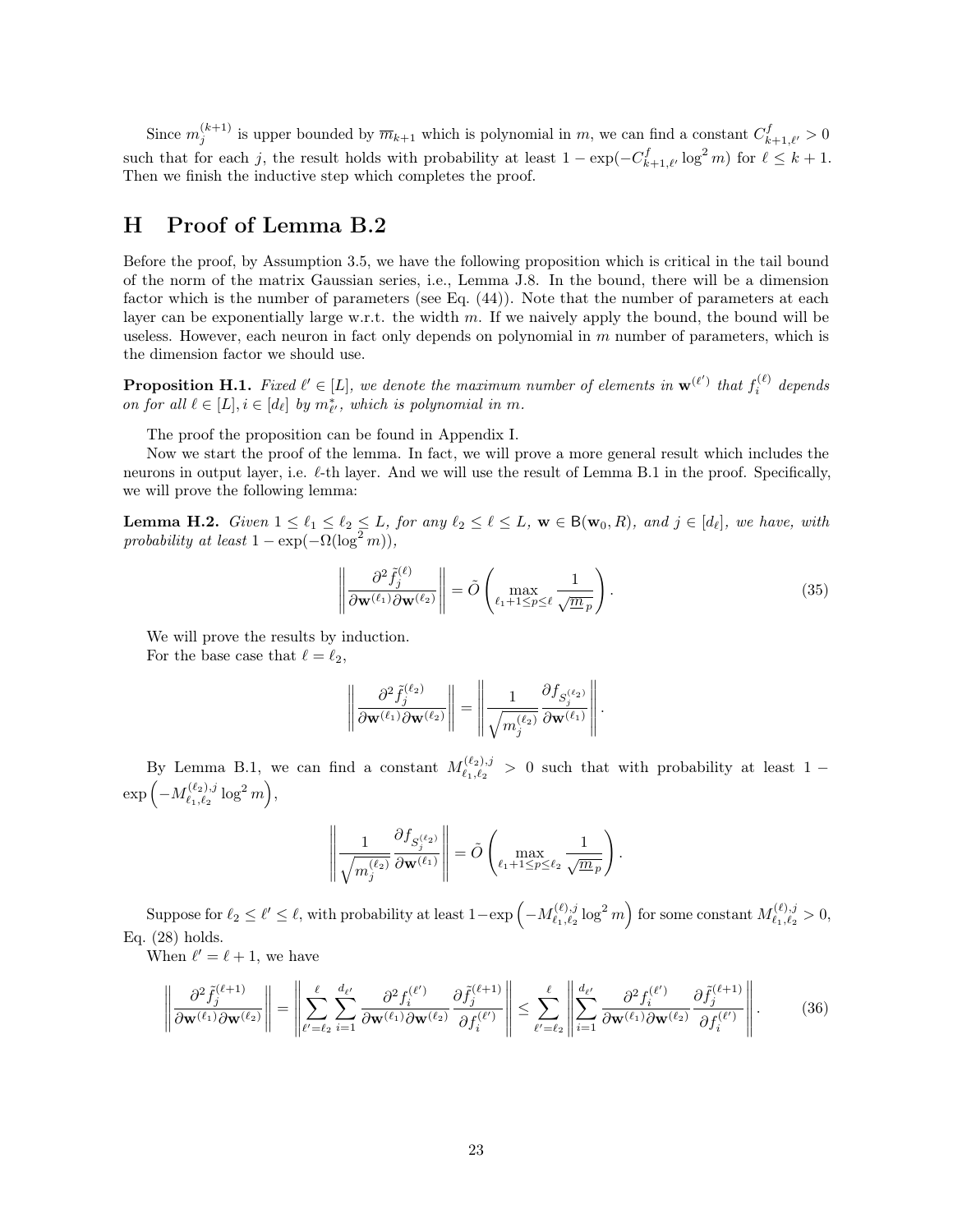We will bound every term in the above summation. For each term, by definition,

$$
\sum_{i=1}^{d_{\ell'}} \frac{\partial^2 f_i^{(\ell')}}{\partial \mathbf{w}^{(\ell_1)} \partial \mathbf{w}^{(\ell_2)}} \frac{\partial \tilde{f}_j^{(\ell+1)}}{\partial f_i^{(\ell')}} = \sum_{i=1}^{d_{\ell'}} \frac{\partial^2 \tilde{f}_i^{(\ell')}}{\partial \mathbf{w}^{(\ell_1)} \partial \mathbf{w}^{(\ell_2)}} \frac{\partial \tilde{f}_j^{(\ell+1)}}{\partial \tilde{f}_i^{(\ell')}} + \frac{1}{\sqrt{m_j^{(\ell+1)}}} \sum_{i: f_i^{(\ell')} \in \mathcal{F}_{\mathcal{S}_j^{(\ell+1)}}} (\mathbf{w}_j^{(\ell+1)})_i \sigma''(\tilde{f}_i^{(\ell')}) \frac{\partial \tilde{f}_i^{(\ell')}}{\partial \mathbf{w}^{(\ell_1)}} \left(\frac{\partial \tilde{f}_i^{(\ell')}}{\partial \mathbf{w}^{(\ell_2)}}\right)^T. \tag{37}
$$

For the first term in Eq. [\(37\)](#page-23-0), we use Lemma [J.10.](#page-31-0) Specifically, we view  $U_i = \frac{\partial^2 \tilde{f}_i^{(\ell')}}{\partial \mathbf{w}^{(\ell_1)} \partial \mathbf{w}^{(\ell_2)}}$ , hence with probability at least  $1 - \sum_{k=1}^{\ell-\ell'+1} k(m_{\ell_1}^* + m_{\ell_2}^*) \exp(-\log^2 m/2),$ 

$$
\left\|\sum_{i=1}^{d_{\ell'}}\frac{\partial^2 \tilde{f}_i^{(\ell')}}{\partial \mathbf{w}^{(\ell_1)}\partial \mathbf{w}^{(\ell_2)}}\frac{\partial \tilde{f}_j^{(\ell+1)}}{\partial \tilde{f}_i^{(\ell')}}\right\| = \tilde{O}\left(\max_{i: f_i^{(\ell')} \in \mathcal{F}_{S_j^{(\ell'+1)}}}\left\|\frac{\partial^2 \tilde{f}_i^{(\ell')}}{\partial \mathbf{w}^{(\ell_1)}\partial \mathbf{w}^{(\ell_2)}}\right\|\right).
$$

Here we'd like to note that from Lemma [J.8,](#page-28-2) the tail bound depends on the dimension of  $\mathbf{w}^{(\ell_1)}$  and  $\mathbf{w}^{(\ell_2)}$ which are  $\sum_{i=1}^{d_{\ell_1}} m_i^{(\ell)}$  and  $\sum_{i=1}^{d_{\ell_2}} m_i^{(\ell)}$  respectively. By Assumption [3.5,](#page-5-3) for any  $\ell, m_i^{(\ell)}$  is polynomial in m. Therefore, the number of elements in  $\mathbf{w}^{(\ell)}$  that  $f_j^{(\ell+1)}$  depends on is polynomial in m by Proposition [H.1.](#page-22-1) And the matrix variance  $\tilde{\nu}^{(\ell')}$  in Lemma [J.10](#page-31-0) is equivalent to the matrix variance that we only consider the elements in  $\mathbf{w}^{(\ell_1)}$  and  $\mathbf{w}^{(\ell_2)}$  that  $f_j^{(\ell+1)}$  depends on, in which case the dimension is polynomial in m. Therefore we can use  $m_{\ell}^{*}$  here. It is the same in the following when we apply matrix Gaussian series tail bound.

Then we apply union bound over indices i such that  $f_i^{(\ell')} \in \mathcal{F}_{\mathcal{S}_j^{(\ell'+1)}}$ , whose cardinality is at most  $m_j^{(\ell+1)}$ . By the inductive hypothesis, with probability at least  $1-\sum_{k=1}^{\ell-\ell'+1} k(m_{\ell_1}^*+m_{\ell_2}^*) \exp(-\log^2 m/2)$  $m_j^{(\ell+1)}\exp\left(-M_{\ell_1,\ell_2}^{(\ell),j}\right)$  $\genfrac{}{}{0pt}{}{(\ell),j}{\ell_1,\ell_2}\log^2m},$ 

$$
\left\| \sum_{i=1}^{d_{\ell'}} \frac{\partial^2 \tilde{f}_i^{(\ell')}}{\partial \mathbf{w}^{(\ell_1)} \partial \mathbf{w}^{(\ell_2)}} \frac{\partial \tilde{f}_j^{(\ell+1)}}{\partial \tilde{f}_i^{(\ell')}} \right\| = \tilde{O} \left( \max_{\ell_1 + 1 \le p \le \ell'} \frac{1}{\sqrt{m_p}} \right)
$$

<span id="page-23-0"></span>.

.

For the second term in Eq. [\(37\)](#page-23-0), we view it as a matrix Gaussian series with respect to  $\mathbf{w}_j^{(\ell+1)}$ . The matrix variance takes the form

$$
\begin{split} &\nu_{\ell_1,\ell_2}^{(\ell'),j}=\frac{1}{m_j^{(\ell+1)}}\max\\ &\left\{\left\|\sum_{i:f_i^{(\ell')} \in \mathcal{F}_{\mathcal{S}_j^{(\ell+1)}}}\left(\sigma^{\prime\prime}(\widetilde{f}_i^{(\ell')})\right)^2\left\|\frac{\partial \widetilde{f}_i^{(\ell')}}{\partial \mathbf{w}^{(\ell_1)}}\right\|^2\frac{\partial \widetilde{f}_i^{(\ell')}}{\partial \mathbf{w}^{(\ell_2)}}\left(\frac{\partial \widetilde{f}_i^{(\ell')}}{\partial \mathbf{w}^{(\ell_2)}}\right)^T\right\|,\\ &\left\|\sum_{i:f_i^{(\ell')} \in \mathcal{F}_{\mathcal{S}_j^{(\ell+1)}}}\left(\sigma^{\prime\prime}(\widetilde{f}_i^{(\ell')})\right)^2\left\|\frac{\partial \widetilde{f}_i^{(\ell')}}{\partial \mathbf{w}^{(\ell_2)}}\right\|^2\frac{\partial \widetilde{f}_i^{(\ell')}}{\partial \mathbf{w}^{(\ell_1)}}\left(\frac{\partial \widetilde{f}_i^{(\ell')}}{\partial \mathbf{w}^{(\ell_1)}}\right)^T\right\|\right\} \end{split}
$$

We use Lemma [J.9.](#page-29-1) By the definition in Eq. [\(45\)](#page-29-2), here  $\nu_{\ell_1,\ell_2}^{(\ell'),j}$  $\ell_{1}^{(\ell'),j}_{\ell_{1},\ell_{2}} = \max\left\{\mu_{\ell_{1},\ell_{2}}^{(\ell'),j}\right\}$  $\frac{(\ell'),j}{\ell_1,\ell_2}, \mu^{(\ell'),j}_{\ell_2,\ell_1}$  $\begin{bmatrix} (\ell'),j \\ \ell_2,\ell_1 \end{bmatrix}$ . Hence with probability at least at least  $1 - \exp \left(-C_{\ell_1,\ell_2}^{(\ell') ,j} \right)$  $\left(\begin{smallmatrix}(\ell'),j \ \ell_1,\ell_2 \end{smallmatrix}\right. \log^2 m \biggr) - \exp\left(-C^{(\ell'),j}_{\ell_2,\ell_1}\right)$  $\binom{\ell'),j}{\ell_2,\ell_1} \log^2 m\Big)$  for some constant  $C_{\ell_1,\ell_2}^{(\ell'),j}$  $\ell_{1}^{(\ell'),j}_{\ell_{1},\ell_{2}}, C_{\ell_{2},\ell_{1}}^{(\ell'),j}$  $\frac{\ell^{(\ell)},j}{\ell_2,\ell_1} > 0,$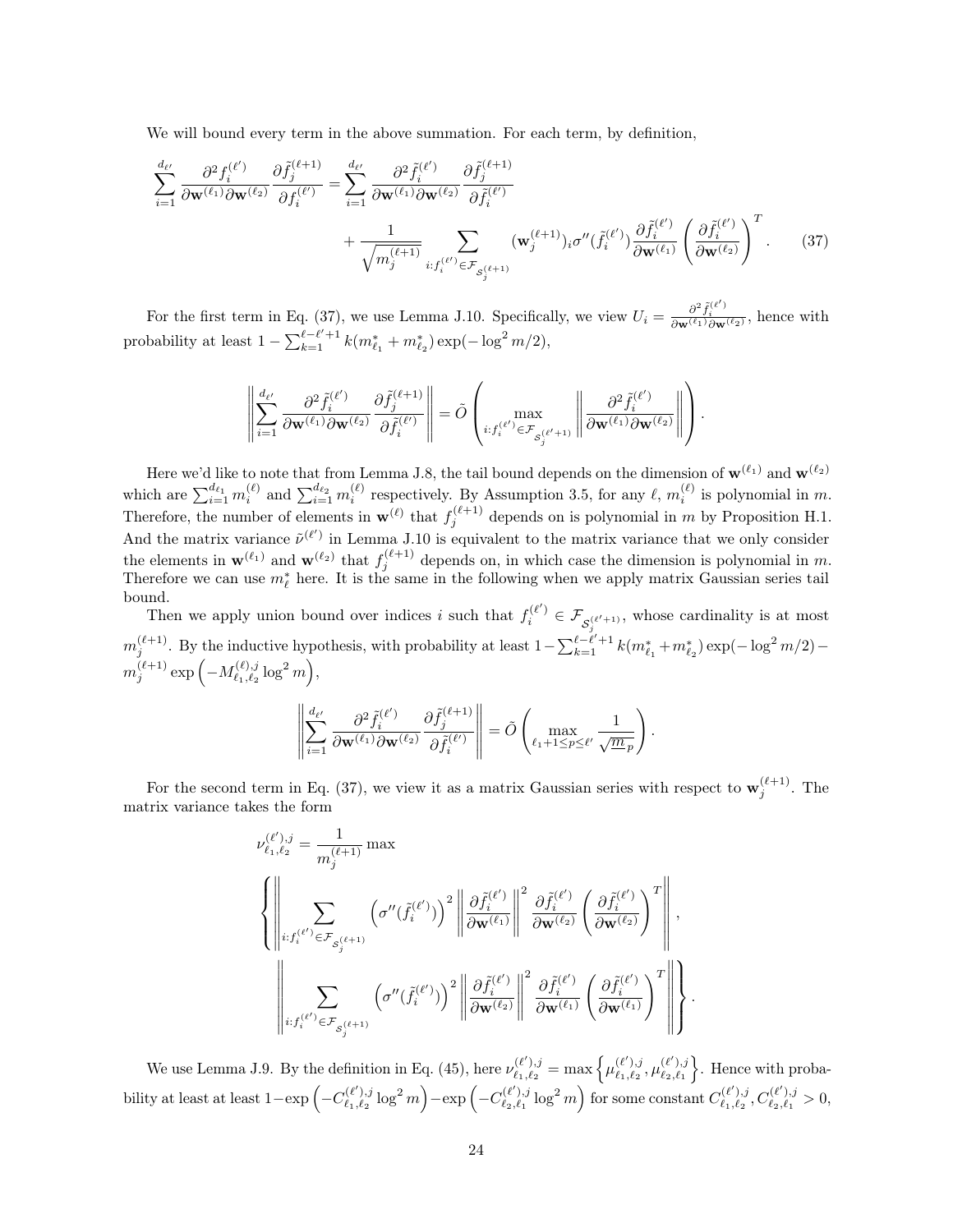we have

$$
\nu_{\ell_1,\ell_2}^{(\ell'),j} = \tilde{O}\left(\max\left(1/m_j^{(\ell+1)}, \max_{\ell_1+1 \le p \le \ell} 1/\underline{m}_p\right)\right).
$$

Using Lemma [J.8](#page-28-2) again and choosing  $t = \log m \sqrt{\nu_{\ell_1,\ell_2}^{(\ell_1),j_2}}$  $\binom{l^{(\ell')},j}{\ell_1,\ell_2}$ , we have with probability at least  $1 - (m^*_{\ell_2} +$  $m_{\ell_1}^*$ ) exp( $-\log^2 m/2$ ),

$$
\left\|\frac{1}{\sqrt{m_j^{(\ell+1)}}}\sum_{i: f_i^{(\ell')}\in\mathcal{F}_{\mathcal{S}_j^{(\ell+1)}}}\left(\mathbf{w}_j^{(\ell+1)}\right)_i\sigma''\left(\tilde{f}_i^{(\ell')}\right)\frac{\partial \tilde{f}_i^{(\ell')}}{\partial \mathbf{w}^{(\ell_1)}}\left(\frac{\partial \tilde{f}_i^{(\ell')}}{\partial \mathbf{w}^{(\ell_2)}}\right)^T\right\| \le (\log m+R)\sqrt{\nu_{\ell_1,\ell_2}^{(\ell'),j}}
$$

Combined the bound on  $\nu_{\ell_1,\ell_2}^{(\ell'),j}$  $\sum_{\ell_1,\ell_2}^{(\ell'),j}$ , we have with probability at least 1−exp  $\left(-C_{\ell_1,\ell_2}^{(\ell'),j}\right)$  $\left(\begin{smallmatrix}(\ell'),j \ \ell_1,\ell_2 \end{smallmatrix}\right. \log^2 m \biggr) - \exp\left(-C^{(\ell'),j}_{\ell_2,\ell_1}\right)$  $\binom{\ell'),j}{\ell_2,\ell_1} \log^2 m \Big) (m^*_{\ell_2} + m^*_{\ell_1}) \exp(-\log^2 m/2),$ 

.

.

$$
\left\|\frac{1}{\sqrt{m_j^{(\ell+1)}}}\sum_{i: f_i^{(\ell')} \in \mathcal{F}_{\mathcal{S}_j^{(\ell+1)}}} (\mathbf{w}_j^{(\ell+1)})_i \sigma''\left(\tilde{f}_i^{(\ell')}\right) \frac{\partial \tilde{f}_i^{(\ell')}}{\partial \mathbf{w}^{(\ell_1)}} \left(\frac{\partial \tilde{f}_i^{(\ell')}}{\partial \mathbf{w}^{(\ell_2)}}\right)^T\right\| = \tilde{O}\left(\max\left(1/\sqrt{m_j^{(\ell_2+1)}}, \max_{\ell_1+1 \leq p \leq \ell} 1/\sqrt{\underline{m}_p}\right)\right) \\\hspace{1cm} = \tilde{O}\left(\max_{\ell_1+1 \leq p \leq \ell+1} 1/\sqrt{\underline{m}_p}\right).
$$

Now we have bound both terms in Eq. [\(37\)](#page-23-0). Combining the bounds, we have with probability at least  $1 - \sum_{k=1}^{\ell-\ell'+1} k(m^*_{\ell_1} + m^*_{\ell_2}) \exp(-\log^2 m/2) - m_j^{(\ell+1)} \exp(-M^{(\ell),j}_{\ell_1,\ell_2})$  $\left( \begin{matrix} \ell),j_{\ell_1,\ell_2} \ \ell_1,\ell_2 \end{matrix} \right) - \exp \left( - C^{(\ell'),j}_{\ell_1,\ell_2} \right)$  $\frac{\ell(\ell'),j}{\ell_1,\ell_2} \log^2 m\Big) \exp\left(-C^{(\ell'),j}_{\ell_2,\ell_1}\right)$  $\sum_{\ell_2,\ell_1}^{(\ell'),j} \log^2 m \Big) - 2(m^*_{\ell_2} + m^*_{\ell_1}) \exp(-\log^2 m/2)$  $\parallel$ 

$$
\left\| \sum_{i=1}^{d_{\ell'}} \frac{\partial^2 f_i^{(\ell')}}{\partial \mathbf{w}^{(\ell_1)} \partial \mathbf{w}^{(\ell_2)}} \frac{\partial \tilde{f}_j^{(\ell+1)}}{\partial f_i^{(\ell')}} \right\| = \tilde{O}\left( \max_{\ell_1+1 \le p \le \ell+1} 1/\sqrt{m_p} \right)
$$

With the above results, to bound Eq. [\(36\)](#page-22-2), we apply the union bound over the layer indices  $l' =$  $\ell_2, ..., \ell$ . We have with probability at least  $1 - \sum_{\ell'=\ell_2}^{l} \sum_{k=1}^{\ell-\ell'+1} k(m_{\ell_1}^* + m_{\ell_2}^*) \exp(-\log^2 m/2) - (\ell - \ell_2 + \ell_1)$  $(1) m_j^{(\ell+1)} \exp \left(-M_{\ell_1,\ell_2}^{(\ell),j}\right)$  $\sum_{\ell_1,\ell_2}^{(\ell),j} \log^2 m - \sum_{\ell'=\ell_2}^l \exp \left(-C_{\ell_1,\ell_2}^{(\ell'),j}\right)$  $\sum_{\ell_1,\ell_2}^{(\ell'),j} \log^2 m \Big) - \sum_{\ell'=\ell_2}^{l} \exp \Big(-C_{\ell_2,\ell_1}^{(\ell'),j} \Big)$  $\genfrac {}{}{0pt}{}{(\ell'),j}{\ell_2,\ell_1} \log^2 m\Big) - 2(\ell-\ell_2 +1)$  $1)(m_{\ell_2}^* + m_{\ell_1}^*) \exp(-\log^2 m/2)$ 

$$
\left\|\frac{\partial^2 \tilde{f}_j^{(\ell+1)}}{\partial \mathbf{w}^{(\ell_1)} \partial \mathbf{w}^{(\ell_2)}}\right\| \leq \sum_{\ell'= \ell_2}^\ell \left\|\sum_{i=1}^{d_{\ell'}} \frac{\partial^2 f_i^{(\ell')}}{\partial \mathbf{w}^{(\ell_1)} \partial \mathbf{w}^{(\ell_2)}} \frac{\partial \tilde{f}_j^{(\ell+1)}}{\partial f_i^{(\ell')}}\right\| = \tilde{O}\left(\max_{\ell_1+1\leq p\leq \ell+1} 1/\sqrt{m_p}\right).
$$

By Proposition [H.1,](#page-22-1)  $m^*_{\ell_1}, m^*_{\ell_2}$  are also polynomial in m. Hence, we can find a constant  $M^{(\ell+1),j}_{\ell_1,\ell_2}$  $\ell_{1},\ell_{2}^{(\ell+1),j} > 0$  such that

$$
\exp\left(-M_{\ell_1,\ell_2}^{(\ell+1),j}\log^2 m\right) \n> \sum_{\ell'=\ell_2}^{\ell} \sum_{k=1}^{\ell-\ell'+1} k(m_{\ell_1}^* + m_{\ell_2}^*) \exp(-\log^2 m/2) - (\ell-\ell_2+1)m_j^{(\ell+1)} \exp\left(-M_{\ell_1,\ell_2}^{(\ell),j}\log^2 m\right) \n- \sum_{\ell'=\ell_2}^{\ell} \exp\left(-C_{\ell_1,\ell_2}^{(\ell'),j}\log^2 m\right) - \sum_{\ell'=\ell_2}^{\ell} \exp\left(-C_{\ell_2,\ell_1}^{(\ell'),j}\log^2 m\right) - 2(\ell-\ell_2+1)(m_{\ell_2}^* + m_{\ell_1}^*) \exp(-\log^2 m/2) \n+ \exp\left(-M_{\ell_1,\ell_2}^{(\ell),j}\log^2 m\right).
$$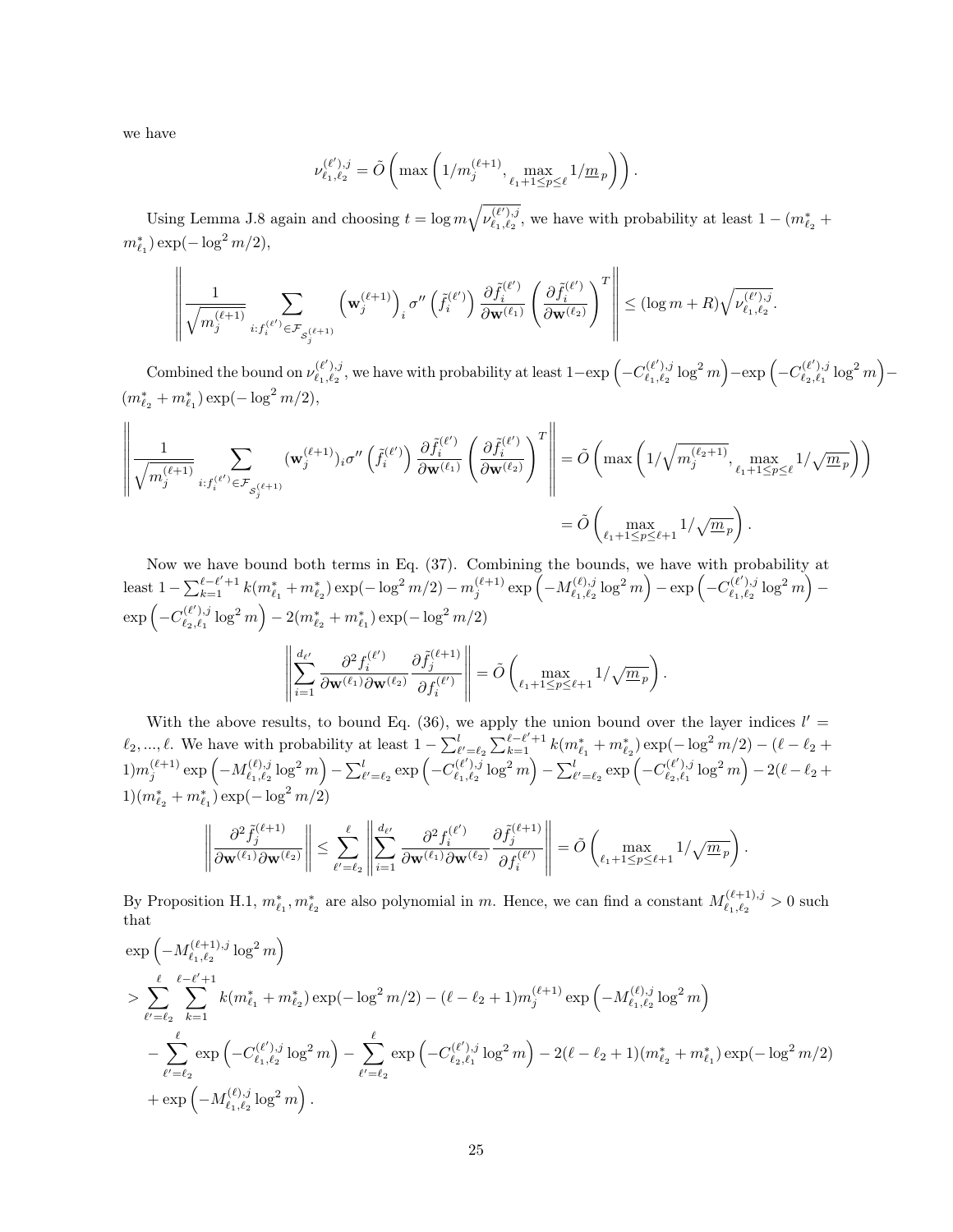Then Eq. [\(37\)](#page-23-0) holds with probability at least  $1 - \exp \left(-M_{\ell, \ell_0}^{(\ell+1), j} \right)$  $\binom{\ell+1}{\ell_1,\ell_2} \log^2 m$  for any  $\ell_2 \leq \ell + 1 \leq L$ ,  $j \in [d_{\ell+1}]$ , which finishes the induction step hence completes the proof.

### <span id="page-25-1"></span>I Proof of Proposition [H.1](#page-22-1)

Fixing  $\ell' \in [L]$ , for any  $\ell \in {\ell', ..., L}$ ,  $i \in [d_{\ell}]$ , we first show  $f_i^{(\ell)}$  depends on polynomial number of elements in  $\mathbf{w}^{(\ell')}$ . We prove the result by induction.

If  $\ell = \ell'$ , then the number of elements in  $\mathbf{w}^{(\ell)}$  that  $f_i^{(\ell)}$  depend on is  $m_i^{(\ell)}$ .

Suppose  $\ell' \leq \ell \leq k$  that  $f_i^{(\ell)}$  depends on polynomial number of elements in  $\mathbf{w}^{(\ell')}$ . Then at  $\ell = k + 1$ , we know

$$
f_i^{(k+1)} = \sigma_i^{(k+1)} \left( \frac{1}{\sqrt{m_i^{(k+1)}}} \left\langle \mathbf{w}_i^{(k+1)}, f_{\mathcal{S}_i^{(k+1)}} \right\rangle \right).
$$

As  $f_{\mathcal{S}_{i}^{(k+1)}}$  contains  $m_i^{(k+1)}$  neurons where each one depends on polynomial number of elements in  $\mathbf{w}^{(\ell')}$  by the induction hypothesis. The composition of two polynomial functions is still polynomial, hence  $f_i^{(k+1)}$ also depends on polynomial number of elements in  $\mathbf{w}^{(\ell')}$ .

The maximum number of elements in  $\mathbf{w}^{(\ell')}$  that  $f_i^{(\ell)}$  depends on among all layers  $\ell$  is polynomial since it is the maximum of a finite sequence. By Assumption [3.5](#page-5-3) that  $\sup_{\ell \in \{2,\ldots,L-1\}, i \in [d_\ell]} m_i^{(\ell)} = O(m^c)$ , it is not hard to see that the maximum among all  $i \in [d_\ell]$  is also polynomial.

### J Useful Lemmas and their proofs

<span id="page-25-0"></span>**Lemma J.1.** Spectral norm of a matrix  $H$  is upper bounded by the sum of the spectral norm of its blocks. Proof.

$$
||H|| = \left\| \begin{pmatrix} H^{(1,1)} & 0 & \cdots & 0 \\ 0 & 0 & \cdots & 0 \\ \vdots & \vdots & \ddots & \vdots \\ 0 & 0 & \cdots & 0 \end{pmatrix} + \begin{pmatrix} 0 & H^{(1,2)} & \cdots & 0 \\ 0 & 0 & \cdots & 0 \\ \vdots & \vdots & \ddots & \vdots \\ 0 & 0 & \cdots & 0 \end{pmatrix} + \cdots + \begin{pmatrix} 0 & 0 & \cdots & 0 \\ 0 & 0 & \cdots & 0 \\ \vdots & \vdots & \ddots & \vdots \\ 0 & 0 & \cdots & H^{(L,L)} \end{pmatrix} \right\|
$$
  

$$
\leq \sum_{\ell_1, \ell_2} ||H^{(\ell_1, \ell_2)}||.
$$

<span id="page-25-2"></span>**Lemma J.2.** For  $\ell = 0, 1, ..., L$ , with probability at least  $1 - \exp(-C_{\ell}^{\mathcal{P}} \log^2 m)$  for some constant  $C_{\ell}^{\mathcal{P}} > 0$ , the absolute value of all neurons in  $\mathcal{P}^{(\ell)}$  Eq. [\(18\)](#page-12-2) is of the order  $\tilde{O}(1)$  in the ball  $B(\mathbf{w}_0, R)$ .

 $\Box$ 

Proof. We prove the result by induction.

When  $\ell = 0$ ,  $\mathcal{P}^{(0)} = f^{(0)} = \{x_1, ..., x_{d_0}\}\$  therefore for all  $i, \lfloor f_i^{(0)} \rfloor \leq C_x$  surely by Assumption [3.1.](#page-5-2) Suppose when  $\ell = k$ , with probability at least  $1 - \exp(-C_k^p \log^2 m)$ , the absolute value of each neuron in  $\mathcal{P}^{(k)}$  is of the order  $\tilde{O}(1)$  where  $C_k^{\mathcal{P}} > 0$  is a constant. Then when  $\ell = k + 1$ , there will be new neurons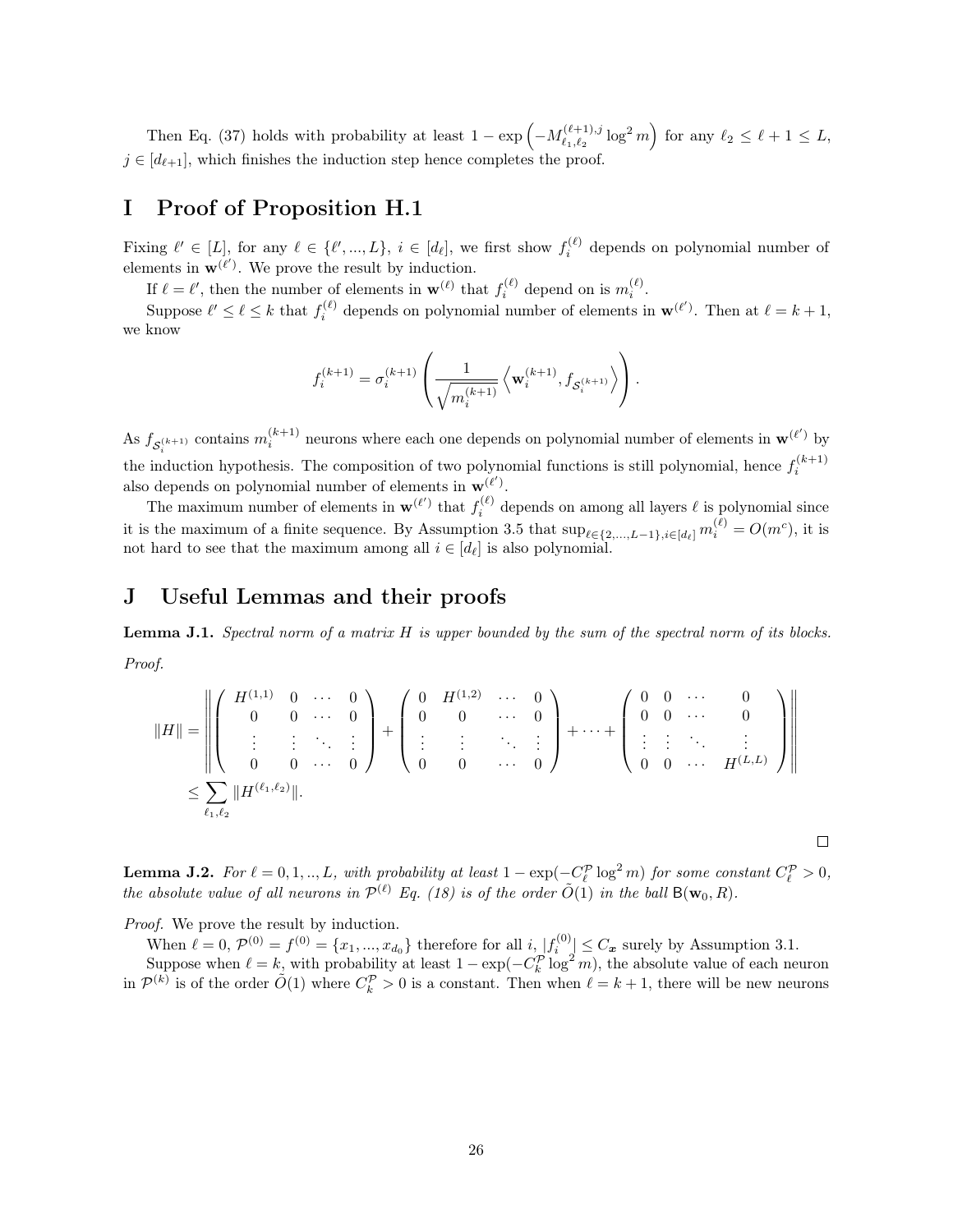$f^{(k+1)}$  added to  $\mathcal{P}^{(k)}$ , where each  $f_i^{(k+1)}$  can be bounded by

$$
|f_i^{(k+1)}| = \left| \sigma \left( \frac{1}{\sqrt{m_i^{(k+1)}}} \left( \mathbf{w}_i^{(k+1)} \right)^T f_{\mathcal{S}_i^{(k+1)}} \right) \right|
$$
  

$$
\leq \frac{\gamma_1}{\sqrt{m_i^{(k+1)}}} \left( \mathbf{w}_i^{(k+1)} \right)^T f_{\mathcal{S}_i^{(k+1)}} + \sigma(0).
$$

By the union bound over all the elements in  $f_{\mathcal{S}_i^{(k+1)}}$  which are in  $\mathcal{P}^{(k)}$  and the induction hypothesis, with probability at least  $1 - m_i^{(k+1)} \exp(-C_k^{\mathcal{P}} \log^2 m)$ ,

$$
\|f_{\mathcal{S}_i^{(k+1)}}\| = \sqrt{\sum_{j=1}^{m_i^{(k+1)}} \left(f_{\mathcal{S}_i^{(k+1)}}\right)_j} = \tilde{O}\left(\sqrt{m_i^{(k+1)}}\right).
$$

By Lemma [J.4,](#page-26-1) supposing  $f_{\mathcal{S}_i^{(k+1)}}$  is fixed, choosing  $t = \log m \left\| f_{\mathcal{S}_i^{(k+1)}} \right\|$  $\parallel$ , with probability at least 1 –  $2 \exp(-\log^2 m/2)$ , in the ball B( $\mathbf{w}_0, R$ ),

$$
\left|(\mathbf{w}_i^{(k+1)})^T f_{\mathcal{S}_i^{(k+1)}}\right| \leq \left(\log m + R\right) \left\|f_{\mathcal{S}_i^{(k+1)}}\right\|.
$$

Combined with the bound on  $||f_{\mathcal{S}_i^{(k+1)}}||$ , with probability at least  $1-2\exp(-\log^2 m/2)-m_i^{(k+1)}\exp(-C_k^{\mathcal{P}}\log^2 m)$ ,

$$
\left|f_i^{(k+1)}\right| \leq \frac{\gamma_1}{\sqrt{m_i^{(k+1)}}} (\log m + R) \left\|f_{\mathcal{S}_i^{(k+1)}}\right\| + \gamma_0 = \tilde{O}(1).
$$

Since  $m_i^{(k+1)} \leq \overline{m}_{k+1}$  which is polynomial in m, we can find a constant  $C_{k+1}^{\mathcal{P}} > 0$  such that for all i,

$$
\exp(-C_{k+1}^{\mathcal{P}} \log^2 m) \ge 2\exp(-\log^2 m/2) + \exp(-C_k^{\mathcal{P}} \log^2(m) + \log(\overline{m}_{k+1})) + \exp(-C_k^{\mathcal{P}} \log^2 m).
$$

Hence the above results hold with probability  $1 - \exp(-C_{k+1}^{\mathcal{P}} \log^2 m)$ , which completes the proof.  $\Box$ 

<span id="page-26-0"></span>**Lemma J.3.** For  $\ell \in [L], i \in [d_{\ell}],$  with probability at least  $1 - m_i^{(\ell)} \exp(-C_{\ell}^{\mathcal{P}} \log^2 m)$ ,

$$
\left\|f_{\mathcal{S}_i^{(\ell)}}\right\| = \tilde{O}\left(\sqrt{m_i^{(\ell)}}\right)
$$

*Proof.* By Lemma [J.2,](#page-25-2) each neuron is of order  $\tilde{O}(1)$ . Then we apply union bound over  $m_i^{(\ell)}$  neurons and we get the result.  $\Box$ 

<span id="page-26-1"></span>**Lemma J.4.** Given a fixed vector  $b \in \mathbb{R}^n$  and a random vector  $a_0 \sim \mathcal{N}(0, I_n)$ , for any a in the ball  $B(\mathbf{a}_0, R)$ , we have with probability at least  $1 - 2 \exp(-t^2/(2||\mathbf{b}||^2))$ ,

$$
|\mathbf{a}^T \mathbf{b}| \le t + \|\mathbf{b}\| R. \tag{38}
$$

*Proof.* We can write  $\mathbf{a}^T \mathbf{b} = (\mathbf{a}_0 + \Delta \mathbf{a})^T \mathbf{b} = \mathbf{a}_0^T \mathbf{b} + \Delta \mathbf{a}^T \mathbf{b}$ . Since  $\mathbf{a}_0 \sim \mathcal{N}(0, 1)$ , we have  $\mathbf{a}_0^T \mathbf{b} \sim \mathcal{N}(0, \|\mathbf{b}\|^2)$ . By Proposition 2.5.2 in [\[26\]](#page-11-12), for any  $t > 0$ , with probability at least  $1 - 2 \exp(-t^2/(2||\boldsymbol{b}||^2))$ ,

$$
|\mathbf{a}_0^T\mathbf{b}|\leq t.
$$

Therefore, with the same probability

$$
|\mathbf{a}^T\boldsymbol{b}| \leq |\mathbf{a}_0^T\boldsymbol{b}| + |\Delta \mathbf{a}^T\boldsymbol{b}| \leq t + \|\boldsymbol{b}\|R.
$$

 $\Box$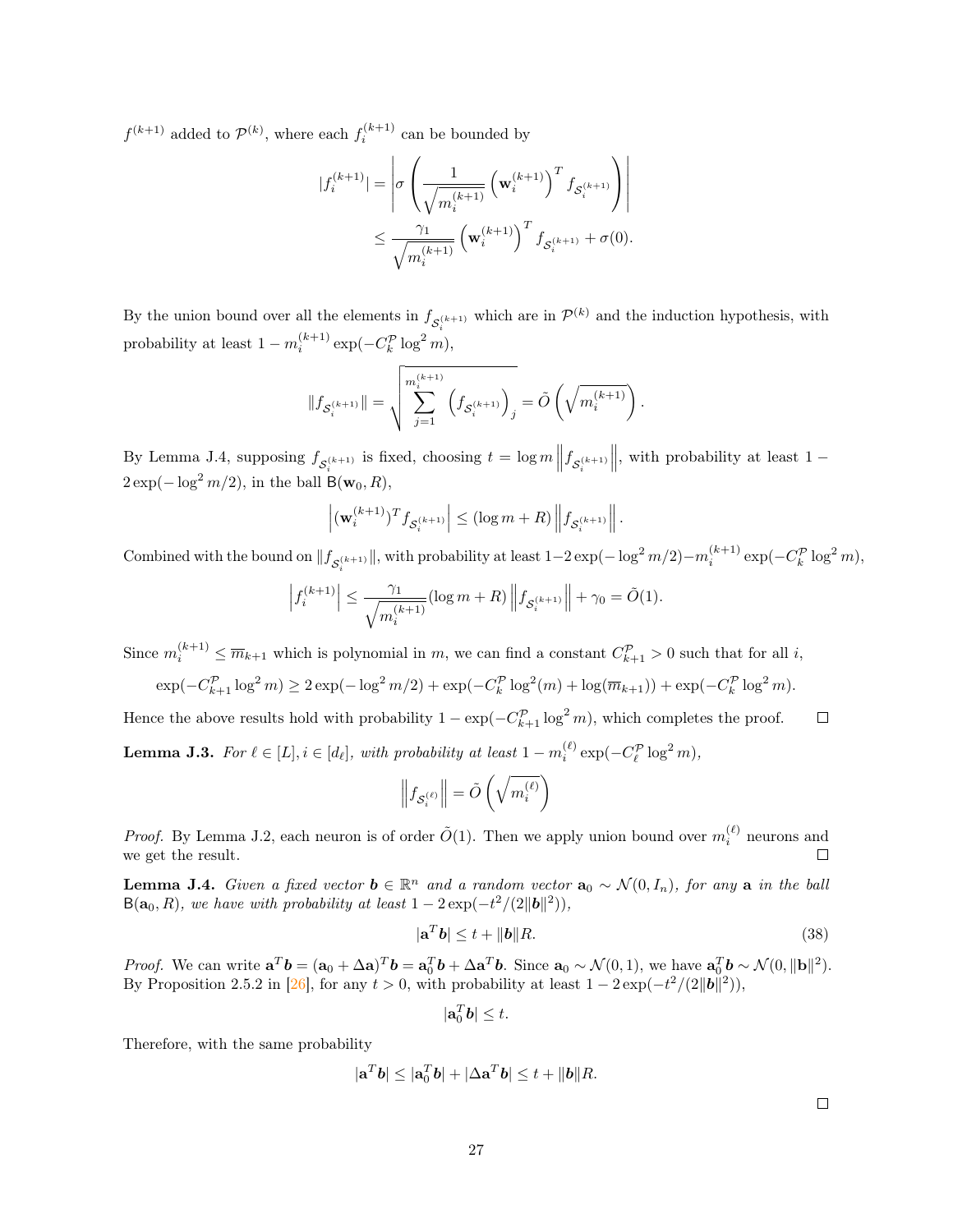<span id="page-27-0"></span>**Lemma J.5.** For a random  $m \times n$  matrix  $W = [B_1a_1, B_2a_2, ..., B_na_n]$  where  $A = [a_1, a_2, ..., a_n]$  is an  $N_i \times n$  random matrix whose entries i.i.d. follow  $\mathcal{N}(0,1)$  and  $B_1, B_2, ..., B_n$  is a sequence of  $m \times N_i$ non-random matrices, we have for some absolute constant  $C > 0$ , for any  $t \geq 0$ 

$$
||W|| \le C \left( \max_{i} ||B_{i}||(\sqrt{n} + t) + \max_{i} ||B_{i}||_{F} \right)
$$
 (39)

with probability at least  $1 - 2 \exp(-t^2)$ .

*Proof.* We prove the result using an  $\epsilon$ -net argument. Choosing  $\epsilon = 1/4$ , by Corollary 4.2.13 in [\[26\]](#page-11-12), we can find an  $\epsilon$ -net N of the sphere  $S^{n-1}$  with cardinalities  $|\mathcal{N}| \leq 9^n$ .

By Lemma 4.4.1 in  $[26]$ ,  $||W|| \leq 2 \sup_{\boldsymbol{x} \in \mathcal{N}} ||W\boldsymbol{x}||$ .

Fix  $x \in \mathcal{N}$ , it is nor hard to see that

$$
W\boldsymbol{x} = \sum_{i=1}^n x_i B_i \boldsymbol{a}_i \sim \mathcal{N}\left(0, \sum_{i=1}^n x_i^2 B_i B_i^T\right),
$$

which can be viewed as  $B'z$  where  $B' = \sqrt{\sum_{i=1}^{n} x_i^2 B_i B_i^T}$  and  $z \sim \mathcal{N}(0, I_m)$ .

By Theorem 6.3.2 in  $[26]$ , we have

$$
\|\|B'\boldsymbol{z}\| - \|B'\|_F\|_{\psi_2} \leq C K^2 \|B'\|,
$$

where  $K = \max_i \|z_i\|_{\psi_2}$  and  $\|\cdot\|_{\psi_2}$  is the sub-guassian norm (see Definition 2.5.6 in [\[26\]](#page-11-12)) and C is an absolute constant.

By the definition of sub-gaussian norm, we can use the tail bound. For some positive absolute constant c and for any  $\mu > 0$ ,

$$
\mathbb{P}\left\{\|B'\mathbf{z}\| - \|B'\|_F \ge u\right\} \le 2\exp(-cu^2/(K^4 \|B'\|^2)).
$$

Then we unfix x using a union bound. With probability at least  $1 - 9<sup>n</sup> 2 \exp(-cu^2/(K^4 ||B'||^2))$ 

$$
\sup_{\mathbf{x}\in\mathcal{N}}\|B'\mathbf{z}\|-\|B'\|_F\leq\mu.
$$

Choose  $u = CK^2 ||B'||(\sqrt{n} + t)$ . If the constant C is chosen sufficiently large, we can let  $cu^2/K^4 \geq 3n + t^2$ . Thus,

$$
\mathbb{P}\left\{\sup_{\bm{x}\in\mathcal{N}}\|B'\bm{z}\| - \|B'\|_F \ge u\right\} \le 9^n 2\exp(-3n - t^2) \le 2\exp(-t^2).
$$

Combined with  $||W|| \leq 2 \sup_{\mathbf{x} \in \mathcal{N}} ||W\mathbf{x}||$ , we conclude that

$$
\mathbb{P}\left\{\|W\|\ge 2CK^2\|B'\|(\sqrt{n}+t)+2\|B'\|_F\right\}\le 2\exp(-t^2).
$$

Noticing that  $||B'|| \leq \max_i ||B_i||$  and  $||B'||_F \leq \max_i ||B_i||_F$ , we have

$$
\mathbb{P}\left\{\|W\| \ge 2CK^2 \max_{i} \|B_i\|(\sqrt{n} + t) + 2 \max_{i} \|B_i\|_F\right\} \le 2\exp(-t^2).
$$

We absorb K into C as K is a constant. With abuse of notation of C which is absolute, we have

$$
\mathbb{P}\left\{\|W\| \ge C(\max_{i} \|B_i\|(\sqrt{n} + t) + \max_{i} \|B_i\|_F)\right\} \le 2\exp(-t^2).
$$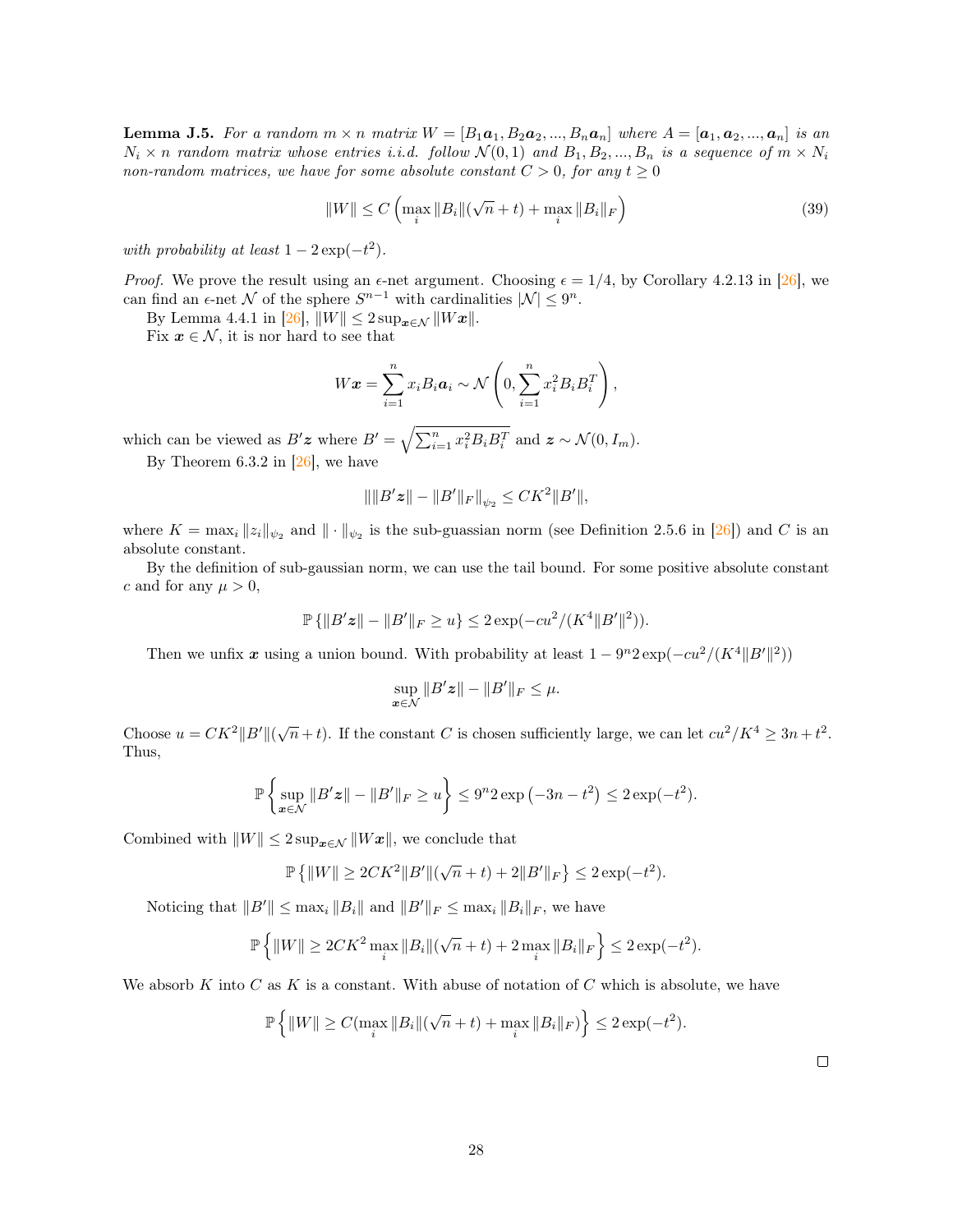<span id="page-28-0"></span>**Lemma J.6.** For a random  $m \times n$  matrix  $W = [B_1a_1, B_2a_2, ..., B_na_n]$  where  $A = [a_1, a_2, ..., a_n]$  and  $B_1, B_2, ..., B_n$  is a sequence of  $m \times N$  non-random matrices. Here  $A = A_0 + \Delta A$  where  $A_0$  is an  $N \times n$ random matrix whose entries i.i.d. follow  $\mathcal{N}(0,1)$  and  $\Delta A$  is a fixed matrix with  $\|\Delta A\|_F \leq R$  given constant  $R > 0$ . We have for some absolute constant  $C > 0$ , for any  $t \geq 0$ 

$$
||W|| \le C \left( \max_{i} ||B_{i}||(\sqrt{n} + R + t) + \max_{i} ||B_{i}||_{F} \right)
$$
\n(40)

with probability at least  $1 - 2 \exp(-t^2)$ .

*Proof.* Comparing to Lemma [J.5,](#page-27-0) we only need to bound the norm of  $\Delta W$ :

$$
\Delta W := [B_1 \Delta a_1, B_2 \Delta a_2, \dots, B_n \Delta a_n],
$$

where  $\Delta A = [\Delta a_1, \Delta a_2, ..., \Delta a_n].$ 

By the definition that  $||A_0||_F = \sqrt{\sum_{i=1}^n ||\Delta a_i||^2}$ , we have

$$
\|\Delta W\| \le \|\Delta W\|_F = \sqrt{\sum_{i=1}^n \|B_i \Delta a_i\|^2} \le \max_i \|B_i\| \|\Delta A\|_F \le \max_i \|B_i\| R.
$$

Therefore, for any  $t \geq 0$ , with probability at least  $1 - 2 \exp(-t^2)$ ,

$$
||W|| \le ||W - \Delta W|| + ||\Delta W|| \le C \left( \max_{i} ||B_i||(\sqrt{n} + R + t) + \max_{i} ||B_i||_F \right).
$$

<span id="page-28-1"></span>**Lemma J.7.** Consider a fixed matrix  $B \in \mathbb{R}^{m \times n}$  and a random vector  $\mathbf{a}_0 \sim \mathcal{N}(0, I_n)$ . For any  $\mathbf{a} \in$  $\mathbb{R}^n$  in the ball  $B(a_0, R)$  given constant  $R > 0$ , for any  $t > 0$ , we have with probability at least 1 –  $2 \exp(-ct^2/||B||^2)$ , where c is an absolute constant,

$$
||B\mathbf{a}|| \le t + ||B||_F + ||B||R. \tag{41}
$$

*Proof.* By Theorem 6.3.2 in [\[26\]](#page-11-12), for any  $t > 0$ ,

$$
\mathbb{P}\{|||B\mathbf{a}_0|| - ||B||_F| \ge t\} \le 2\exp(-ct^2/||B||^2),
$$

where  $c > 0$  is an absolute constant.

Note that  $||B\mathbf{a}|| \le ||B\mathbf{a}_0|| + ||B(\mathbf{a}-\mathbf{a}_0)|| \le ||B\mathbf{a}_0|| + ||B||R$ . With probability at least  $1-2\exp(-ct^2/||B||^2)$ , we have

$$
||Ba|| \le t + ||B||_F + ||B||R.
$$

 $\Box$ 

 $\Box$ 

<span id="page-28-2"></span>**Lemma J.8** (Matrix Gaussian series). For a sequence of fixed matrices  ${B_k}_{k=1}^n$  with dimension  $d_1 \times d_2$ and a sequence of independent standard normal variables  $\{\gamma_k\}$ , we define  $Z = \sum_{k=1}^{n} (\gamma_k + \Delta \gamma_k) B_k$  where  ${\{\Delta \gamma_k\}}_{k=1}^n$  is a fixed sequence with  $\sum_{k=1}^n \Delta \gamma_k^2 \leq R^2$  given constant  $R > 0$ . Then we have for any  $t \geq 0$ , with probability at least  $1 - (d_1 + d_2) \exp(-t^2/(2\nu)),$ 

$$
||Z|| \le t + R\nu,\tag{42}
$$

where

$$
\nu = \max \left\{ \left\| \sum_{k} B_{k} B_{k}^{T} \right\|, \left\| \sum_{k} B_{k}^{T} B_{k} \right\| \right\}.
$$
\n(43)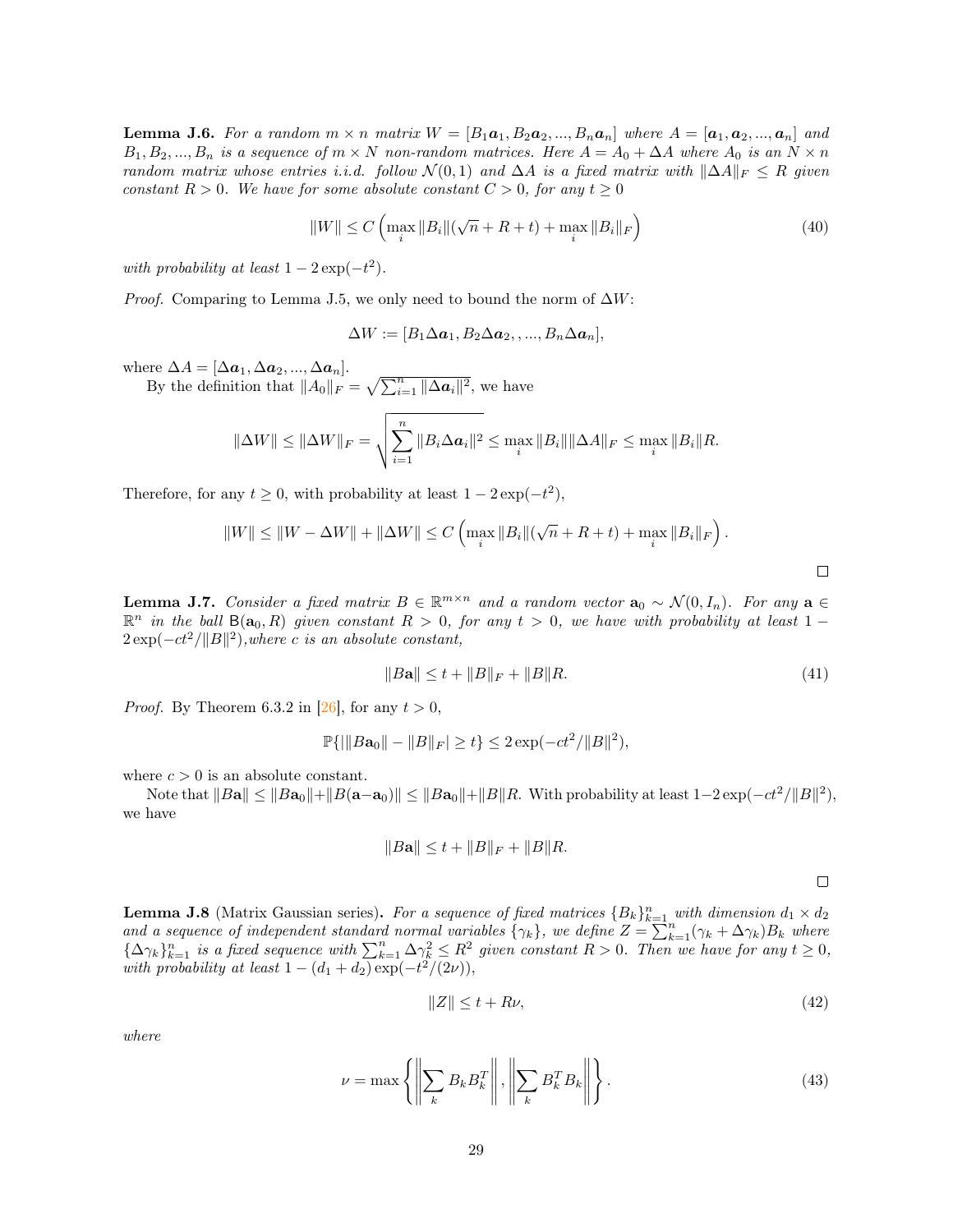*Proof.* By Theorem 4.1.1 in [\[25\]](#page-11-4), for all  $t \geq 0$ ,

$$
\mathbb{P}\left(\left\|\sum_{k=1}^{n} \gamma_k B_k\right\| \ge t\right) \le \left(d_1 + d_2\right) \exp\left(\frac{-t^2}{2\nu}\right). \tag{44}
$$

Since

$$
\left\| Z - \sum_{k=1}^{n} \gamma_k B_k \right\| = \left\| \sum_{k=1}^{n} \Delta \gamma_k B_k \right\|
$$
  

$$
\leq \sqrt{\sum_{k=1}^{n} (\Delta \gamma_k)^2} \sqrt{\left\| \sum_{k=1}^{n} B_k B_k^T \right\|}
$$
  

$$
\leq R \sqrt{\nu}.
$$

Then for Z, we have

$$
\mathbb{P}(\|Z\| \ge t + R\sqrt{\nu}) \le (d_1 + d_2) \exp\left(\frac{-t^2}{2\nu}\right).
$$

<span id="page-29-2"></span><span id="page-29-0"></span> $\Box$ 

<span id="page-29-1"></span>**Lemma J.9** (Bound on matrix variance). For any  $\ell \in [L], \ell_1, \ell_2 \in [\ell], j \in [d_{\ell+1}]$ , with probability at least  $1 - \exp(-C_{\ell_1,\ell_2}^{(\ell),j})$  $\chi^{(\ell),j}_{\ell_1,\ell_2} \log^2 m)$  for some constant  $C^{(\ell),j}_{\ell_1,\ell_2}$  $\binom{k}{l_1, l_2} > 0$ , we have

$$
\mu_{\ell_1,\ell_2}^{(\ell),j} := \frac{1}{m_j^{(\ell+1)}} \left\| \sum_{i:f_i^{(\ell)} \in \mathcal{F}_{S_j^{(\ell+1)}}} \left( \sigma''\left(\tilde{f}_i^{(\ell)}\right) \right)^2 \left\| \frac{\partial \tilde{f}_i^{(\ell)}}{\partial \mathbf{w}^{(\ell_1)}} \right\|^2 \frac{\partial \tilde{f}_i^{(\ell)}}{\partial \mathbf{w}^{(\ell_2)}} \left( \frac{\partial \tilde{f}_i^{(\ell)}}{\partial \mathbf{w}^{(\ell_2)}} \right)^T \right\|
$$
\n
$$
= \tilde{O}\left( \max \left( 1/m_j^{(\ell+1)}, \max_{\min(\ell_1,\ell_2)+1 \le p \le \ell} 1/m_p \right) \right). \tag{45}
$$

*Proof.* Without lose of generality, we assume  $\ell_1 \leq \ell_2 \leq \ell$ .

We consider two scenarios, (a)  $\ell_1 \leq \ell_2 = \ell$  and (b)  $\ell_1 \leq \ell_2 < \ell$ . In the scenario (a), we analyze  $\ell_1 = \ell_2 = \ell$  and  $\ell_1 < \ell_2 = \ell$  respectively. When  $\ell_1 = \ell_2 = \ell$ , by definition,

$$
\frac{\partial \tilde{f}_i^{(\ell)}}{\partial {\mathbf{w}}^{(\ell_1)}} = \frac{1}{\sqrt{m_i^{(\ell)}}} f_{\mathcal{S}_i^{(\ell)}}.
$$

By Lemma [J.3,](#page-26-0) with probability at least  $1 - m_i^{(\ell)} \exp(-C_{\ell}^{\mathcal{P}} \log^2 m)$ ,  $||f_{\mathcal{S}_i^{(\ell)}}$  $\Big\| = \tilde{O}\left(\sqrt{m_i^{(\ell)}}\right)$  . Applying union bound over the indices i such that  $f_i^{(\ell)} \in f_{\mathcal{S}_j^{(\ell+1)}}$ , the carnality of which is at most  $m_j^{(\ell+1)}$ , we have with probability at least  $1 - m_i^{(\ell)} m_j^{(\ell+1)} \exp(-C_\ell^{\mathcal{P}} \log^2 m)$ ,

$$
\max_{i:f_i^{(\ell)} \in \mathcal{F}_{S_i^{(\ell+1)}}} \left\| \frac{\partial \tilde{f}_i^{(\ell)}}{\partial \mathbf{w}^{(\ell_1)}} \right\| = \max_{i:f_i^{(\ell)} \in \mathcal{F}_{S_i^{(\ell+1)}}} \frac{\left\| f_{S_i^{(\ell)}} \right\|}{\sqrt{m_i^{(\ell)}}} = \tilde{O}(1).
$$

It is not hard to see that

$$
\sum_{i: f^{(\ell)}_i \in \mathcal{F}_{\mathcal{S}^{(\ell+1)}_j}} \frac{\partial \tilde{f}^{(\ell)}_i}{\partial \mathbf{w}^{(\ell)}} \left( \frac{\partial \tilde{f}^{(\ell)}_i}{\partial \mathbf{w}^{(\ell)}} \right)^T
$$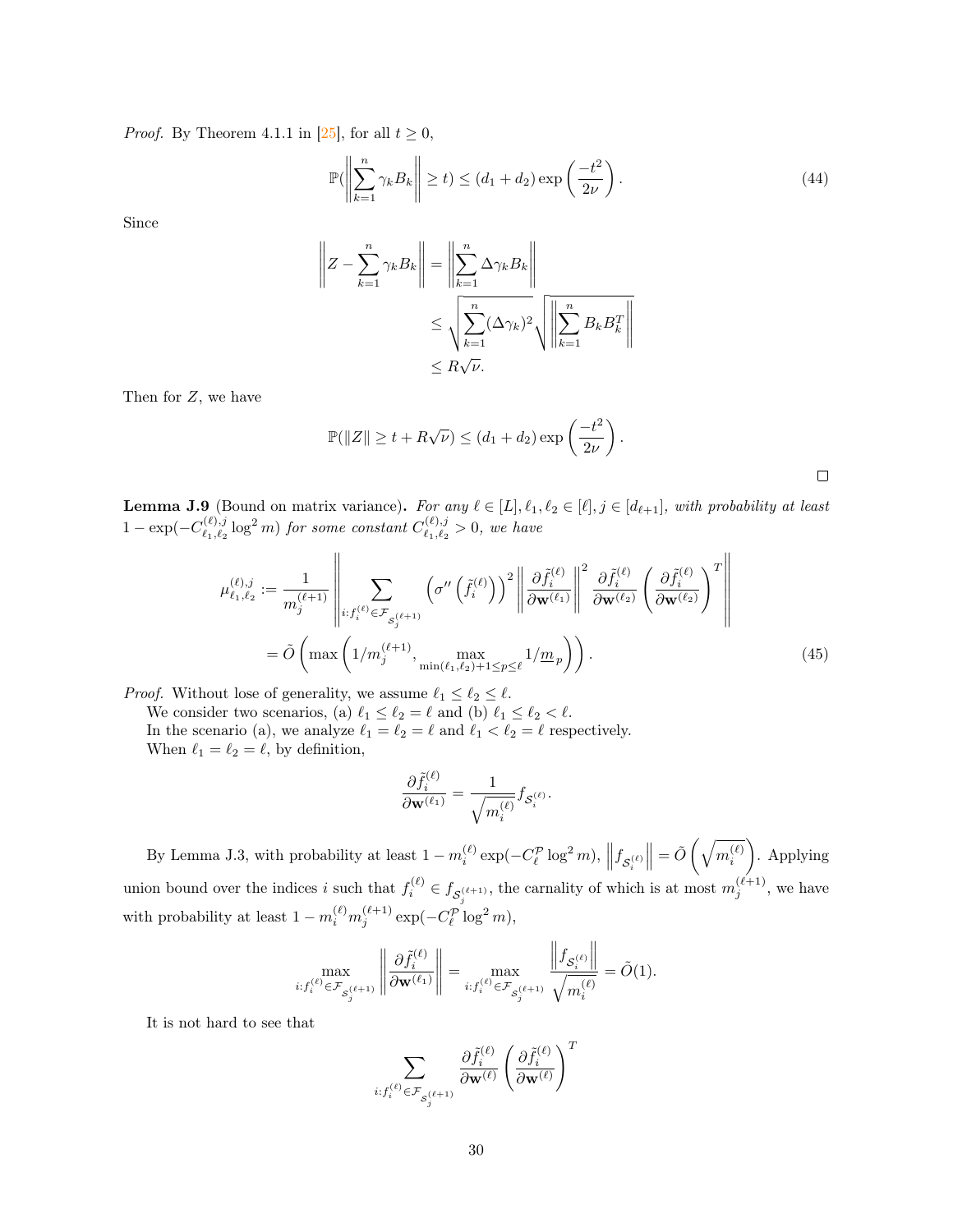is a block diagonal matrix with *i*-th block in the form  $\frac{1}{m_i^{(l)}} f_{S_i^{(l)}}$  $\left(f_{\mathcal{S}_i^{(\ell)}}\right)$  $\int^T \cdot \mathbb{I} \left\{ f^{(\ell)}_i \in f_{\mathcal{S}^{(\ell+1)}_j} \right\}$ o .

Therefore,  $\mu_{\ell,\ell}^{(\ell),j}$  can be bounded by

$$
\mu_{\ell,\ell}^{(\ell),j} \leq \frac{1}{m_j^{(\ell+1)}} \gamma_2^2 \left( \max_{i: f_i^{(\ell)} \in \mathcal{F}_{\mathcal{S}_j^{(\ell+1)}}} \frac{\left\|f_{\mathcal{S}_i^{(\ell)}}\right\|}{\sqrt{m_i^{(\ell)}}} \right)^2 \left( \max_{i: f_i^{(\ell)} \in \mathcal{F}_{\mathcal{S}_j^{(\ell+1)}}} \left\| \frac{1}{m_i^{(\ell)}} f_{\mathcal{S}_i^{(\ell)}} \left(f_{\mathcal{S}_i^{(\ell)}}\right)^T \right\| \right) = \tilde{O}\left(1/m_j^{(\ell+1)}\right),
$$

with probability at least  $1 - 2m_i^{(\ell)} m_j^{(\ell+1)} \exp(-C_\ell^{\mathcal{P}} \log^2 m)$ , where we apply the union bound on  $||f_{\mathcal{S}_i^{(\ell)}}||$  $\begin{array}{c} \hline \end{array}$ once again.

By definition Eq. [\(25\)](#page-14-1),  $m_i^{(\ell)} \leq \overline{m}_{\ell}$  and  $m_j^{(\ell+1)} \leq \overline{m}_{\ell+1}$ . By Assumption [3.5,](#page-5-3)  $\overline{m}_{\ell}, \overline{m}_{\ell+1}$  are polynomial in m. If m is large enough, we can find a constant  $C_{\ell,\ell}^{(\ell),j} > 0$  such that

$$
\exp(-C_{\ell,\ell}^{(\ell),j}\log^2 m) > 2m_i^{(\ell)}m_j^{(\ell+1)}\exp(-C_{\ell}^{\mathcal{P}}\log^2 m),
$$

thus the bound holds with probability  $1 - \exp(-C_{\ell,\ell}^{(\ell),j} \log^2 m)$ . When  $\ell_1 < \ell_2 = \ell$ , By Eq. [\(5\)](#page-4-0), we compute the derivative:

> $\partial \tilde{f}_i^{(\ell)}$  $\frac{\partial f_i^{(\ell)}}{\partial \mathbf{w}^{(\ell_1)}} = \frac{1}{\sqrt{m_i}}$  $\sqrt{m_i^{(\ell)}}$  $\frac{\partial f_{\mathcal{S}_i^{(\ell)}}}{\partial \mathbf{w}^{(\ell_1)}} \mathbf{w}_i^{(\ell)}$ .  $(46)$

By Lemma [B.1,](#page-15-1) with probability at least  $1 - \exp\left(-C_{\ell,\ell_1}^f\log^2 m\right),$   $\left\|\partial f_{\mathcal{S}_i^{(\ell)}} / \partial \mathbf{w}^{(\ell_1)}\right\| = \tilde{O}\left(\max_{\ell_1+1\leq p\leq \ell}\sqrt{m_i^{(\ell)}} / \sqrt{\underline{m}_p}\right)$ and  $\left\|\partial f_{\mathcal{S}_i^{(\ell)}} / \partial \mathbf{w}^{(\ell_1)} \right\|_F = \tilde{O} \left( \sqrt{m_i^{(\ell)}} \right)$ ). We use Lemma [J.7](#page-28-1) and choose  $t = \log m \left\| \frac{\partial f_{\mathcal{S}_i^{(\ell)}}}{\partial \mathbf{w}^{(\ell_1)}} \right\|$ , then with probability at least  $1 - 2 \exp(-c' \log^2 m) - \exp(-C_{\ell, \ell_1}^f \log^2 m)$  for some absolute constant  $c' > 0$ ,

$$
\left\|\frac{\partial \tilde{f}_{i}^{(\ell)}}{\partial \mathbf{w}^{(\ell_{1})}}\right\| = \frac{1}{\sqrt{m_{i}^{(\ell)}}} \left\|\frac{\partial f_{\mathcal{S}_{i}^{(\ell)}}}{\partial \mathbf{w}^{(\ell_{1})}} \mathbf{w}_{i}^{(\ell)}\right\| \leq \frac{1}{\sqrt{m_{i}^{(\ell)}}} \left( (\log m + R) \left\|\frac{\partial f_{\mathcal{S}_{i}^{(\ell)}}}{\partial \mathbf{w}^{(\ell_{1})}}\right\| + \left\|\frac{\partial f_{\mathcal{S}_{i}^{(\ell)}}}{\partial \mathbf{w}^{(\ell_{1})}}\right\|_{F} \right) = \tilde{O}(1). \tag{47}
$$

Similar to the case when  $\ell_1 = \ell_2 = \ell$ ,

<span id="page-30-0"></span>
$$
\sum_{i: f^{(\ell)}_i \in \mathcal{F}_{\mathcal{S}^{(\ell+1)}_j}} \frac{\partial \tilde{f}^{(\ell)}_i}{\partial \mathbf{w}^{(\ell)}} \left( \frac{\partial \tilde{f}^{(\ell)}_i}{\partial \mathbf{w}^{(\ell)}} \right)^T
$$

is a block matrix.

Therefore,

$$
\mu_{\ell,\ell}^{(\ell),j} \leq \frac{1}{m_j^{(\ell+1)}} \gamma_2^2 \left( \max_{i: f_i^{(\ell)} \in \mathcal{F}_{\mathcal{S}_j^{(\ell+1)}}} \left\| \frac{\partial \tilde{f}_i^{(\ell)}}{\partial \mathbf{w}^{(\ell_1)}} \right\| \right)^2 \left( \max_{i: f_i^{(\ell)} \in \mathcal{F}_{\mathcal{S}_j^{(\ell+1)}}} \left\| \frac{1}{m_i^{(\ell)}} f_{\mathcal{S}_i^{(\ell)}} \left( f_{\mathcal{S}_i^{(\ell)}} \right)^T \right\| \right) = \tilde{O}\left( 1/m_j^{(\ell+1)} \right),
$$

 $\text{with probability at least } 1-2m_j^{(\ell+1)}\exp(-c'\log^2 m)-m_j^{(\ell+1)}\exp\left(-C_{\ell,\ell_1}^f\log^2 m\right)-2m_i^{(\ell)}m_j^{(\ell+1)}\exp\left(-C_\ell^\mathcal{P}\log^2 m\right)$ where we apply the union bound over the indices  $i$  for the maximum.

Similarly, we can find a constant  $C_{\ell_1,\ell}^{(\ell),j} > 0$  such that the bound holds with probability 1 −  $\exp\left(-C_{\ell,\ell}^{(\ell),j}\log^2 m\right).$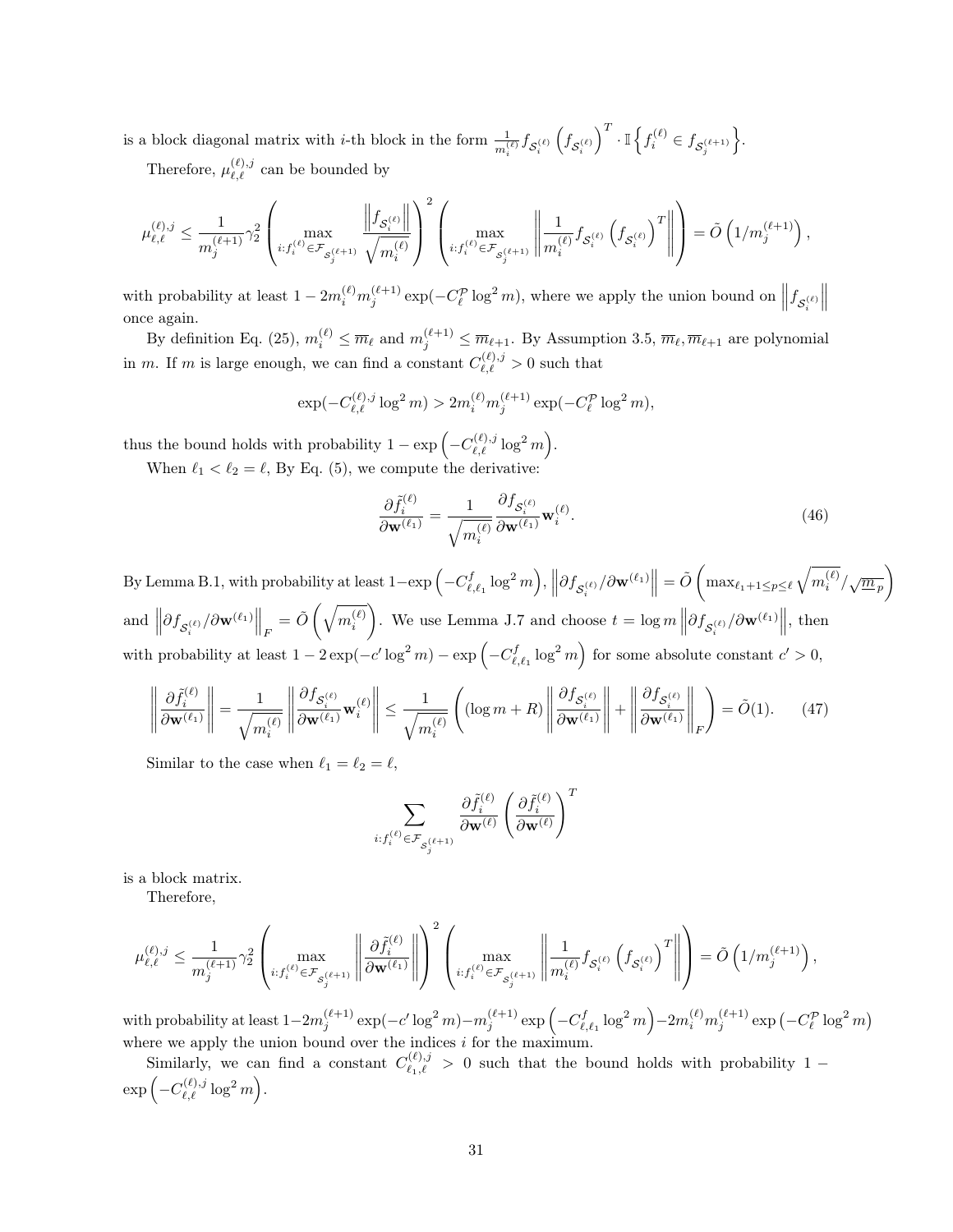For scenario (b) that  $\ell_1 \leq \ell_2 < \ell$ , we apply Lemma [J.6](#page-28-0) to bound  $\mu_{\ell_1,\ell_2}^{(\ell),j}$  $\ell_{1},\ell_{2}$ . Specifically, we view

$$
B_i = \frac{1}{\sqrt{m_i^{(\ell)}}} |\sigma''(\tilde{f}_i^{(\ell)})| \left\| \frac{\partial \tilde{f}_i^{(\ell)}}{\partial \mathbf{w}^{(\ell_1)}} \right\| \frac{\partial f_{\mathcal{S}_i^{(\ell)}}}{\partial \mathbf{w}^{(\ell_2)}},\tag{48}
$$

$$
\mathbf{a}_i = \mathbf{w}_i^{(\ell)}.\tag{49}
$$

Choosing  $t = \log m$  and supposing  $B_i$  is fixed, then with probability at least  $1 - 2\exp(-\log^2 m)$ , for some constant  $K_{\ell_1,\ell_2}^{\ell,j} > 0$ ,

$$
\begin{split} &\left\|\sum_{i:f_i^{(\ell)}\in f_{S_j^{(\ell+1)}}}\left(\sigma^{\prime\prime}(\tilde{f}_i^{(\ell)})\right)^2\left\|\frac{\partial \tilde{f}_i^{(\ell)}}{\partial \mathbf{w}^{(\ell_1)}}\right\|^2\frac{\partial \tilde{f}_i^{(\ell)}}{\partial \mathbf{w}^{(\ell_2)}}\left(\frac{\partial \tilde{f}_i^{(\ell)}}{\partial \mathbf{w}^{(\ell_2)}}\right)^T\right\|\\ &\leq (K_{\ell_1,\ell_2}^{\ell,j})^2\left(\max_i\|B_i\|\left(\sqrt{m_j^{(\ell+1)}}+\log m+R\right)+\max_i\|B_i\|_F\right)^2\\ &\leq (K_{\ell_1,\ell_2}^{\ell,j})^2\gamma_2^2\left(\max_i\frac{1}{\sqrt{m_i^{(\ell)}}}\left\|\frac{\partial \tilde{f}_i^{(\ell)}}{\partial \mathbf{w}^{(\ell_1)}}\right\|\left\|\frac{\partial f_{S_i^{(\ell)}}}{\partial \mathbf{w}^{(\ell_2)}}\right\|\left(\sqrt{m_j^{(\ell+1)}}+\log m+R\right)+\max_i\frac{1}{\sqrt{m_i^{(\ell)}}}\left\|\frac{\partial \tilde{f}_i^{(\ell)}}{\partial \mathbf{w}^{(\ell_1)}}\right\|^2_F\right)^2\\ &\leq (K_{\ell_1,\ell_2}^{\ell,j})^2\gamma_2^2\left(\max_i\frac{1}{\sqrt{m_i^{(\ell)}}}\left\|\frac{\partial \tilde{f}_i^{(\ell)}}{\partial \mathbf{w}^{(\ell_1)}}\right\|\left\|\frac{\partial f_{S_i^{(\ell)}}}{\partial \mathbf{w}^{(\ell_2)}}\right\|^2_F\right)^2\\ &\leq K_{\ell_1,\ell_2}^{\ell,j} \left\|\frac{\partial f_{S_i^{(\ell)}}}{\partial \mathbf{w}^{(\ell_1)}}\right\|^2_F\right)^2\\ \end{split}
$$

By Eq. [\(47\)](#page-30-0), with probability at least  $1 - 2 \exp(-c' \log^2 m) - \exp(-C_{\ell, \ell_1}^f \log^2 m)$  for some absolute constant  $c' > 0$ ,

$$
\left\| \frac{\partial \tilde{f}_i^{(\ell)}}{\partial \mathbf{w}^{(\ell_1)}} \right\| = \tilde{O}(1). \tag{50}
$$

By Lemma [B.1,](#page-15-1) with probability at least  $1 - \exp(-C_{\ell, \ell_2}^f \log^2 m)$ ,  $\left\| \partial f_{\mathcal{S}_i^{(\ell)}} / \partial \mathbf{w}^{(\ell_2)} \right\| = \tilde{O} \left( \max_{\ell_2 + 1 \leq p \leq \ell} \sqrt{m_i^{(\ell)}} / \sqrt{\underline{m}_p} \right)$ and  $\left\| \partial f_{\mathcal{S}_i^{(\ell)}} / \partial \mathbf{w}^{(\ell_2)} \right\|_F = \tilde{O} \left( \sqrt{m_i^{(\ell)}} \right)$  $\parallel$   $F$  .  $\text{Combined them together, with probability at least } 1-m_i^{(\ell)} m_j^{(\ell+1)} \exp\left(-C_\ell^{\mathcal{P}} \log^2 m\right) - 2m_j^{(\ell+1)} \exp(-c' \log^2 m) - \frac{1}{2} \exp\left(-c' \log^2 m\right)$ 

 $m_j^{(\ell+1)} \exp\left(-C^f_{\ell,\ell_1}\log^2 m\right) - m_j^{(\ell+1)} \exp\left(-C^f_{\ell,\ell_2}\log^2 m\right),$ 

$$
\mu_{\ell_1, \ell_2}^{(\ell), j} = \tilde{O}\left( \max\left( 1/m_j^{(\ell+1)}, \max_{\ell_1 + 1 \le p \le \ell} 1/m_p \right) \right).
$$

Similarly we can find a constant  $C_{\ell_1,\ell_2}^{(\ell),j}$  $\sum_{\ell_1,\ell_2}^{(\ell),j}$  > 0 such that with probability at least 1 − exp  $\left(-C^{(\ell),j}_{\ell_1,\ell_2}\right)$  $\genfrac{}{}{0pt}{}{(\ell),j}{\ell_1,\ell_2}\log^2m\Bigl)$ the above bound holds.

For  $\ell_1 \geq \ell_2$ , we similarly have

$$
\mu_{\ell_2,\ell_1}^{(\ell),j} = \tilde{O}\left(\max\left(1/m_j^{(\ell+1)}, \max_{\ell_2+1 \le p \le \ell} 1/\underline{m}_p\right)\right),\,
$$

with probability at least  $1 - \exp(-C_{\ell_2,\ell_1}^{(\ell),j})$  $\lim_{\ell_2,\ell_1}^{(\ell),j} \log^2 m$ ).

<span id="page-31-0"></span>**Lemma J.10.** For any  $0 < l' \le l \le L-1$ , given fixed matrices  $U_1, ..., U_{d_{\ell'}} \in \mathbb{R}^{u_1 \times u_2}$ , with probability at least  $1 - \sum_{k=1}^{\ell-\ell'+1} k(u_1 + u_2) \exp(-\log^2 m/2)$ 

$$
\sum_{i=1}^{d_{\ell'}} U_i \frac{\partial \tilde{f}_j^{(\ell+1)}}{\partial \tilde{f}_i^{(\ell')}} = \tilde{O}\left(\max_{i: f_i^{(\ell')} \in \mathcal{F}_{S_j^{(\ell'+1)}}} ||U_i||\right).
$$

 $\Box$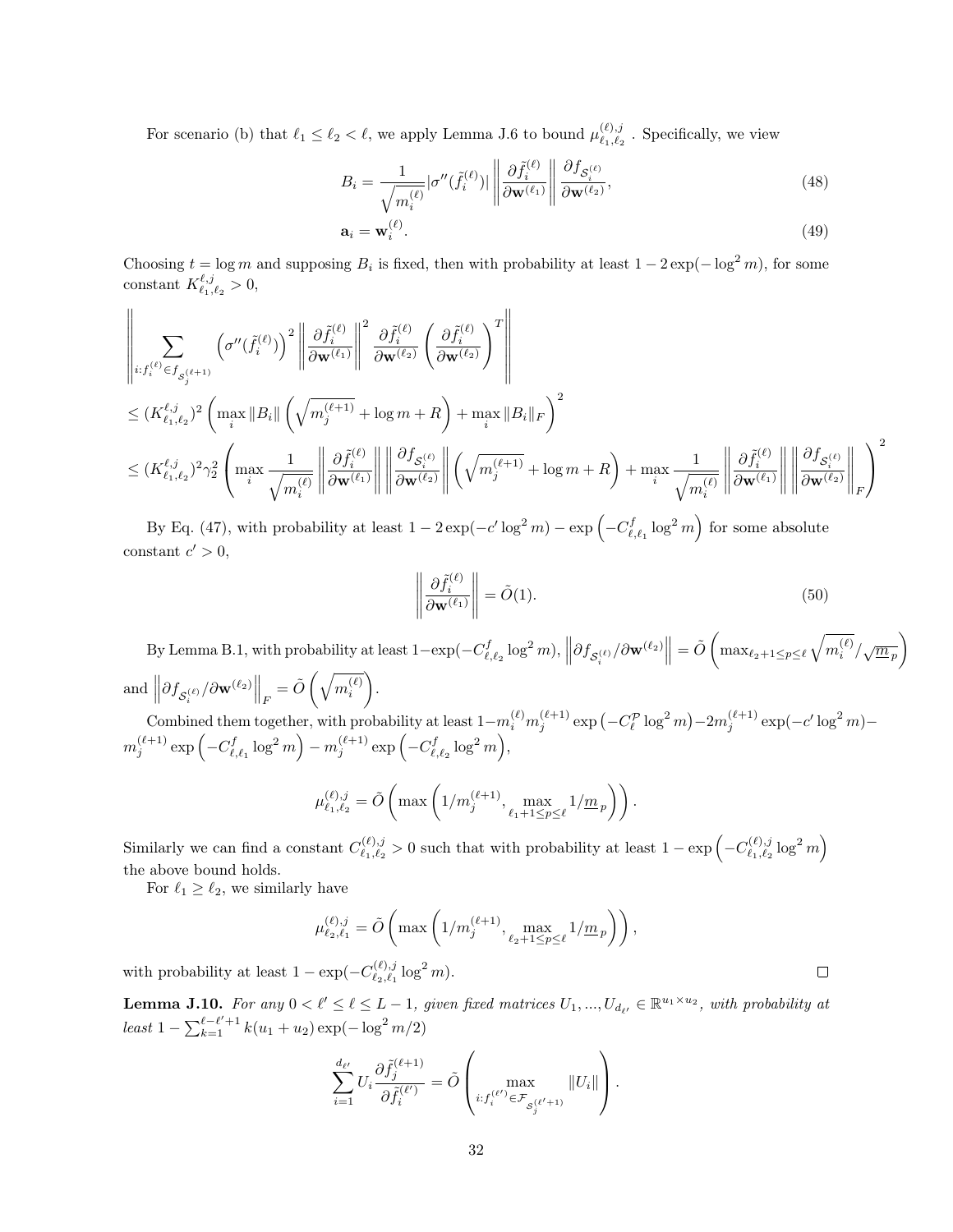Proof. We prove the result by induction.

For the base case that  $\ell = \ell'$ ,

$$
\begin{split} \sum_{i=1}^{d_{\ell'}} U_i \frac{\partial \tilde{f}_j^{(\ell'+1)}}{\partial \tilde{f}_i^{(\ell')}} &= \sum_{i=1}^{d_{\ell'}} U_i \sigma' \left( \tilde{f}_i^{(\ell')} \right) \frac{\partial f_{\mathcal{S}_j^{(\ell'+1)}}}{\partial f_i^{(\ell')}} \frac{\partial \tilde{f}_j^{(\ell'+1)}}{\partial f_{\mathcal{S}_j^{(\ell'+1)}}} \\ &= \frac{1}{\sqrt{m_j^{(\ell'+1)}}} \sum_{i: f_i^{(\ell')} \in \mathcal{F}_{\mathcal{S}_j^{(\ell'+1)}}} U_i \sigma' \left( \tilde{f}_i^{(\ell')} \right) \left( \mathbf{w}_j^{(\ell'+1)} \right)_i. \end{split}
$$

We view the above equation as a matrix Gaussian series with respect to  $\mathbf{w}_j^{(\ell'+1)}$ . Its matrix variance  $\nu^{(\ell')}$  can be bounded by

$$
\nu^{(\ell')} := \frac{1}{m_j^{(\ell'+1)}} \left\| \sum_{i: f_i^{(\ell')} \in \mathcal{F}_{S_j^{(\ell'+1)}}} U_i \sigma' \left( \tilde{f}_i^{(\ell')} \right) \right\|^2
$$
  

$$
\leq \max_{i: f_i^{(\ell')} \in \mathcal{F}_{S_j^{(\ell'+1)}}} \gamma_1^2 \| U_i \|^2.
$$

Using Lemma [J.8](#page-28-2) and choosing  $t = \log m$ √  $\overline{\nu^{(\ell')}}$ , we have with probability at least  $1 - (u_1 +$  $u_2) \exp(-\log^2 m/2),$ 

$$
\sum_{i=1}^{d_{\ell'}} U_i \frac{\partial \tilde{f}_j^{(\ell'+1)}}{\partial \tilde{f}_i^{(\ell')}} \le (\log m + R) \sqrt{\nu^{(\ell')}} \le \max_i (\log m + R) \gamma_1 ||U_i|| = \tilde{O}(\max_i ||U_i||).
$$

Suppose with probability at least  $1 - \sum_{k=1}^{\ell-\ell'+1} k(u_1 + u_2) \exp(-\log^2 m/2)$ , for all  $\ell' \leq k \leq \ell$ ,

$$
\sum_{i=1}^{d_{\ell'}} U_i \frac{\partial \tilde{f}_j^{(k)}}{\partial \tilde{f}_i^{(\ell')}} = \tilde{O}\left(\max_{i: f_i^{(\ell')} \in \mathcal{F}_{\mathcal{S}_j^{(\ell'+1)}}} \|U_i\|\right).
$$

Then when  $k = \ell + 1$ , we have

$$
\sum_{i=1}^{d_{\ell'}} U_i \frac{\partial \tilde{f}_j^{(\ell+1)}}{\partial \tilde{f}_i^{(\ell')}} = \sum_{r=\ell'}^{l} \sum_{i=1}^{d_{\ell'}} U_i \frac{\partial f^{(r)}}{\partial \tilde{f}_i^{(\ell')}} \frac{\partial f_{S_j^{(\ell+1)}}}{\partial f^{(r)}} \frac{\partial f_{S_j^{(\ell+1)}}}{\partial f_{S_j^{(\ell+1)}}} \frac{\partial f_{S_j^{(\ell+1)}}}{\partial f_{S_j^{(\ell+1)}}} \n= \sum_{r=\ell'}^{l} \sum_{s=1}^{d_r} \sum_{i=1}^{d_{\ell'}} U_i \frac{\partial f_s^{(r)}}{\partial \tilde{f}_i^{(\ell')}} \frac{\partial f_{S_j^{(\ell+1)}}}{\partial f_s^{(r)}} \frac{\partial f_{S_j^{(\ell+1)}}}{\partial f_{S_j^{(\ell+1)}}} \frac{\partial f_{S_j^{(\ell+1)}}}{\partial f_{S_j^{(\ell+1)}}} \n= \sum_{r=\ell'}^{l} \sum_{s=1}^{d_r} \sum_{i=1}^{d_{\ell'}} U_i \frac{\partial \tilde{f}_s^{(r)}}{\partial \tilde{f}_i^{(\ell')}} \sigma' \left( \tilde{f}_s^{(r)} \right) \frac{\partial f_{S_j^{(\ell+1)}}}{\partial f_{S_j^{(\ell)}}} \frac{\partial f_{S_j^{(\ell+1)}}}{\partial f_{S_j^{(\ell+1)}}} \n= \sum_{r=\ell'}^{l} \sum_{s:f_s^{(r)} \in \mathcal{F}_{S_j^{(\ell+1)}}} \left( \sum_{i=1}^{d_{\ell'}} U_i \frac{\partial \tilde{f}_s^{(r)}}{\partial \tilde{f}_i^{(\ell')}} \right) \sigma' \left( \tilde{f}_s^{(r)} \right) \frac{1}{\sqrt{m_j^{(\ell+1)}}} \left( \mathbf{w}_j^{(\ell+1)} \right)_s
$$

For each  $r \in \{\ell', ..., \ell\}$ , we view  $\sum_{s: f_s^{(r)} \in \mathcal{F}_{\mathcal{S}_j^{(\ell+1)}}}$  $\left( \sum_{i=1}^{d_{\ell'}} U_i \frac{\partial \tilde{f}_s^{(r)}}{\partial \tilde{f}_i^{(\ell')}} \right.$  $\sigma'(\tilde{f}_s^{(r)}) \frac{1}{\sqrt{m^3}}$  $m_j^{(\ell+1)}$  $\left(\mathbf{w}_j^{(\ell+1)}\right)$ s as a matrix Gaussian series with respect to  $\mathbf{w}_j^{(\ell+1)}$ .